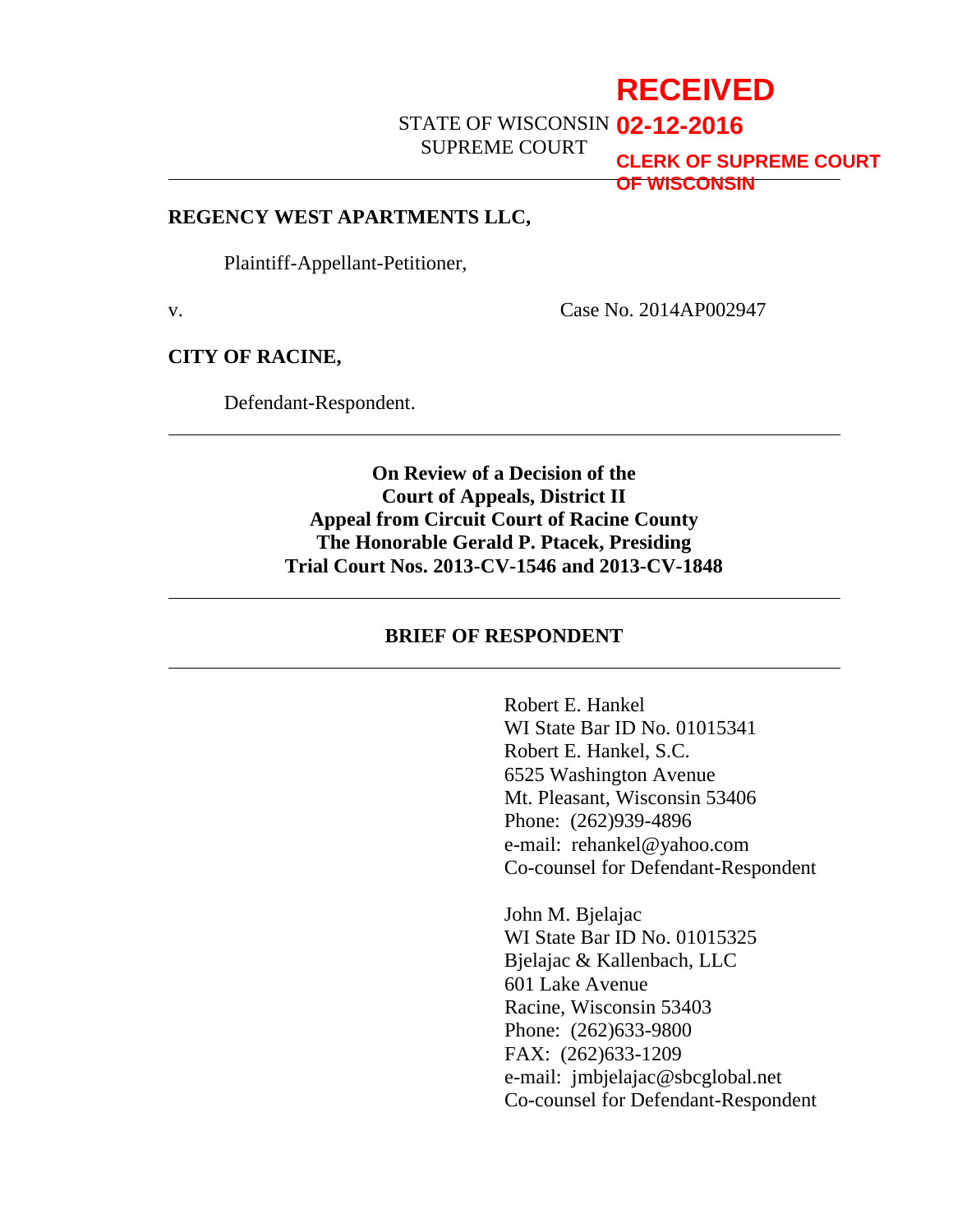## **TABLE OF CONTENTS**

| RESTATED STATEMENT OF ISSUES PRESENTED FOR REVIEW 2                                                       |
|-----------------------------------------------------------------------------------------------------------|
| STATEMENT ON ORAL ARGUMENT AND PUBLICATION 3                                                              |
|                                                                                                           |
|                                                                                                           |
|                                                                                                           |
|                                                                                                           |
| I.<br>Regency West Failed to Overcome the Presumption<br>of Correctness Attaching to the City of Racine's |
| A. The Valuation of the City of Racine's Assessor                                                         |
| 1. The City of Racine's Assessment Methodology<br>Properly Followed the Markarian Three                   |
| 2. The City of Racine Expert Witnesses<br>Correctly Made the Third Tier<br>Income Valuation<br>17         |
| B. The Lower Courts Correctly Approved the                                                                |
| C. Regency West Failed to Present "Significant<br>Contrary Evidence to the City of Racine's               |
| 1. Scott McLaughlin Violated the                                                                          |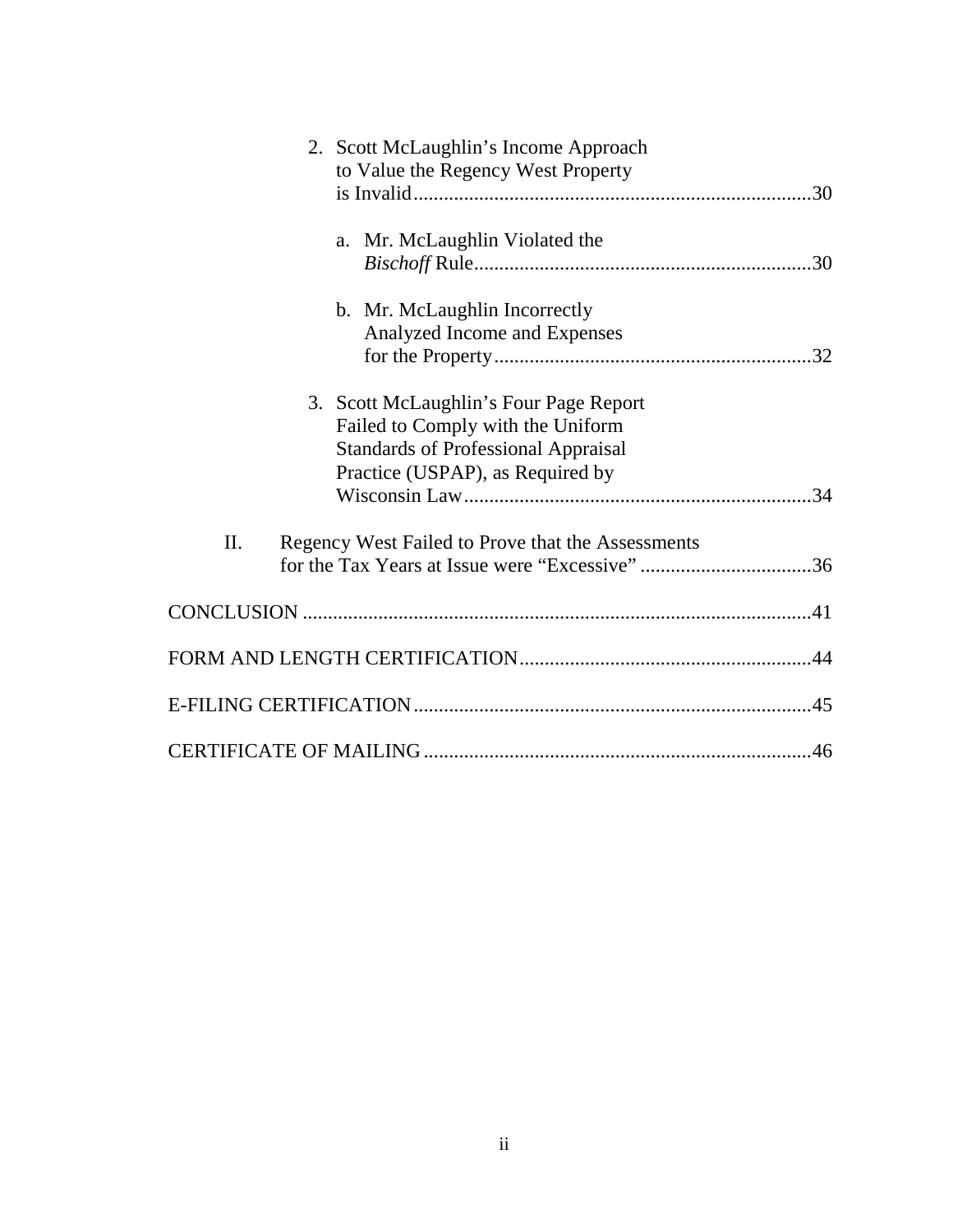## **TABLE OF AUTHORITIES**

| <b>Cases</b>                                                                                                                         | Page       |
|--------------------------------------------------------------------------------------------------------------------------------------|------------|
| ABKA Limited Partnership v. Board of Review of the Village of<br>Fontana-on-Geneva-Lake, 224 Wis. 2d 551, 591 N.W. 2d                |            |
|                                                                                                                                      |            |
| Adams Outdoor Advertising Ltd. v. City of Madison, 2006 WI                                                                           | 28, 30     |
| Allright Properties, Inc. v. City of Milwaukee, 2009 WI App 46,                                                                      |            |
| <i>Bischoff v. City of Appleton, 81 Wis. 2d 612, 260 N.W. 2d</i>                                                                     |            |
| Bloomer Housing Ltd. Partnership v. City of Bloomer, 2002 WI App                                                                     | 19, 26     |
| Doneff v. City of Two Rivers Board of Review, 184 Wis. 2d 203,                                                                       |            |
|                                                                                                                                      |            |
| Leathem Smith Lodge, Inc. v. State of Wisconsin, 94 Wis. 2d 406,                                                                     |            |
| Lessor v. Wangelin, 221 Wis. 2d 659, 665-66, 586 N.W. 2d 1                                                                           | $\dots$ 26 |
| Metropolitan Associates v. City of Milwaukee, 2011 WI 20, 145,                                                                       |            |
| Metropolitan Holding Company v. Board of Review of the City of<br>Milwaukee, 173 Wis. 2d 626, 495 N.W. 2d 314 (1993)17, 18, 32       |            |
| Mineral Point Valley Ltd. Partnership v. Mineral Point Board of<br>Review, 2004 WI App. 158, 275 Wis. 2d 784, 686 N.W. 2d 697 18, 19 |            |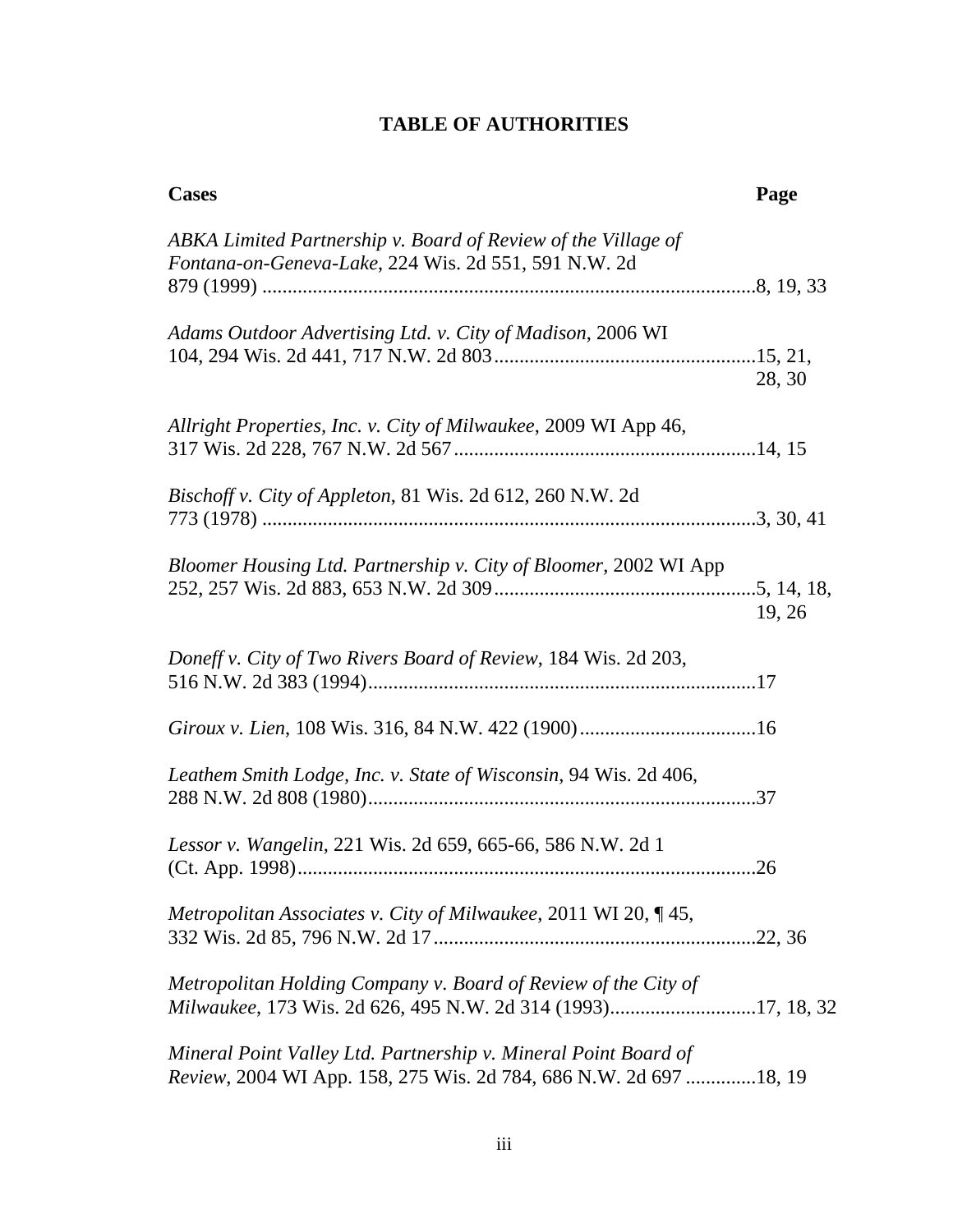| Nankin v. Village of Shorewood, 2001 WI 92, 245 Wis. 2d 86,                                                                           |                                                       |
|---------------------------------------------------------------------------------------------------------------------------------------|-------------------------------------------------------|
| Northland Whitehall Apts. Ltd. P'ship v. City of Whitehall, Bd.<br>of Review, 2006 WI App 60, 290 Wis. 2d 488, 713 N.W. 2d 646 31, 32 |                                                       |
| Phelps v. Physicians Ins. Co. of Wis., 2009 WI 74, 139,                                                                               |                                                       |
| Rosen v. City of Milwaukee, 72 Wis. 2d 653, 242 N.W. 2d                                                                               |                                                       |
| Sausen v. Town of Black Creek Board of Review, 2014 WI 9,                                                                             |                                                       |
| Schorer v. Schorer, 177 Wis. 2d 387, 396, 501 N.W. 2d 916                                                                             |                                                       |
| State ex rel. Vilas v. Wharton, 117 Wis. 558, 94 N.W. 359                                                                             |                                                       |
| State ex rel. Markarian v. City of Cudahy, 45 Wis. 2d 683,                                                                            | 9, 13, 14,<br>20, 21,<br>25, 28,<br>37, 40,<br>41, 42 |
| State v. Wenk, 2001 WI App 268, ¶ 8, 248 Wis. 2d 714,                                                                                 |                                                       |
| Walgreen Co. v. City of Madison, 2008 WI 80, 311 Wis. 2d 158,                                                                         |                                                       |
| Xerox Corp. v. Wisconsin Dept. of Revenue, 114 Wis. 2d 522,                                                                           |                                                       |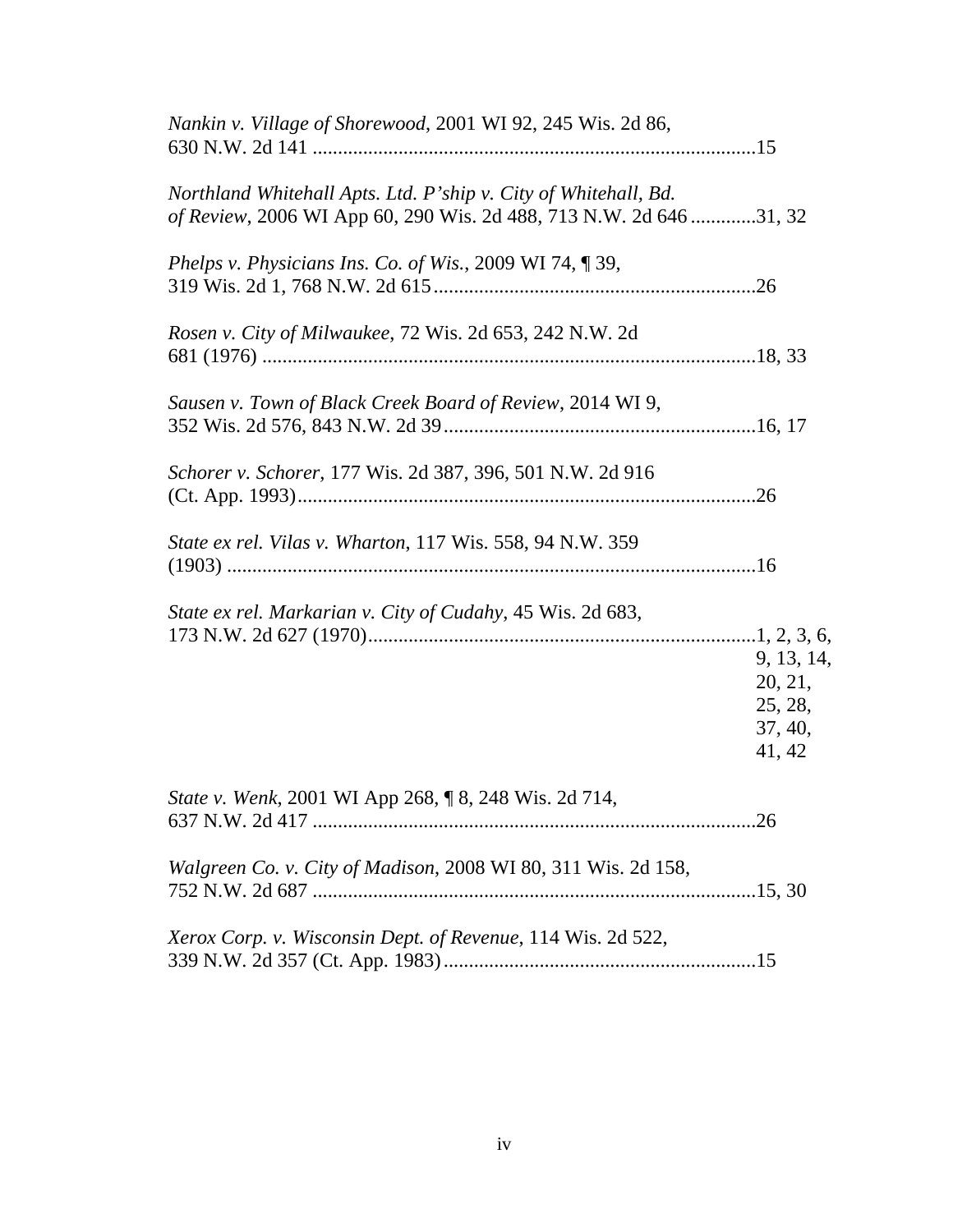### **WISCONSIN STATUTES**

| Page       |
|------------|
| 21, 26, 28 |
|            |
|            |
| 14, 36     |
|            |
|            |

### **OTHER AUTHORITIES**

| Wisconsin Property Assessment Manual, Wisconsin       |         |
|-------------------------------------------------------|---------|
|                                                       |         |
|                                                       | 17, 18, |
|                                                       | 21, 24, |
|                                                       | 25, 27, |
|                                                       | 28      |
| Uniform Standards of Professional Appraisal Practice, |         |
|                                                       |         |
|                                                       |         |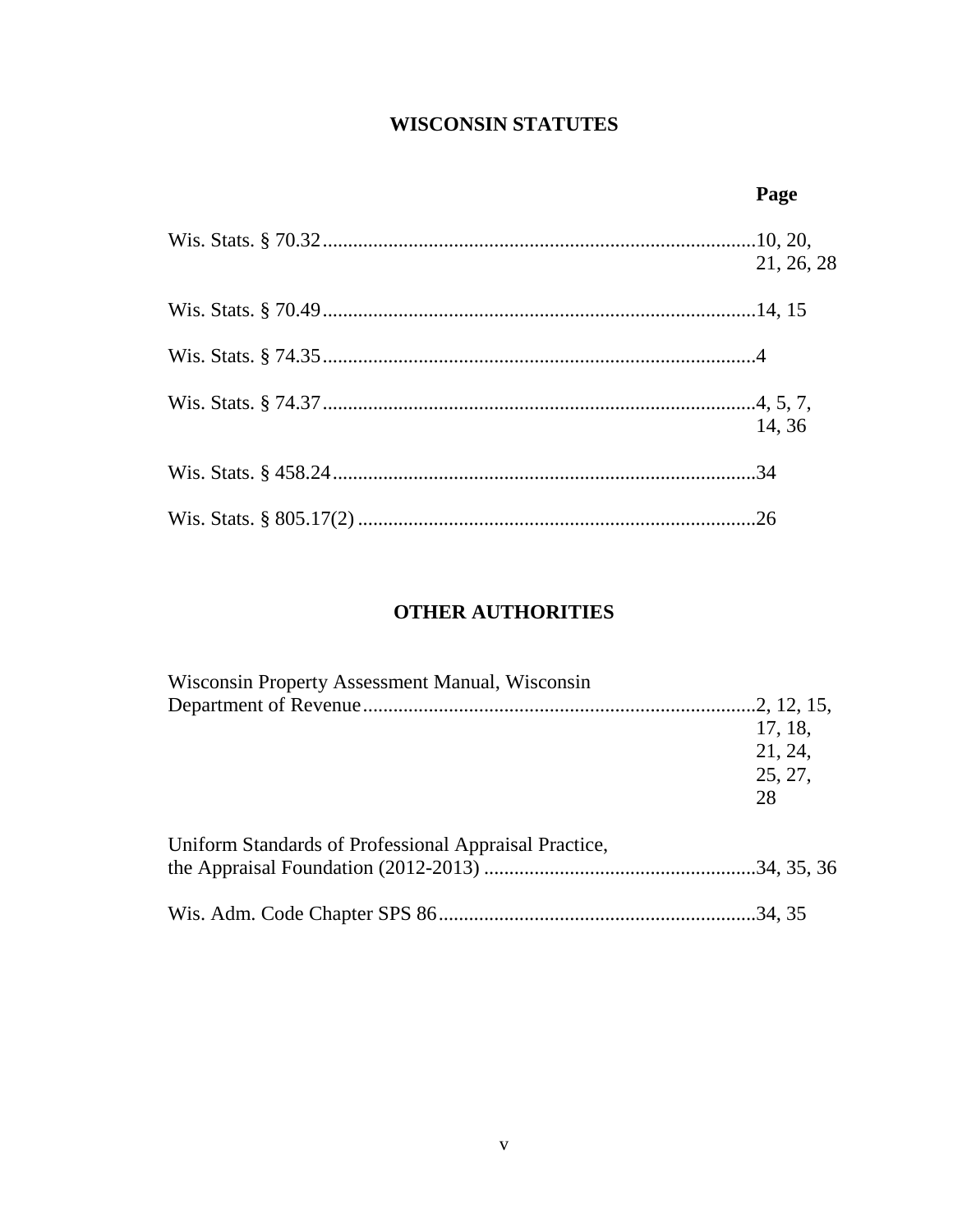#### INTRODUCTION

Four judges have reviewed this matter. The conclusion by the Trial Court, affirmed unanimously by the Court of Appeals, is that the real estate assessments of the City of Racine for Regency West property for 2012 and 2013 were reasonable and not excessive. Four assessors, two of whom were licensed appraisers in the State of Wisconsin, and all of whom have had extensive experience with assessing properties in Wisconsin's largest city, Milwaukee, and in a medium sized community, Racine, for scores of years. These assessors followed the *Markarian* three tier hierarchy in assessing the Regency West property. *State ex rel. Markarian v. City of Cudahy*, 45 Wis. 2d 683, 173 N.W. 2d 627 (1970). The outside assessors performed an independent valuation, supporting the conclusion that the City of Racine's assessments were not excessive. The testimony of the four assessors was expert opinion testimony. Necessarily, as the Trial Court stated: "The opinions provided by all experts in this case are all highly subjective" (App. 18). Plaintiff's expert, Scott McLaughlin, did not follow the *Markarian* three tier hierarch for the assessment of real estate in the State of Wisconsin. His four page report in any event pales in comparison to the detailed retrospective appraisal performed by Daniel Furdek and Peter Weissenfluh (Record 43, Exhibit 119, hereinafter cited "R. 43, Ex. 119").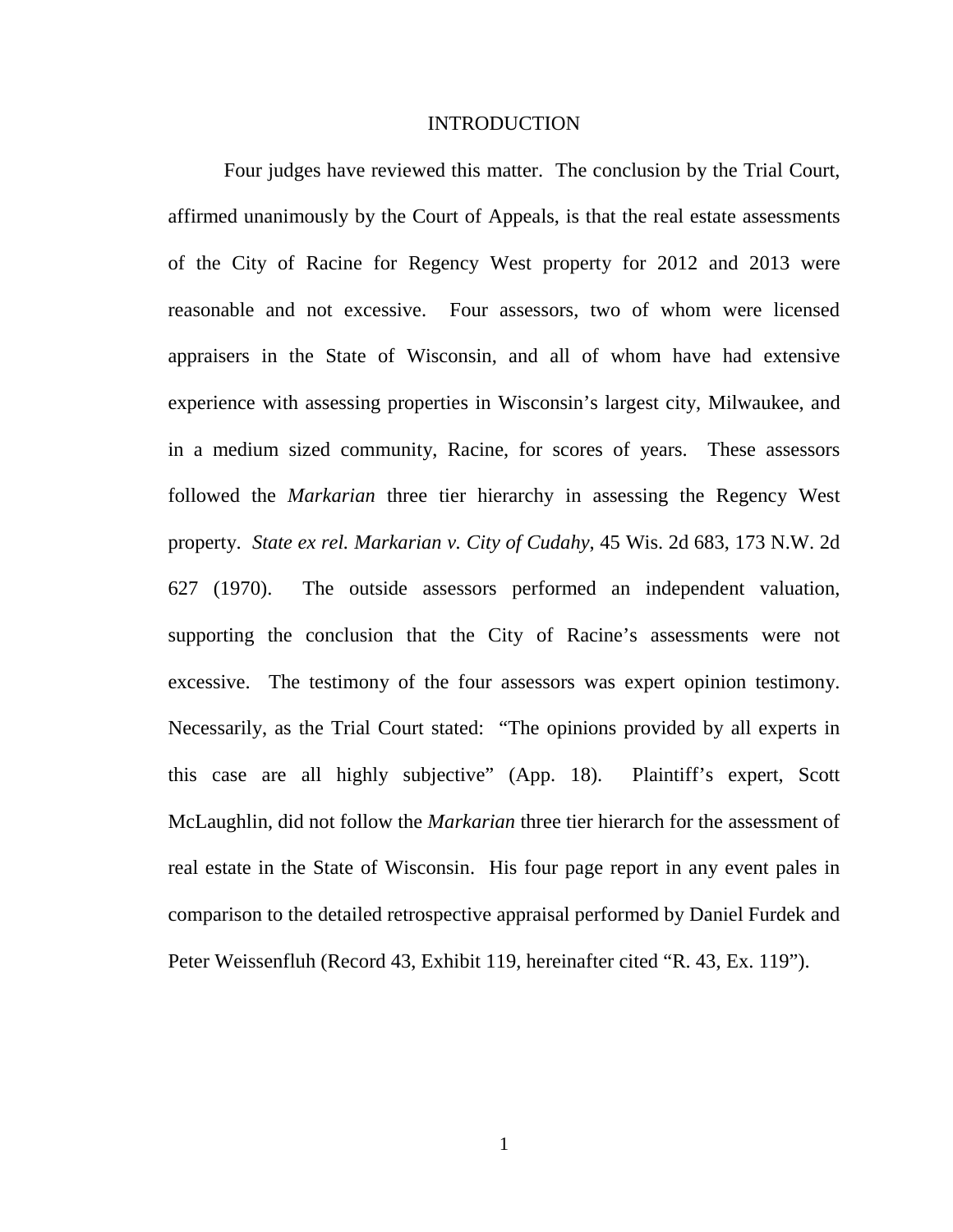#### RESTATED STATEMENT OF ISSUES PRESENTED FOR REVIEW

1. Did Regency West Apartments, LLC (hereinafter cited, "Regency West") overcome the presumption of correctness attaching to the City of Racine's Assessment?

The trial court held that the City of Racine Assessors employed the proper methodology required by case law and the Wisconsin Property Assessment Manual (hereinafter, "WPAM"). The trial court held that the City of Racine Assessors properly followed the three tier approach mandated by the *Markarian* decision by relying primarily on comparable sales, further supported by the third tier income approach to valuation. The City of Racine on both sales analysis and valuation methodology was further supported by the independent retrospective appraisals performed by outside appraisers Daniel Furdek and Peter Weissenfluh. The trial court further held that the four expert witnesses of the City of Racine were more credible than Regency West's sole appraiser witness, Scott McLaughlin (R. 31, p. 10; Appendix 19, hereinafter cited "App. 19"). Thus, the trial court held that the presumption of correctness attaching to the City of Racine's assessments was not overcome. The Court of Appeals affirmed this finding (App. 1-9). The Court of Appeals in particular relied upon deference given to findings of fact of the trial court, and particularly to the weight and credibility of expert witnesses (App. 5).

2. Were the assessments of Regency West property for 2012 and 2013 by the City of Racine excessive?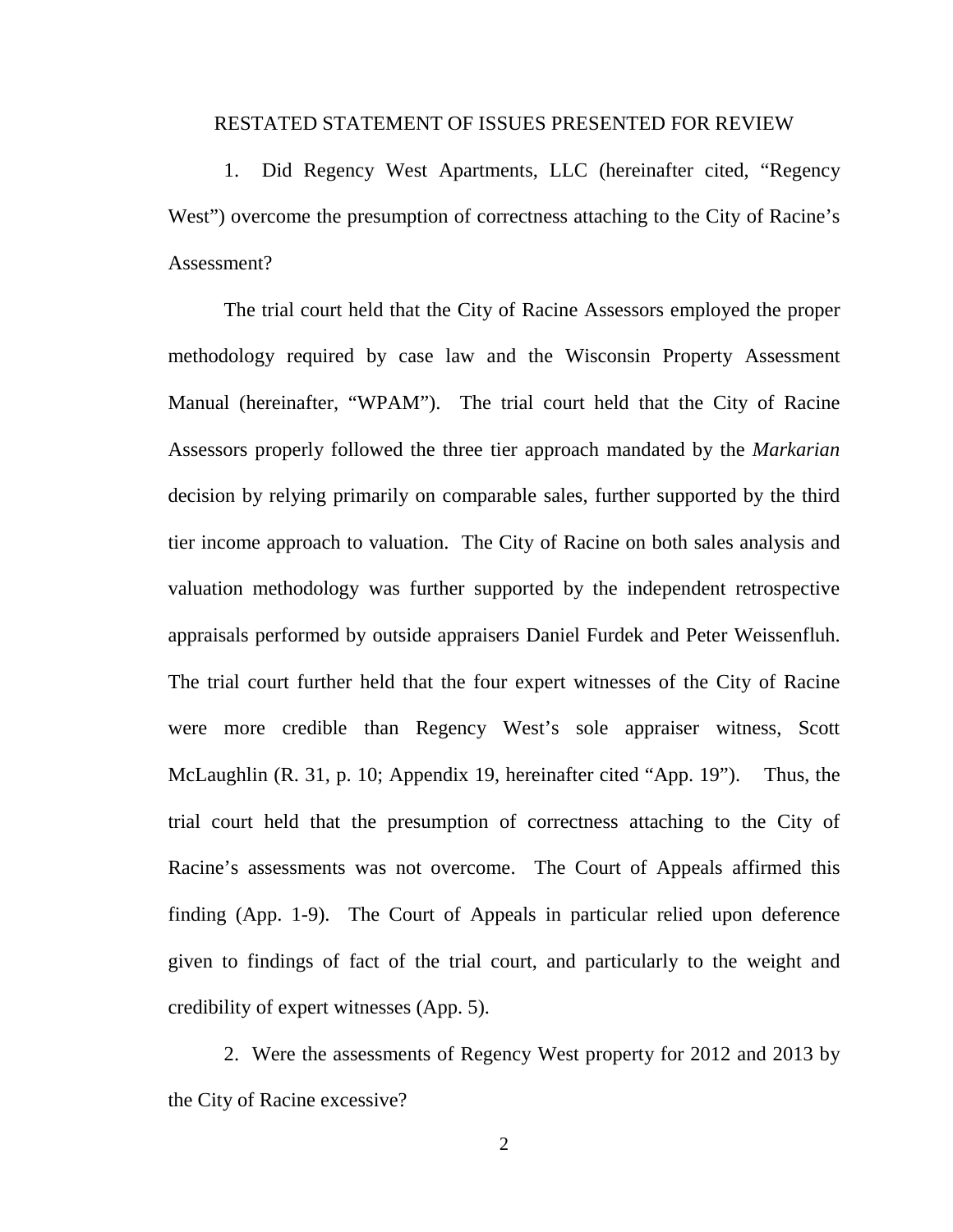The trial court held that the assessments were not excessive based upon the trial court's determination of credibility. As noted by the Court of Appeals:

> [T]he validity of the City's approach is supported by the fact that two outside appraisers used several different methods of valuation and concluded that the assessments were not excessive. (App. 8)

#### STATEMENT ON ORAL ARGUMENT AND PUBLICATION

The City of Racine does not believe oral argument to be necessary. Although the record is large, the overwhelming weight of the evidence of the City of Racine: the testimony of the City of Racine Assessor at the time, Raymond Anderson; the City of Racine Assessor performing the fundamental work underlying the City's valuation, Janet Scites; Daniel Furdek, a certified appraiser and long time experienced municipal assessor; and Peter Weissenfluh, the former City Assessor for the City of Milwaukee, defeat the claim that the City's assessment is "excessive". Publication may be necessary to confirm long standing decisions of the Supreme Court of the State of Wisconsin, in particular *State ex rel. Markarian v. City of Cudahy*, 45 Wis. 2d 683, 173 N.W. 2d 627 (1970) and *Bischoff v. City of Appleton*, 81 Wis. 2d 612, 260 N.W. 2d 773 (1978). Publication would affirm and clarify that simply because a taxpayer may show in some sense that the methodology employed by the assessor of the municipality was flawed does not excuse the taxpayer from presenting significant evidence contrary to the assessment value. Also, even if the taxpayer were to present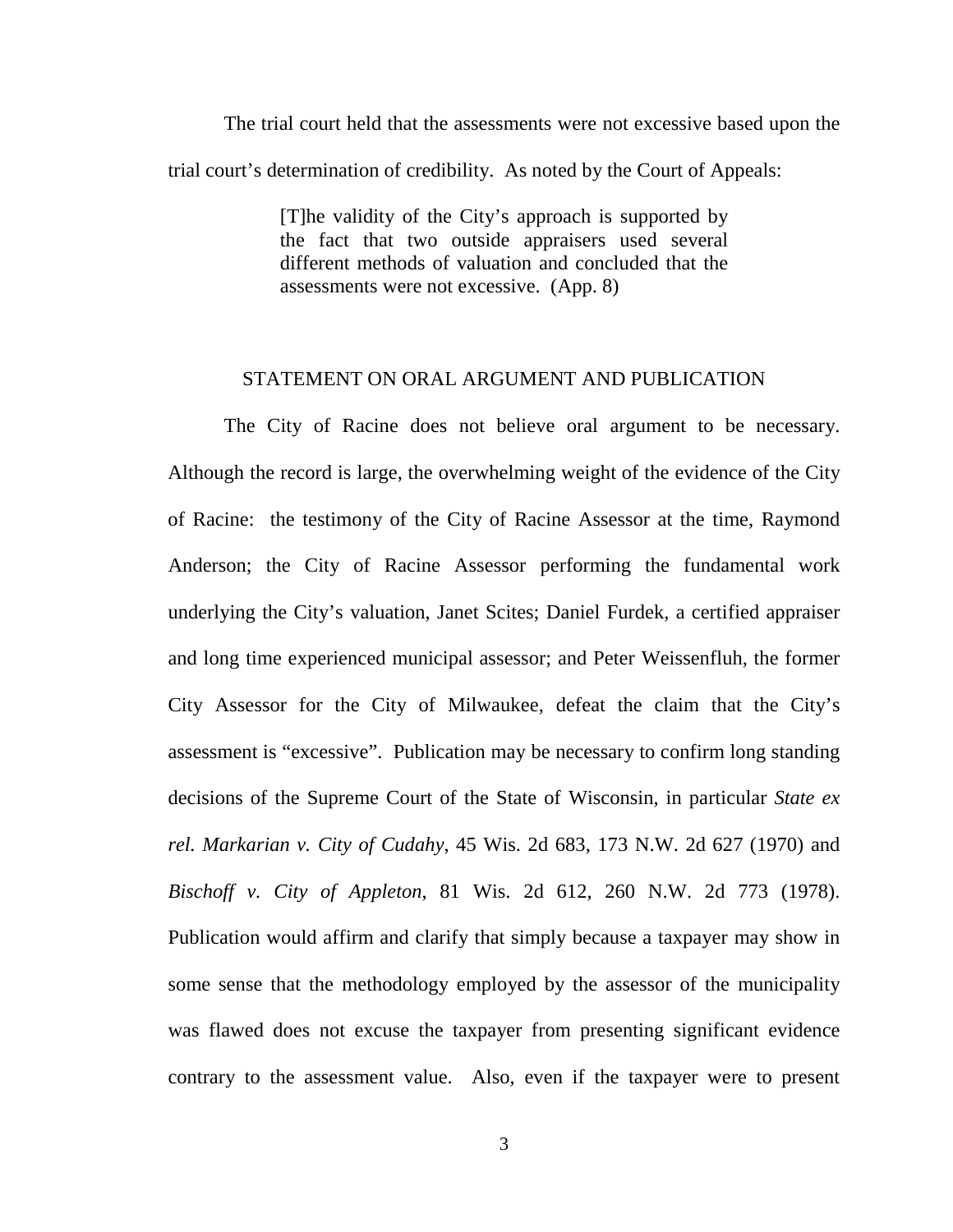evidence that the methodology of the municipality's assessor was flawed and presents contrary evidence of the appropriate assessment value does not relieve the taxpayer of the burden of proof to establish that the assessment was excessive. In the case of the municipality, the municipality need not establish that the assessor was exactly correct, but rather that the assessment was not "excessive". It is the burden of the taxpayer to show that the assessment was "excessive". Conceivably, the municipality could do absolutely nothing more beyond the assessment if the taxpayer does not carry that burden. Publication would be beneficial in demonstrating that the burden of proof in a taxpayer assessment appeal lies with the taxpayer, not the municipality, and also, that in a *de novo* appeal pursuant to § 74.37, both the taxpayer and the municipality have the opportunity and the right to present evidence to establish whether or not the assessment was excessive.

#### STATEMENT OF THE CASE

#### A. Nature of the Case and Procedural Status

Regency West commenced the action by a Summons and Complaint asserting the right to a refund pursuant to Wis. Stats. § 74.37 for 2012 taxes, which was based on the January 1, 2012 assessment valuation of Four Million Four Hundred Twenty Five Thousand Dollars (\$4,425,000.00) (R. 1 and R. 2). The Plaintiff also asserted a claim of unlawful taxes pursuant to Wis. Stats. § 74.35, which claim was abandoned. An assessment appeal pursuant to Wis. Stats. § 74.37 is *de novo*. The Trial Court therefore does not merely review presentation to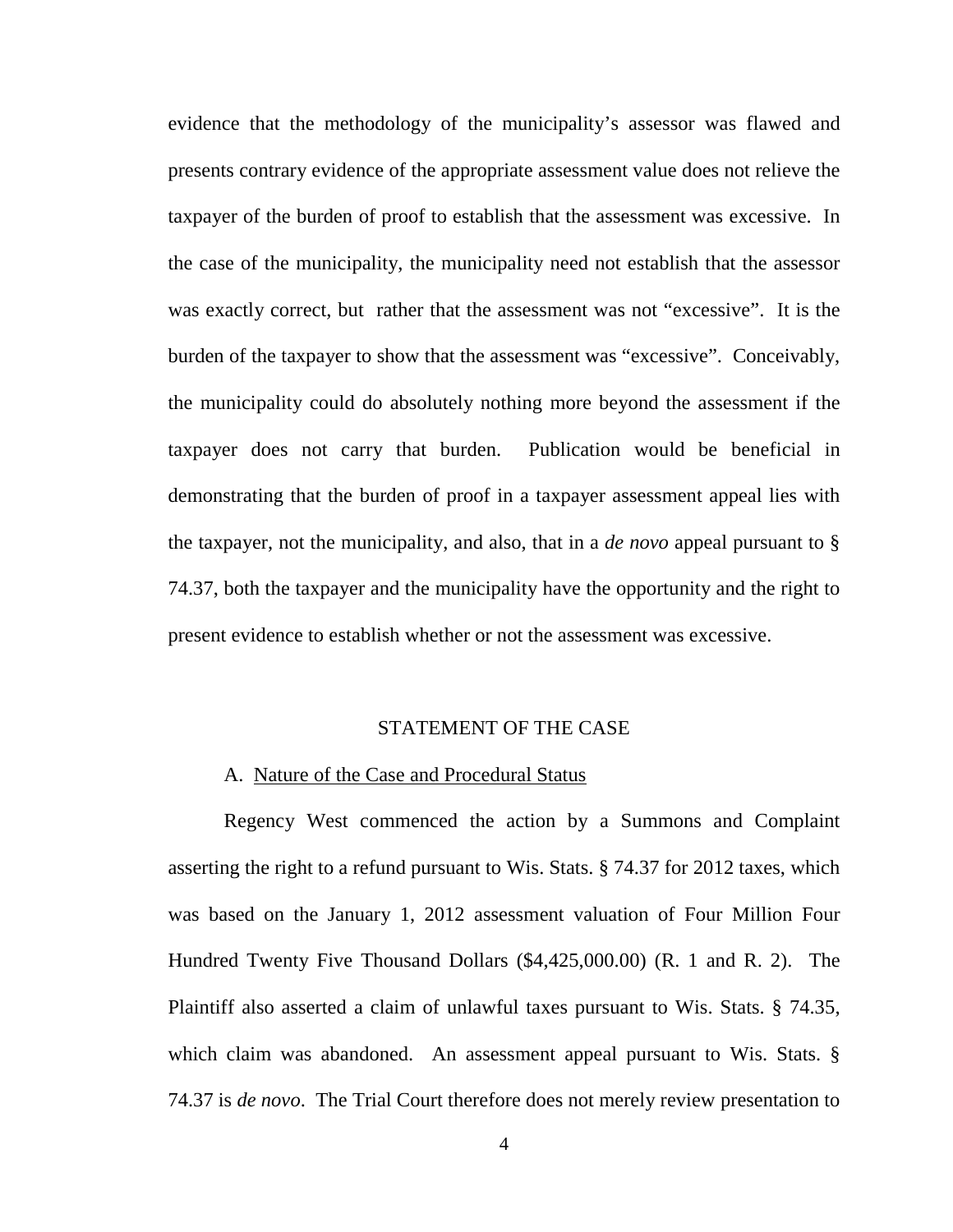the Board of Review, a *certiorari* review, but makes its own determination. *Bloomer Housing Ltd. Partnership v. City of Bloomer*, 2002 WI App. 252, ¶ 11, 257 Wis. 2d 883, 653 N.W. 2d 309. The ultimate question before the reviewing court is whether the assessment is "excessive," not whether the assessment is exactly correct.

Wis. Stats. § 74.37 requires a contest before the Board of Review as a prerequisite to bringing a § 74.37 claim. Regency West did not contest the 2012 assessment and taxes before the Board of Review. However, the Court denied the City of Racine's Motion to dismiss on this basis, finding that Regency West did not receive the City of Racine's mailed notice of a revised assessment prior to Board of Review.

Subsequently, Regency West brought another action pursuant to § 74.37 seeking to overturn the 2013 assessment of Four Million One Hundred Sixty Nine Thousand Dollars (\$4,169,000.00). The two assessment appeals were consolidated by a Stipulation and Order consolidating the actions for purposes of trial (R. 17, p. 2).

Following trial and post-trial briefing, the Trial Court rendered its decision denying the claim of excessive taxation (R. 31, App. 10-21).

Regency West appealed the Trial Court's decision. The Court of Appeals affirmed the decision (App. 1-9). In its decision the Court of Appeals deferred to the Trial Court's findings of fact and noted that when a reasonable inference can be drawn from the evidence, the Court of Appeals must accept the inference drawn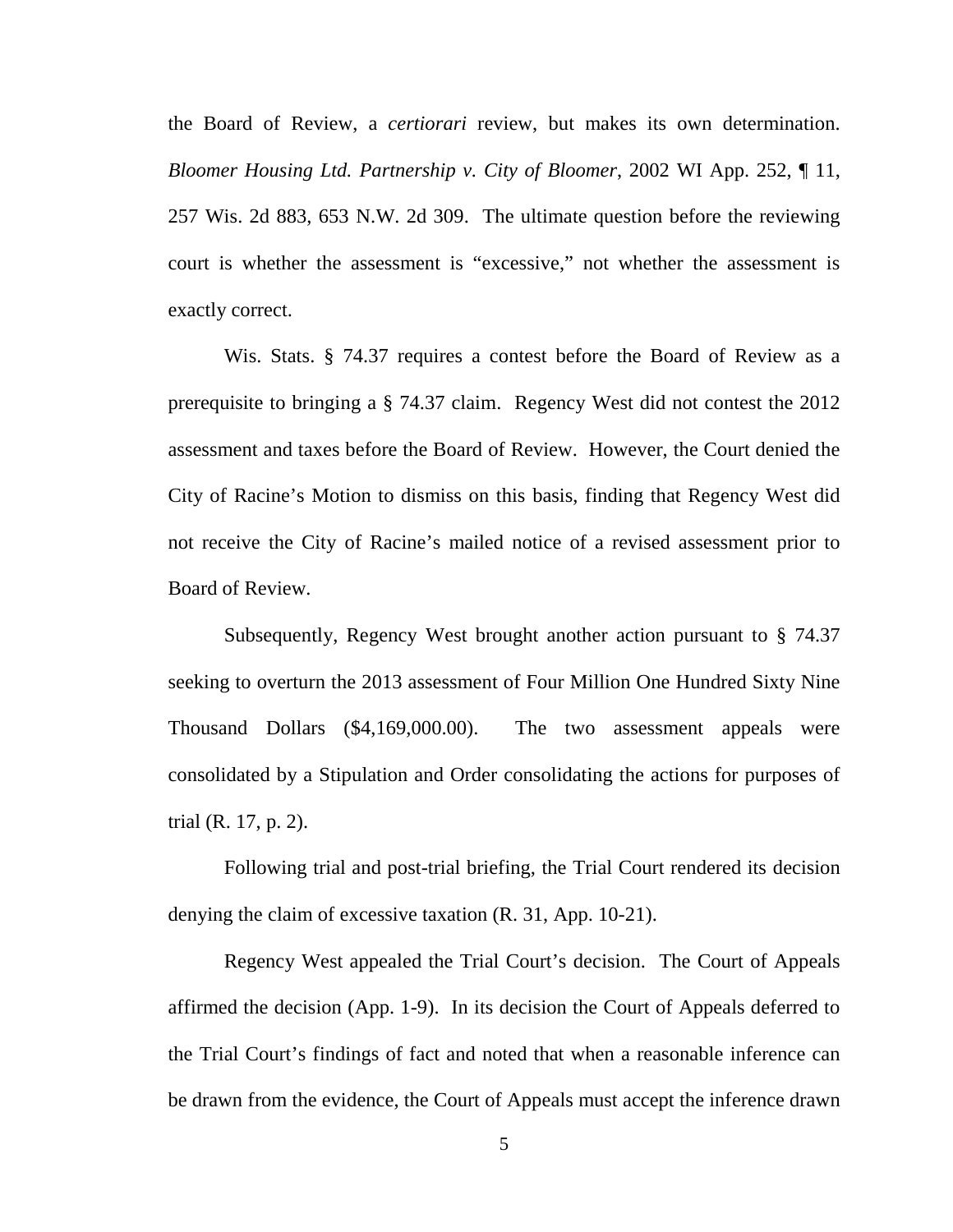by the fact finder (App. 5). The Court of Appeals also noted it is "within the province of the fact finder to determine the weight and credibility of expert witnesses' opinions." (*Id.*) The Court of Appeals cited the Trial Court's finding:

> That four very experienced assessors concluded that the comparable sales approach could be applied here and that comparable properties existed for the sake of comparison is very compelling testimony (App. 9 and Trial Court Decision at App. 17).

As for the City's approach to the assessment, the Court of Appeals stated, "[T]he validity of the City's approach is supported by the fact that two outside appraisers used several different methods of valuation and concluded that the assessments were not excessive" (App. 8). The Court of Appeals also found grounds to agree with the Trial Court's findings of credibility by noting the apparent unfamiliarity of Regency West's sole expert witness, Scott McLaughlin, with the three tier *Markarian* methodology (App. 8-9).

#### B. Supplemental Statement of Facts

City Assessor Janet Scites performed the valuation of the Regency West property in 2012 and 2013 (R. 37, p. 134). Janet Scites had overall responsibility for placing assessment values on approximately Seven Thousand Five Hundred (7,500) properties (R. 38, p. 231). Because of the sheer number of properties the City of Racine uses mass appraisal techniques (R. 38, p. 238-Scites; R. 39, pp. 64- 65-Anderson). Pete Weissenfluh, the Chief City Assessor for the City of Milwaukee for over twenty-five (25) years, confirmed that mass appraisal techniques are necessarily used in communities with large numbers of properties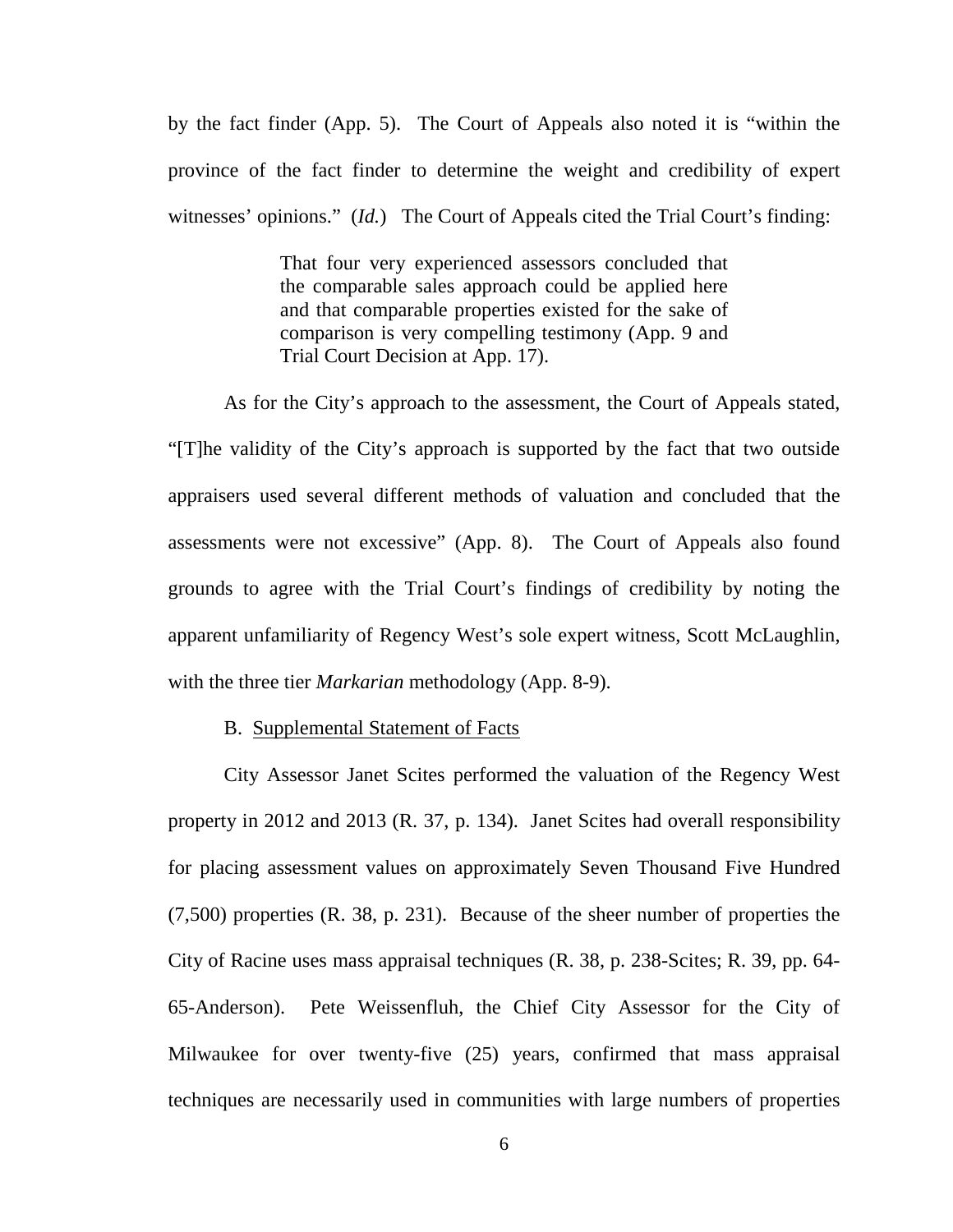(R. 45, p. 129). Mass appraisal is a method of applying values to several hundred properties or several thousand to try to make every property as equitable as possible within each grouping (R. 38, p. 238-Scites; R. 39, pp. 64-65-Anderson).

Using mass appraisal techniques and the best information available to her, Janet Scites valued the Regency West property at Four Million Four Hundred Twenty Five Thousand Dollars (\$4,425,000.00) as of January 1, 2012 (R. 38, p. 239; R. 42, Ex. 11). She estimated expenses for the property based upon her experience and used a capitalization rate of Eight and Five-Tenths Percent (8.5%), which reflected market rates (R. 38, pp. 237-238).

When an objection is filed, the objection is heard before the Board of Review. Regency West did not appear before the Board of Review with respect to the 2012 valuation. The Trial Court held that although the City of Racine had mailed the notice of assessment, there was no evidence that Regency West had actually received the notice of the revised 2012 assessment so that appearance before the Board of Review, otherwise a pre-requisite to bringing an action pursuant to Wis. Stats. § 74.37. A Board of Review hearing was not necessary for Regency West's 2012 appeal. Because of the lack of a Board of Review hearing on an objection for the 2012 valuation, the City of Racine Assessors Office did not develop any other method of valuation beyond mass appraisal.

For the mass appraisal valuation used by Janet Scites and the Racine City Assessors Office for 2012, Janet Scites used an income approach (R. 42, Ex. 11). She stabilized expenses to bring the estimated and calculated expenses for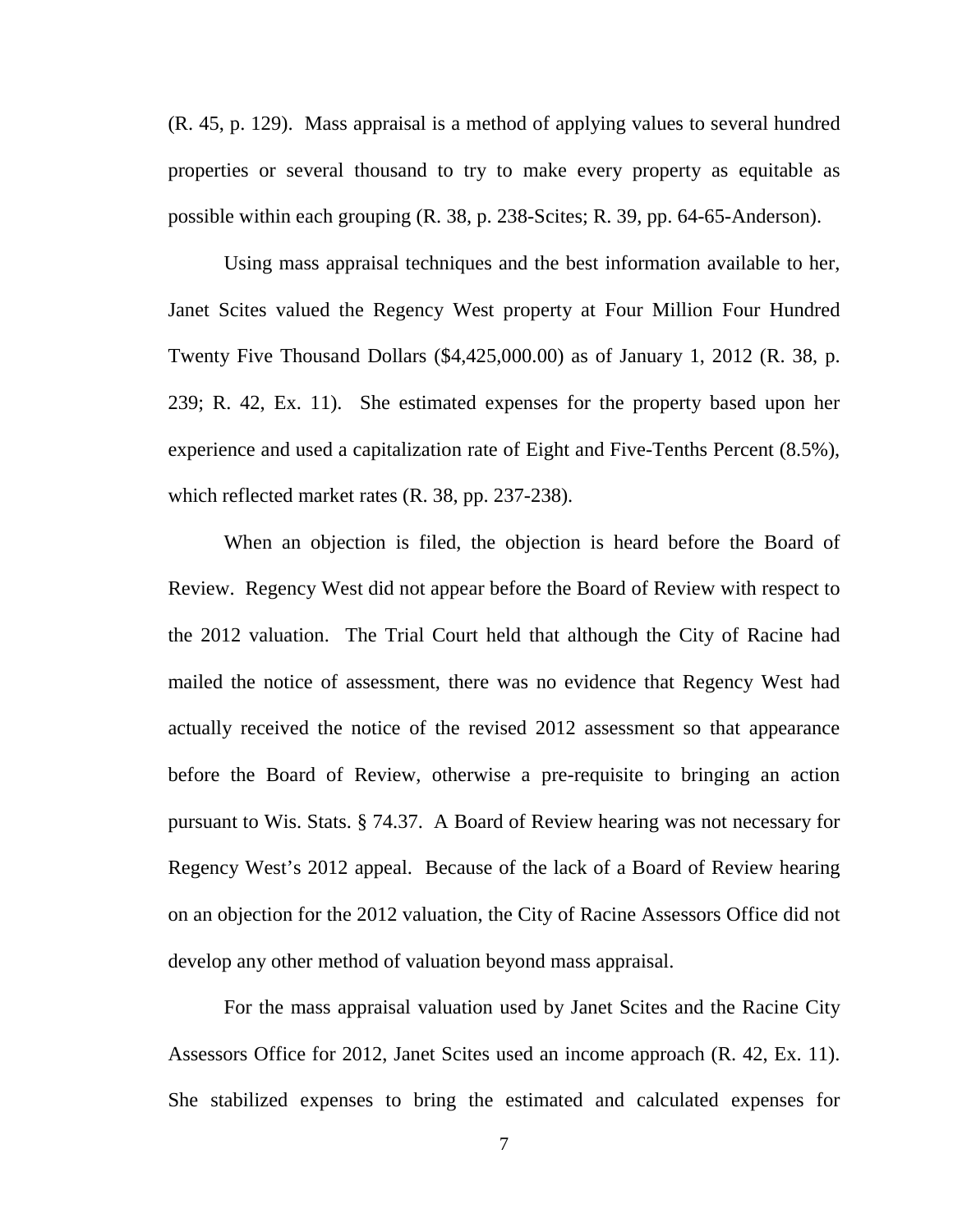Regency West into line with the Assessor's Office experience with other § 42 properties in the City of Racine (R. 38, pp. 236-237 and R. 39, pp. 5-6). She did the same with respect to the vacancy rate, using a rate consistent with the actual reported rate of three vacancies out of seventy-two (72) units for Regency West (R. 38, pp. 235-236). She used a cap rate based upon the market rate derived from information available to the City Assessor's Office (R. 38, p. 237). Wisconsin law supports the stabilizing of income and expenses when an income approach is employed for valuation. *ABKA Limited Partnership v. Board of Review of the Village of Fontana-on-Geneva-Lake*, 224 Wis. 2d 551, 563-4, 591 N.W. 2d 879 (1999). Regency West's expert Scott McLaughlin conceded that stabilization was appropriate when using the income approach (R. 38, p. 182).

For the January 2, 2013 valuation report, Janet Scites determined that there were three comparable properties to be used for the sale comparison approach to valuation. She placed a value of Four Million One Hundred Sixty Nine Thousand Dollars (\$4,169,000.00) on the property as of January 2013 (R. 43, Ex. 12). During trial she explained her choice of comparables, the adjustments she made to the comparables, and relevant Racine market information, further confirming that all comparables were arm's-length sales (R. 38, pp. 243-251; R. 39, pp. 3-5). For verification purposes, she also performed a valuation based on the income approach. She considered the cost approach but did not use it (R. 38, p. 251).

Janet Scites' valuation was reviewed and approved by the City of Racine Chief Assessor, Raymond Anderson (R. 39, pp. 66-69). (See Assessor Raymond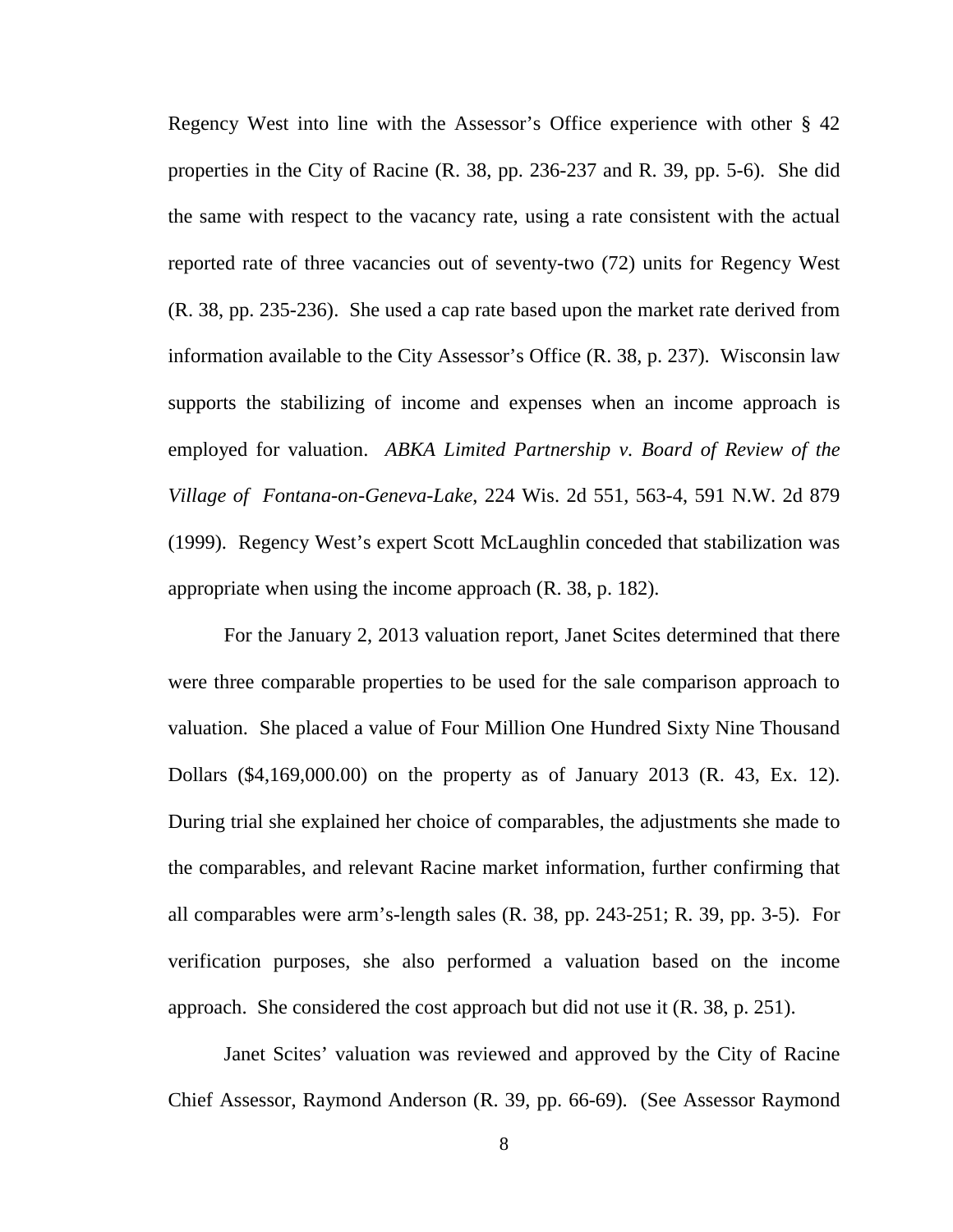Anderson's signed Assessor's Affidavit for both years (R. 43, Exs. 114 and 115)). Mr. Anderson is a state certified general appraiser, which qualifies him to appraise subsidized housing (R. 39, p. 62).

Witnesses Daniel Furdek and Peter Weissenfluh supported the valuations of the City of Racine for the Regency West property. Mr. Furdek is an expert appraiser whose extensive background in appraisals and municipal assessment is detailed in his resume (R. 43, Ex. 117). Peter Weissenfluh was the City Assessor for the City of Milwaukee for more than twenty-five (25) years with extensive experience with municipal appraisals and reviews (R. 43, Ex. 135). Both oversaw federally subsidized housing in their work as City Assessors (R. 40, pp. 9-11- Furdek; R. 45, p. 129-Weissenfluh).

Mr. Furdek and Mr. Weissenfluh prepared an appraisal report for Regency West properties for the years 2012 and 2013 (R. 43, Ex. 119). That report corroborated that the assessment valuations of the City of Racine Regency West property for both 2012 and 2013 was not "excessive." Mr. Furdek and Mr. Weissenfluh used four different methods of valuing the property, first relying upon the second tier method of valuation, sales comparison, as mandated by the *Markarian* hierarchy (pp. 40-47 of the report) (R. 43, Ex. 119). As a third tier income approach, they valued the property by analyzing both direct capitalization and discounted cash flow (pp. 48-61 of the report).

Finally, they also used a cost approach, which while difficult to apply because of numerous variables, had more validity than the typical case because of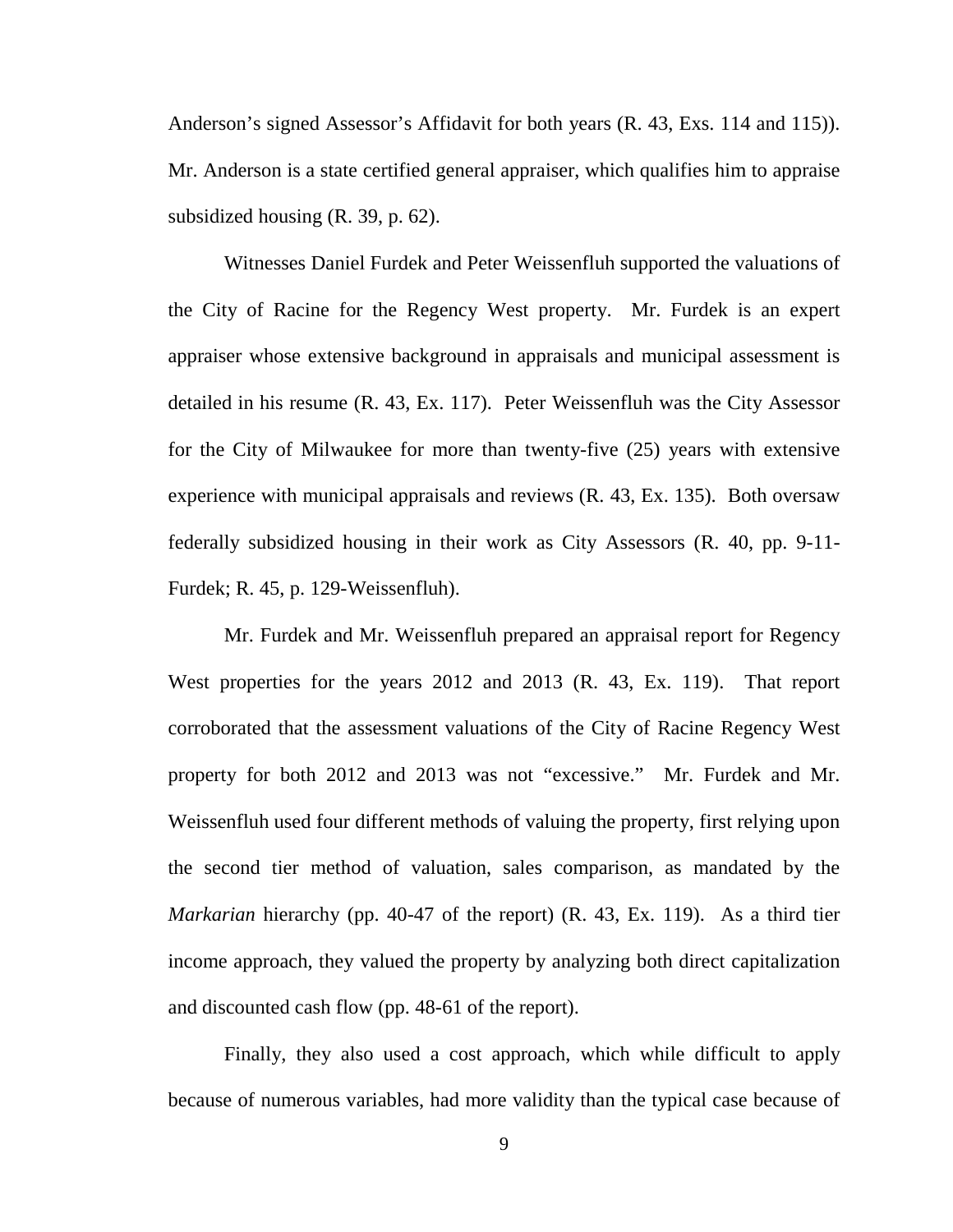the newly constructed nature of the property and availability of actual construction cost data (R. 40, pp. 90-96; R. 38, p. 227). Mr. Furdek and Mr. Weissenfluh did not consider the tax credits applicable to the Section 42 property (following Wis. Stats. § 70.32(1)(g)). In their cost approach, they deducted the value of the tax credits in determining the value of the property using that third tier approach (R. 40, pp. 93-96; R. 43, Ex. 119, pp. 62-63).

Regency West's expert witness Scott McLaughlin used the income approach in valuing the property in his four page report (R. 43, Ex. 40). He employed no other method of valuation for the property for either year. Nor did he consider other evidence of value, such as insurance, depreciation schedules, etc. He testified that he did not use the sales comparison approach for the Regency West property because of the lack of sales of comparable properties (R. 38, p. 102). Notwithstanding that opinion, he testified to substantial information for fifteen (15) tax credit improved properties sold from August 2010 to March 2013 in his Exhibit 46 (R. 43; R. 38, pp. 116-117). He also used Section 42 information for his capitalization rate opinion  $(R. 38, pp. 133-4, and 170-1; R. 43, Ex. 46)$ . Obviously, he had substantial information available to him with respect to the sales of these properties which would have presumably permitted a comparable sales approach, with appropriate adjustments.

Although Mr. McLaughlin conceded that stabilization of income and expenses is appropriate when engaged in property valuation using the income approach (R. 38, p. 185), he did not do so in his four page report. Unlike Janet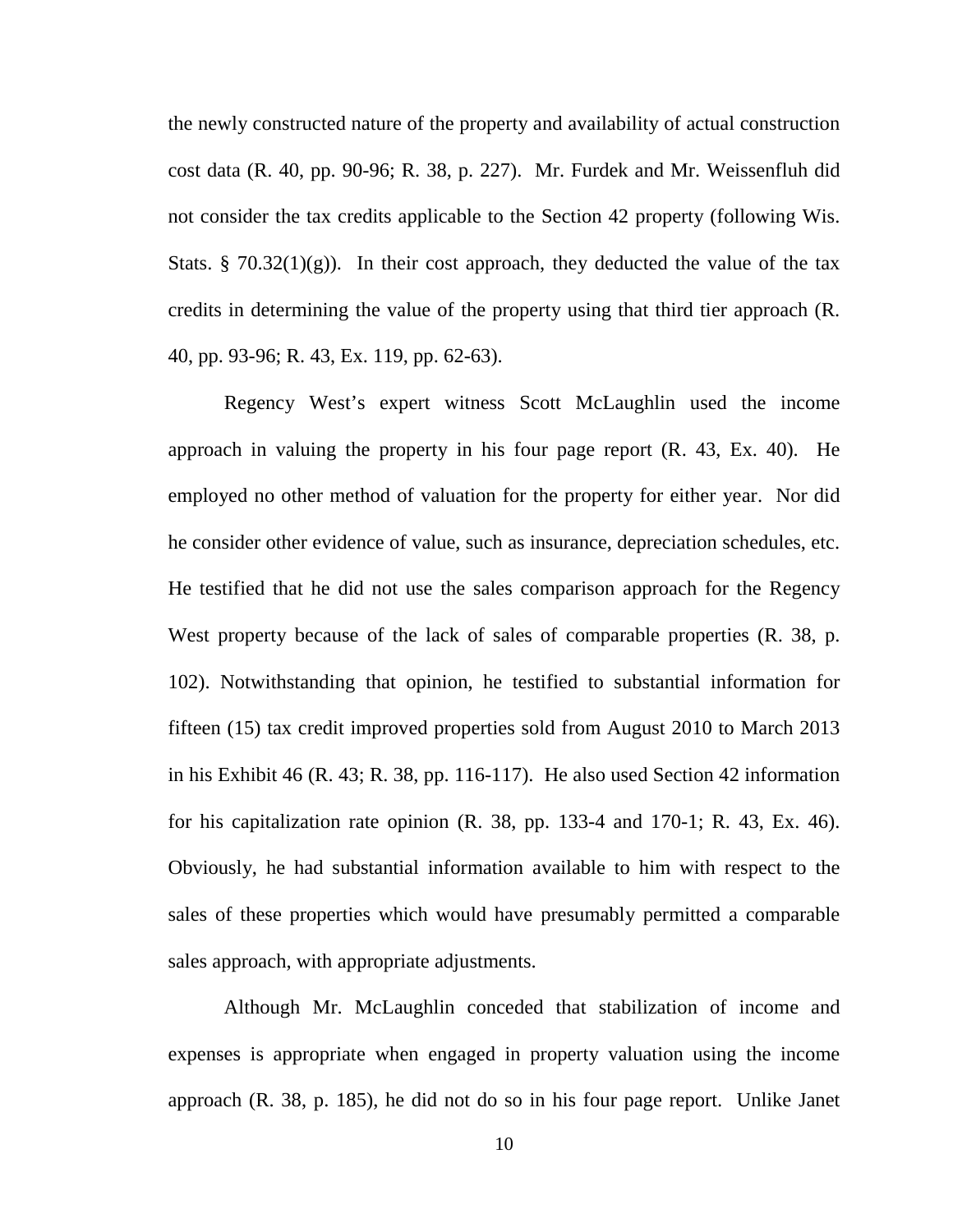Scites, Mr. McLaughlin had total access to the financial records of Regency West and in fact had actual income and expenses for 2012. Yet he did not use actual income and expenses for 2012, claiming that such information would not have been available to a potential buyer as of January 1, 2012 so that it was not relevant (R. 38, pp. 182-183). Then without stabilizing 2012 income and expenses, he used that data for his income approach for 2013 notwithstanding the fact that he had actual and budgeted income and expenses for 2013 when he made his valuation, once again relying on his position that a potential buyer would not have that information available so that it was not relevant to the valuation as of January 1, 2013. Both Mr. Furdek and Mr. Lerner testified that while potential buyers would look at budget and actual expenses, they would evaluate income potential on what they believe they can do (R. 40, pp. 22-23; R. 38, pp. 22-23). Actual information confirms what can be done.

In Mr. McLaughlin's income approach to valuation, he used expense figures for Regency West that were extraordinarily inconsistent. He used a payroll expense for 2012 of Forty Six Thousand Five Hundred Ten Dollars (\$46,510.00), while for 2013 it was Eighty Seven Thousand Two Hundred Twenty Dollars (\$87,220.00), with no explanation for the nearly double expense cost increase. He used advertising expenses of Four Thousand Two Hundred Dollars (\$4,200.00) for 2012 and Twenty Seven Thousand Four Hundred Sixty Dollars (\$27,460.00) for 2013, even though information in his file indicated that advertising expenses for 2013 were less than Two Thousand Three Hundred Dollars (\$2,300.00), as shown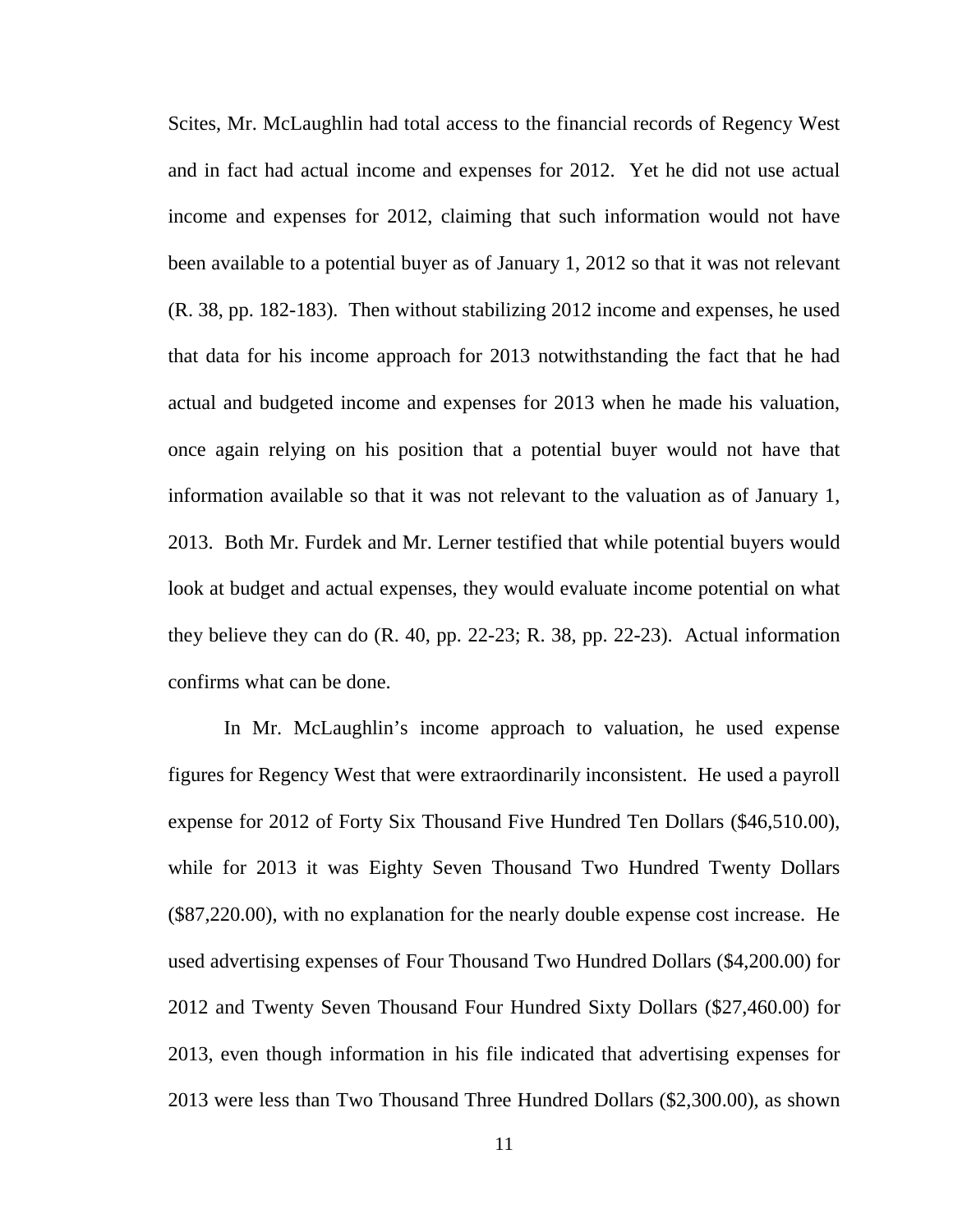in his document (R. 43, Ex. 100; R. 38, p. 182; information confirmed as correct by Mr. Lerner, R. 38, pp. 31-2). His maintenance costs went from Eighty Nine Thousand Ninety Dollars (\$89,090.00) in 2012 to Fifty Three Thousand One Hundred Sixty Dollars (\$53,160.00) in 2013. All of the foregoing data is contained in his report (R. 43, Ex. 40).

The capitalization rate that he used in his income approach was based on the cap rates for other Section 42 properties (R. 43, Ex. 46). Although he had used the cap rate of Ten and Five-Tenths Percent (10.5%) for both tax years, he had recently used a cap rate of Nine and Two-Tenths Percent (9.2%) and Nine and Nine-Tenths Percent (9.9%) for Racine subsidized housing (Anderson testimony, R. 40, pp. 3-4). He conceded that he did not know Racine market cap rates (R. 38, p. 181).

Section 42 properties have limitations that affect salability, as is true for all government subsidized property. The WPAM treats all government subsidized properties in the same section (R. 43, Ex. 34, pp. 9-38-46). Mr. McLaughlin admitted that Section 42 properties represent an emerging market (R. 38, pp. 81- 83, 193-McLaughlin). This is due in part to the time that has passed since initiation of the program and to the potential renewability of Section 42 properties for rehabilitation purposes  $(R. 38, p. 26 - L$ erner testimony on renewability). Daniel Furdek noted the grant of renewed Section 42 rehabilitation credits for his Bradley Place comparable (R. 45, pp. 113-114).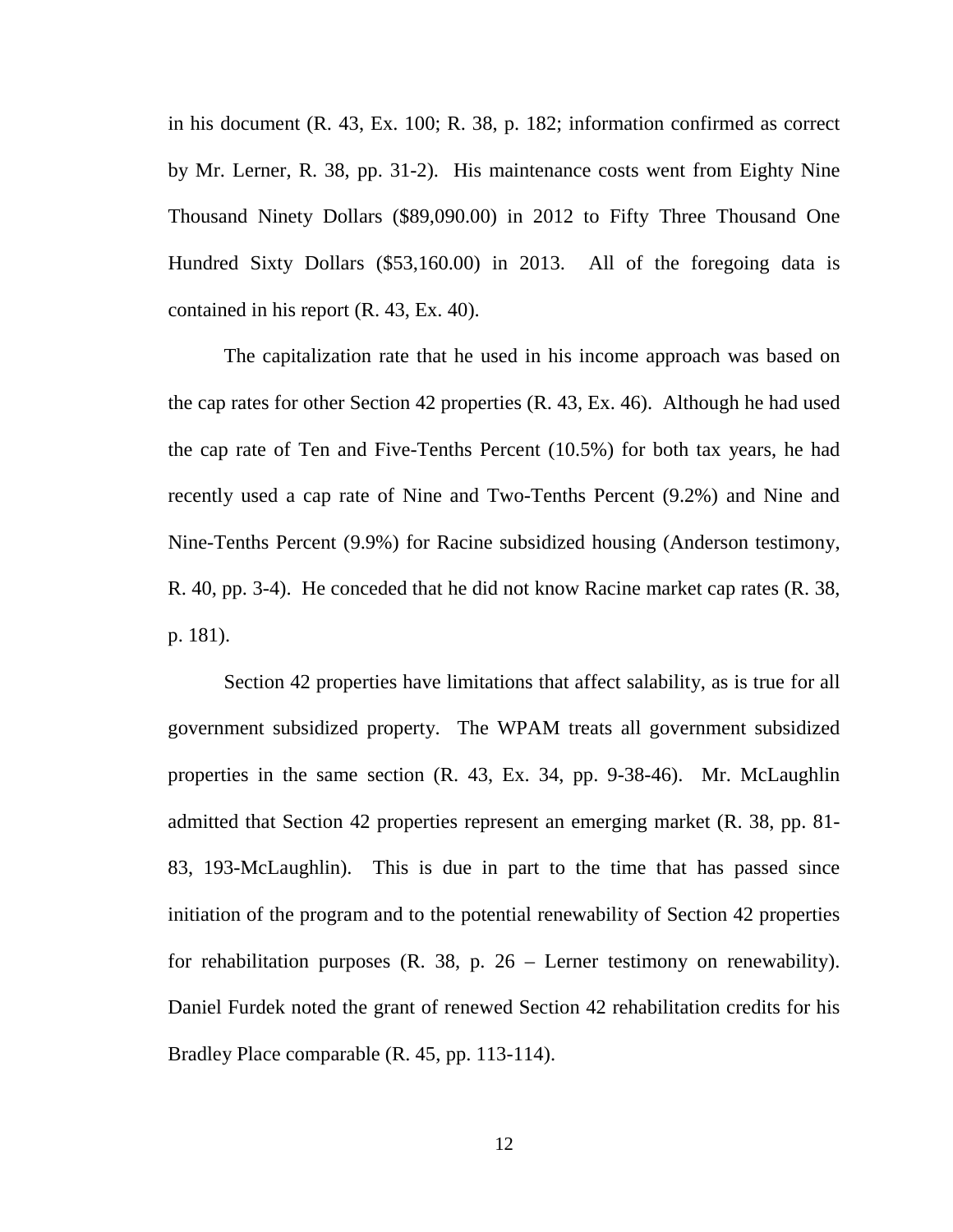Regency West's factual statement, which consists of thirteen (13) pages, contains less than one (1) page discussing the opinions, testimony, and exhibits of Daniel Furdek and Peter Weissenfluh. Regency West ignores the seventy (70) page appraisal of Mr. Furdek and Mr. Weissenfluh, instead choosing simply to attack their competence to render an opinion on whether or not the City of Racine's assessments were excessive. That criticism is interesting in view of the fact that these two individuals spent years in the Milwaukee City Assessor's Office (and in the case of Mr. Furdek, in Manitowoc as well), which involved the assessment of government subsidized housing, including Section 42 housing.

The Factual Statement of Regency West also implies criticism of Mr. Furdek and Mr. Weissenfluh for the reason that the Milwaukee Assessor's Office initially used the income approach in assessing subsidized properties. As testified by these two witnesses, the income approach was used initially in the assessment of subsidized housing in Milwaukee based upon mass appraisal principles. Once an objection was made to an assessment, other approaches would be developed, in accordance with the *Markarian* hierarchy, relying primarily upon the comparable sales approach in the absence of a direct property sale (R. 45, pp. 115-116).

Most telling of all, Regency West declines to discuss in its factual statement the comparable sales analysis performed by Daniel Furdek and Peter Weissenfluh for both assessment years. That approach relied upon a comparison with Section 42 properties. (The Court of Appeals noted this significant point in Footnote 6, appearing at App. 6.)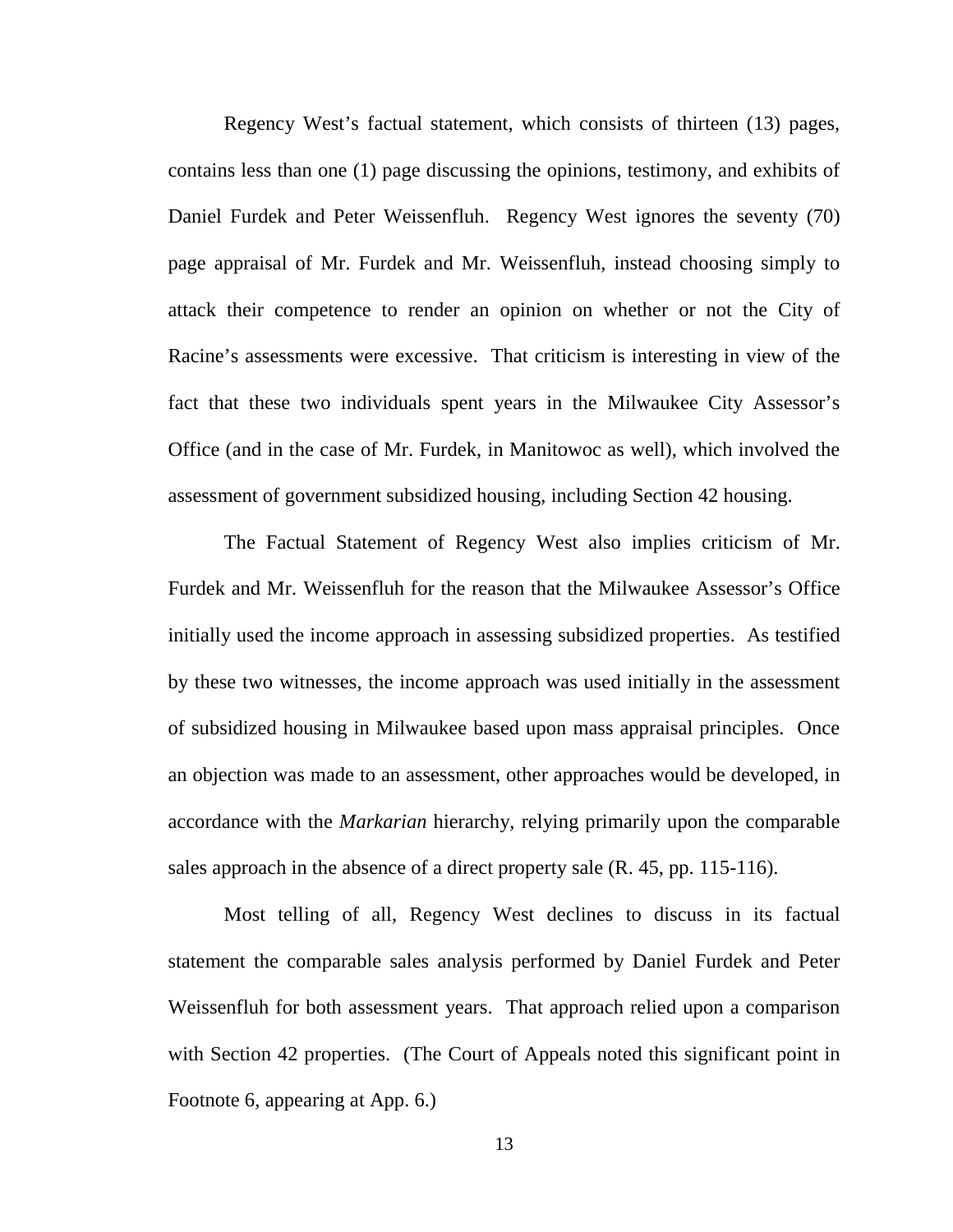#### ARGUMENT

- I. Regency West Failed to Overcome the Presumption of Correctness Attaching to the City of Racine's Assessment.
	- A. The Valuation of the City of Racine's Assessor is Presumed Correct.
		- 1. The City of Racine's Assessment Methodology Properly Followed the *Markarian* Three Tier Assessment Methodology.

Courts are required to give presumptive weight to the City of Racine's

assessment.

The value of all real and personal property entered into the assessment roll to which such affidavit is attached by the assessor shall, in all actions and proceedings involving such values, be presumptive evidence that all such properties have been justly and equitably assessed in proper relationship to each other.

Wis. Stats. §70.49(2).

The Court of Appeals in the case of *Allright Properties, Inc. v. City of* 

*Milwaukee*, explained how this presumption is to be applied in an action for

excessive assessment under Wis. Stats. §74.37, holding as follows:

A party that is dissatisfied with an assessment may bring an excessive tax assessment claim under Wis. Stats. §74.37(3)(d). "This is not a certiorari review." *Bloomer Hous. Ltd. P'ship v. City of Bloomer*, 2002 WI App. 252, ¶11, 257 Wis. 2d 883, 653 N.W. 2d 309. Acting pursuant to  $\S$ 74.37(3)(d), the trial court makes determinations concerning excessive tax assessment claims "without giving deference to any determination made at a previous proceeding," including a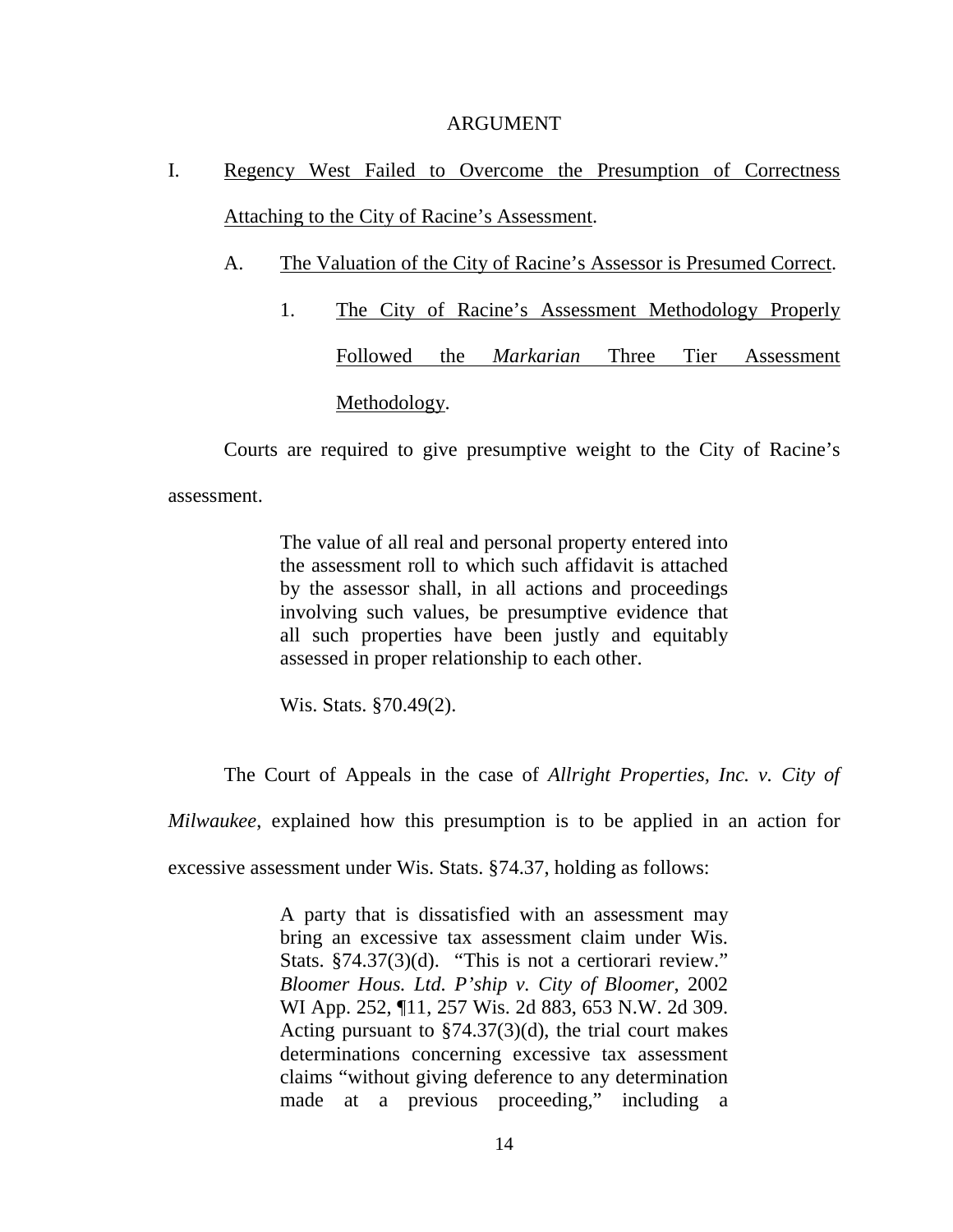proceeding before the board of review. *Nankin v. Village of Shorewood*, 2001 WI 92, ¶25, 245 Wis. 2d 86, 630 N.W. 2d 141. "The court must only give presumptive weight to the assessor's assessment." *Id.* (citing Wis. Stat. §70.49(2)). The assessor's assessment "'is presumed correct only if the challenging party does not present significant contrary evidence'" and "'[n]o presumption of correctness may be accorded to an assessment that does not apply the principles in the *Property Assessment Manual.*'" *Walgreen*, 311 Wis. 2d 158, ¶17, 752 N.W. 2d 687 (citations omitted; bracketing supplied by *Walgreen*). Stated differently, when a city assessor correctly applies the *Property Assessment Manual* and Wisconsin statutes, and there is no significant evidence to the contrary, courts will reject a party's challenge to the assessment.

*Allright Properties, Inc. v. City of Milwaukee*, 2009 WI App. 46, ¶12, 317 Wis. 2d 228, 239-40, 767 N.W. 2d 567.

To overcome the presumption the owner must present "significant contrary evidence" or a challenge will be rejected. *Adams Outdoor Advertising Ltd. v. City of Madison*, 2006 WI 104, ¶25, 294 Wis. 2d 441, 717 N.W. 2d 803. The owner's evidence "must compel the conclusion that the assessor's valuation was incorrect." *Xerox Corp. v. Wisconsin Dept. of Revenue*, 114 Wis. 2d 522, 528, 339 N.W. 2d 357 (Ct. App. 1983).

Recently, in a case attacking an assessor's classification, the Wisconsin Supreme Court re-emphasized that the presumption applies to the underlying assessment. The Supreme Court, referencing Wis. Stat. §70.49(2) stated:

> Nevertheless, "the underlying assessment still carries a presumption of correctness."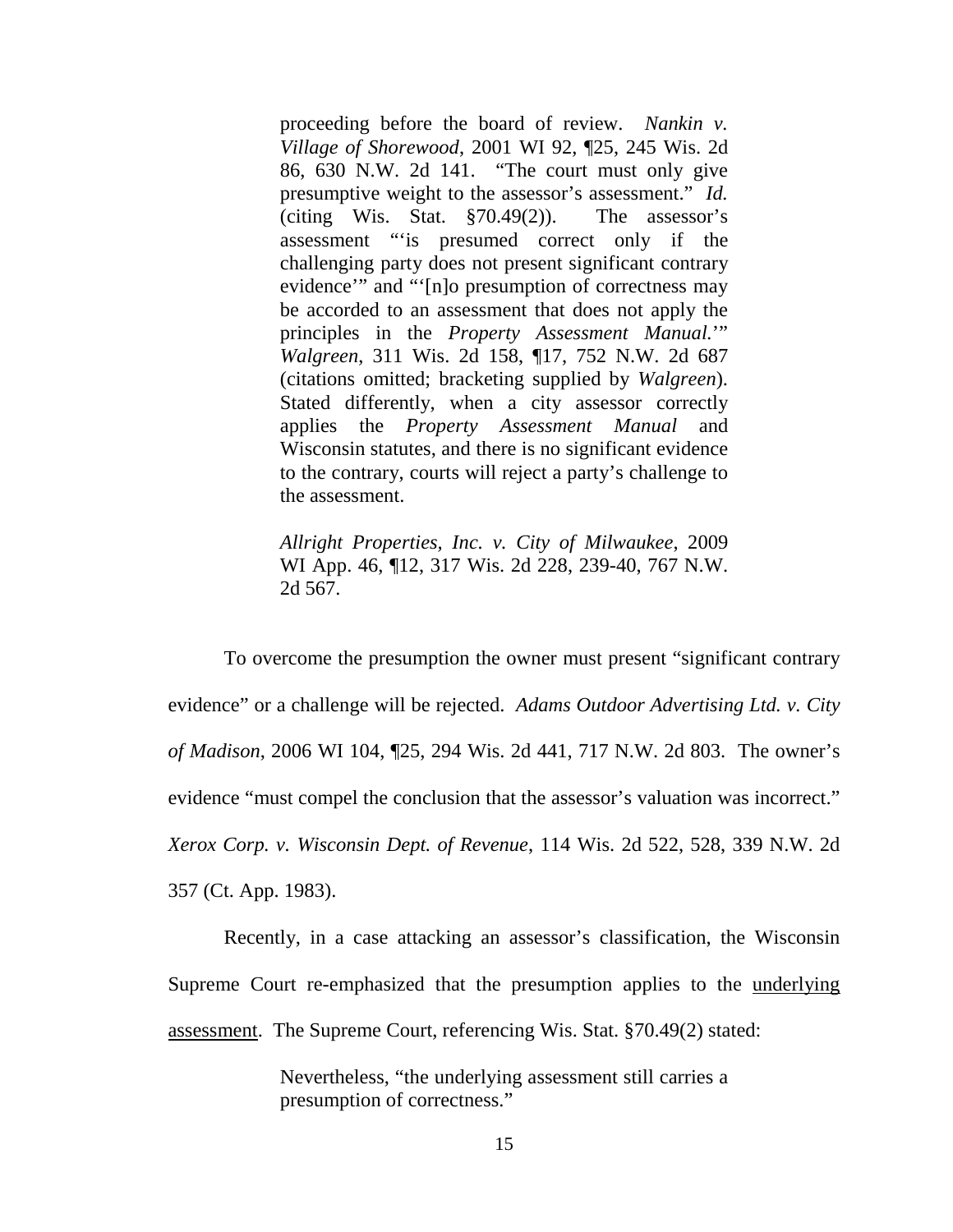*Sausen v. Town of Black Creek Board of Review*, 2014 WI 9, ¶30, 352 Wis. 2d 576, 843 N.W. 2d 39.

In addition to overcoming the presumption of correctness, Regency West also has the burden of proof on each and every issue associated with the assessment. The *Sausen* Court stated, "[T]he taxpayer recognizes, as we do that the concept of presumption of correctness and burden of proof are intertwined." *Sausen*, at ¶20. "The concept of a 'presumption' is very familiar in the law, and it is closely related to the concept of a 'burden.'" *Id*.

> [T]he assessment needs no support by evidence in the first instance, but must stand, unless shown to be incorrect by reasonably direct and unambiguous evidence.

> *Sausen v. Town of Black Creek Board of Review*, 2014 WI 9, ¶34, 352 Wis. 2d 576, 843 N.W. 2d 39, citing *State ex rel. Giroux v. Lien*, 108 Wis. 316, 317-8, 84 N.W. 422 (1900).

> The court has stated that a landowner must overcome "the prima facie presumption in favor of the original *assessment*."

> *Sausen*, at ¶36; citing, *State ex rel. Vilas v. Wharton*, 117 Wis. 558, 562, 94 N.W. 359 (1903). (emphasis in original)

Based upon the language in *Sausen*, not only is the City of Racine's assessment afforded the presumption of correctness, but in addition, Regency West has the burden to show if the assessment is not consistent with the law. The Wisconsin Supreme Court addressed how the burden of proof is to be applied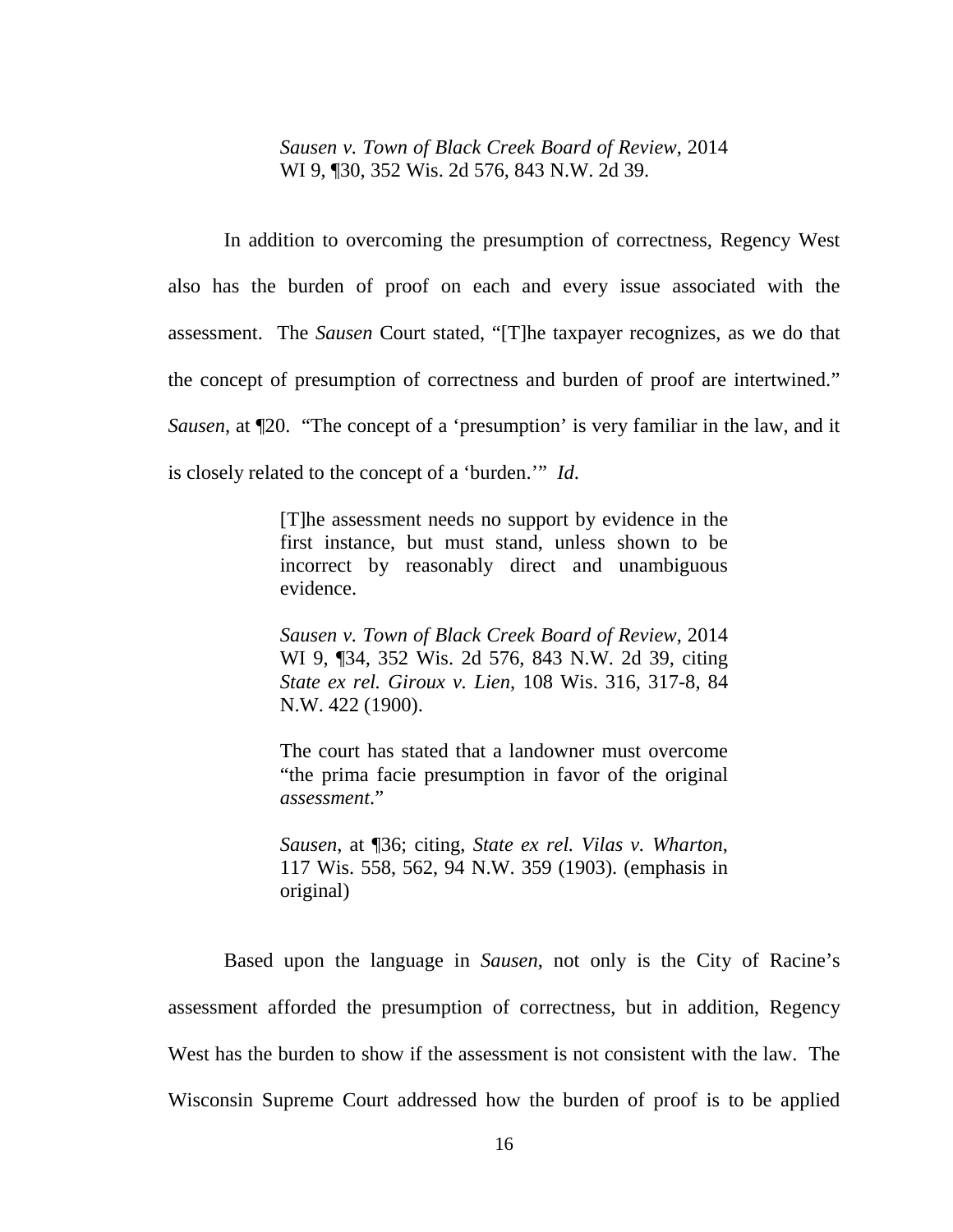when determining whether a taxpayer has overcome the presumption of correctness afforded an assessment. The taxpayer who objects to an assessment bears the burden of proof to show that the assessment, on any issue, does not follow the law. *Sausen*, ¶¶ 36-38.

Thus, Regency West must not only overcome the presumption of correctness, but also must satisfy the burden of proof on all elements of its claim. The burden of proof does *not* shift to the government. "Conditions set forth in the *Property Assessment Manual* cannot be construed to change long-standing law and create a legal presumption that shifts the burden of proof from a taxpayer to a city." *Doneff v. City of Two Rivers Board of Review*, 184 Wis. 2d 203, 216, 217, 516 N.W. 2d 383 (1994). Instead, the overall burden of proof remains with Regency West. Relying on the testimony of Scott McLaughlin and his four page report, in the face of the evidence of four highly qualified assessors, Regency West failed to carry that burden.

# 2. The City of Racine Expert Witnesses Correctly Made the Third Tier Income Valuation.

*Metropolitan Holding Company v. Board of Review of the City of Milwaukee*, 183 Wis. 2d 626, 634, 495 N.W. 2d 314 (1993), held that in an assessment of subsidized property employing the income approach, it is necessary to use actual income and expenses as opposed to market income. Since Regency West was a new construction as of January 1, 2012, actual income and expenses were not available. The Assessor's Office therefore relied upon the experience of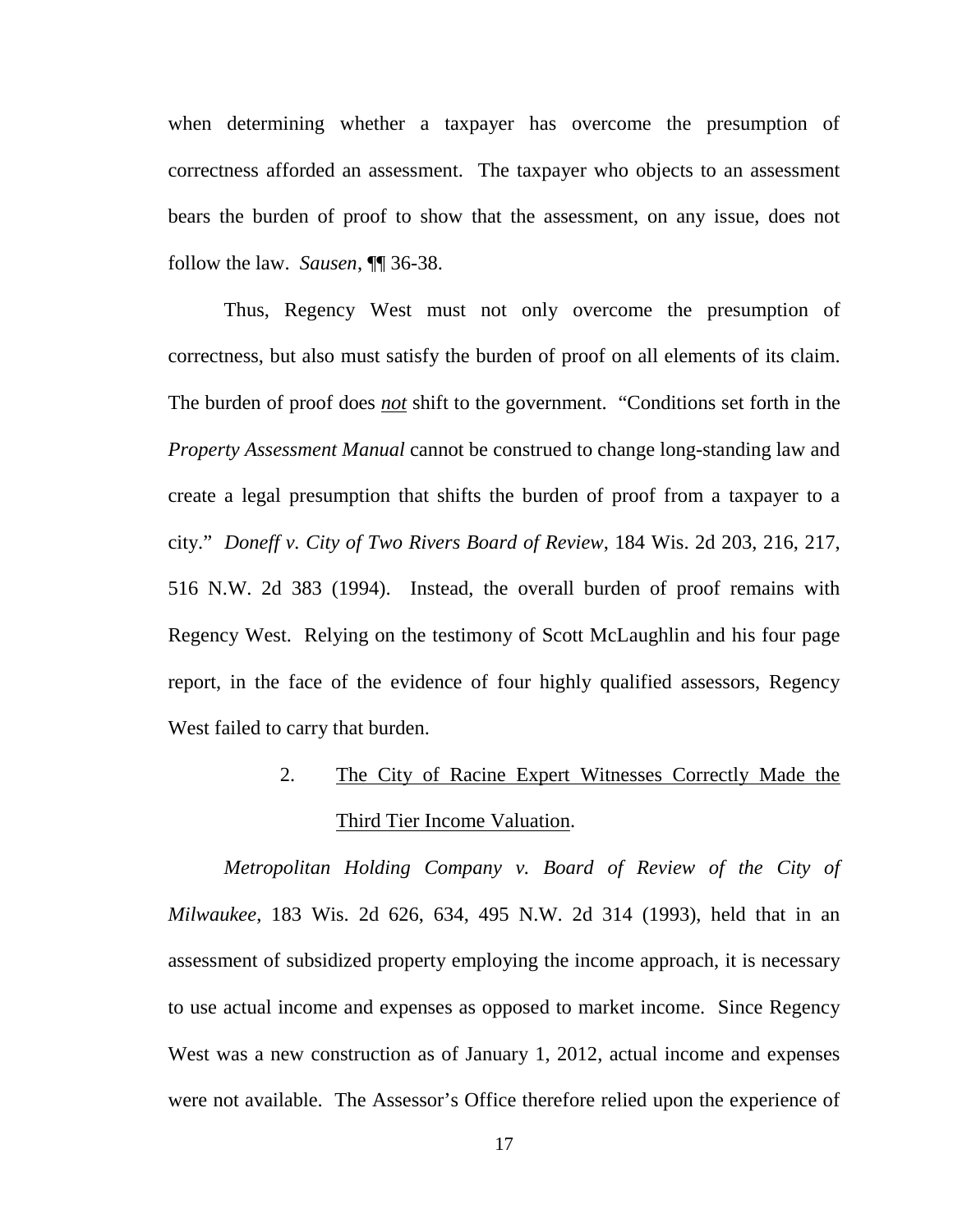the City of Racine with other Section 42 properties in the City for the expense calculation. Although actual income and expense information was available at the time of trial, Regency West's witness Scott McLaughlin did not use actual information in performing his analysis for 2012, nor did he use information that he had for 2013. (Compare R. 43, Ex. 40, his report, with his document, Ex. 100). He explained that he was not going to use "after-the-fact" information, which he found to be irrelevant to the valuation (R. 38, pp. 182-183). That opinion makes no sense in a *de novo* proceeding, although it may have and probably would have validity in most *certiorari* appeals. In *Rosen v. City of Milwaukee*, 72 Wis. 2d 653, 666, 242 N.W. 2d 681 (1976), the Court accepted an assessor's valuation based upon sales that occurred after the valuation date.

The *Metropolitan Holding* holding was limited by *Bloomer Housing Ltd. Partnership v. City of Bloomer*, 2002 WI App 252, ¶ 20 and *Mineral Point Valley Limited Partnership v. Mineral Point Board of Review*, 2004 WI App 158, 275 Wis. 2d 784, 686 N.W. 2d 697, which found that market information was required in developing a capitalization rate on the expense side of the income approach equation. These cases are cited for this proposition in the WPAM at pp. 9-38 – 9- 39 (R. 42, Ex. 34). Regency West's witness Scott McLaughlin did not use market rates in determining the appropriate cap rate for his income valuation. The cap rate that the City of Racine used came from market rate information available to the City Assessor's Office (R. 38, p. 239). (Although the lower courts stated this is true only for bond of investment valuation, Mr. Furdek and Mr. Weissenfluh in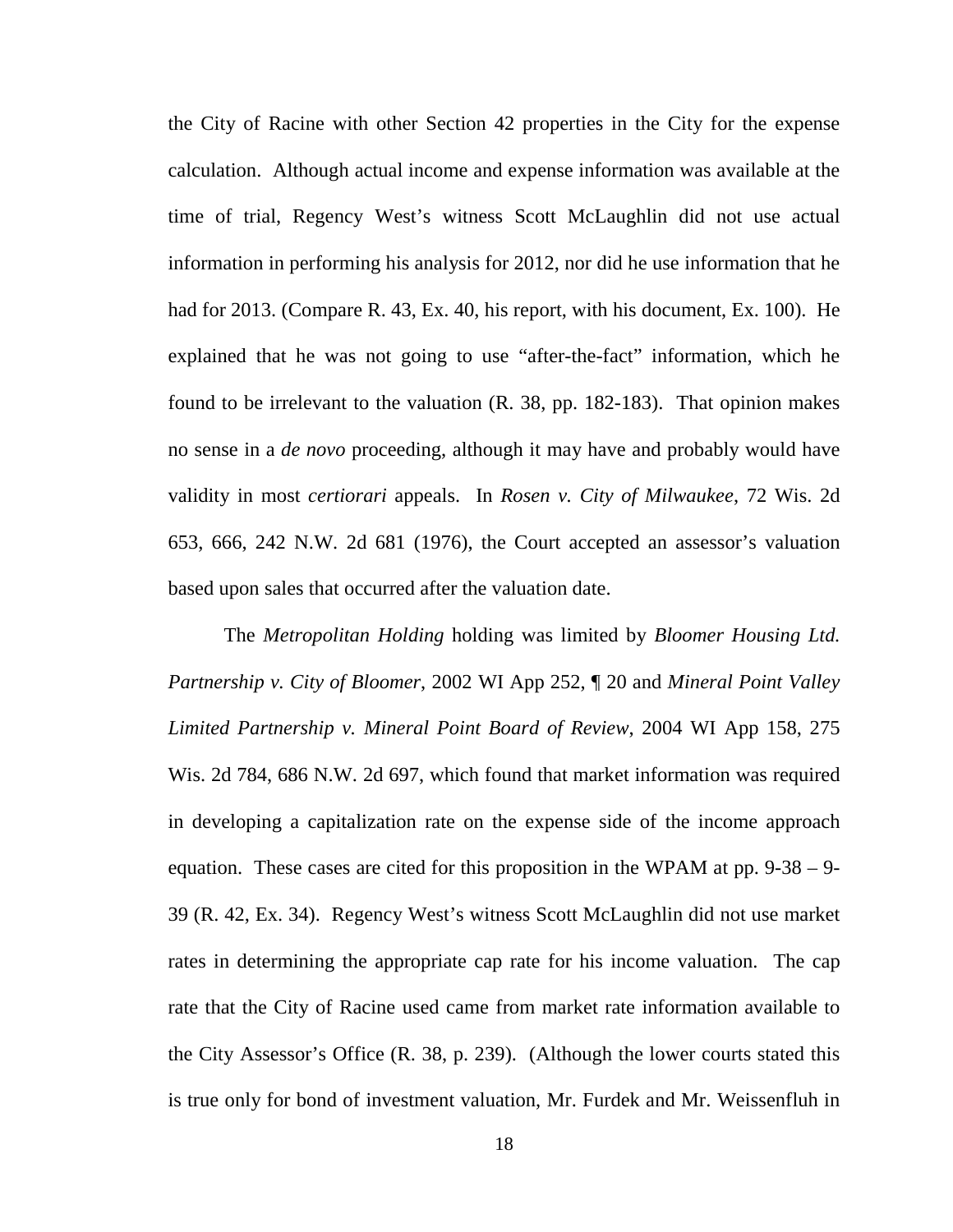fact did perform a discounted cash flow valuation in Exhibit 119 (R. 43, pp. 59- 61).

Janet Scites in her income approach stabilized expenses to bring the estimated and calculated expenses for Regency West into line with information available to the Assessor's Office and its experience with other Section 42 properties in the City of Racine (R. 38, pp. 236-237; R. 39, pp. 5-6). She did the same with respect to the vacancy rate, using a rate in fact consistent with Regency West's actual reported rate of three vacancies out of seventy-two (72) units (R. 38, pp. 235-236). Her cap rate was based upon the market rate as mandated by *Bloomer* and *Mineral Point*, based on information available to the Assessor's Office (R. 38, p. 237). Wisconsin law supports the stabilization of income and expenses when using the income approach. Regency West's expert Scott McLaughlin conceded this to be an appropriate principle (R. 38, p. 182). *ABKA Limited Partnership v. Board of Review of the Village of Fontana-on-Geneva Lake*, 224 Wis. 2d 551, 591 N.W. 2d 879 (1999).

Daniel Furdek and Peter Weissenfluh in their report and testimony also performed an income valuation of Regency West property as a cross check on their comparable sales analysis. They stabilized income and expenses (R. 45, pp. 11 and 135-6). According to direct capitalization analysis, they concluded that the property had a value based on an income approach of Three Million Eight Hundred Thirty Thousand Dollars (\$3,830,000.00) for 2012 and Three Million Eight Hundred Ten Thousand Dollars (\$3,810,000.00) for 2013 (Ex. 119, p. 58).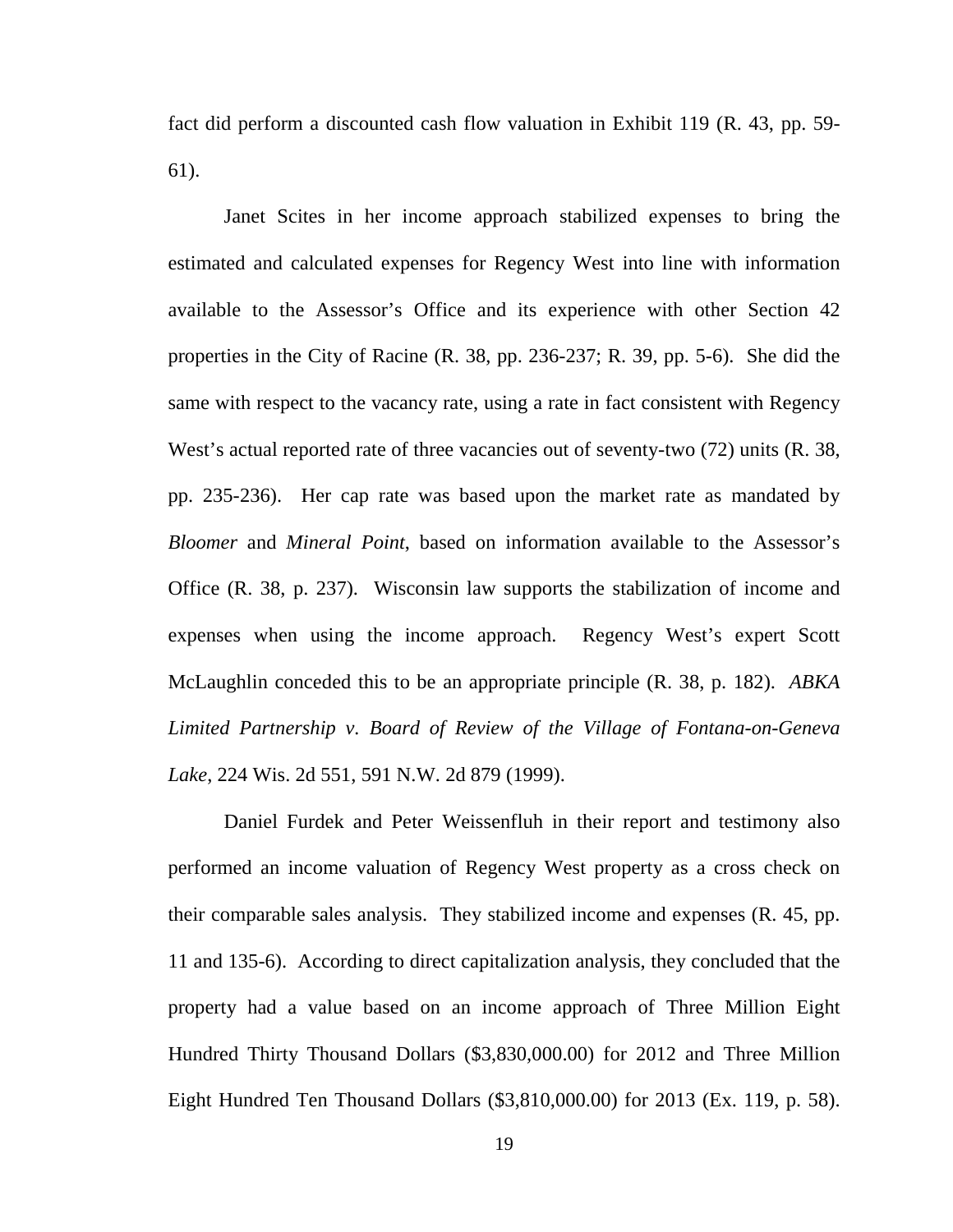Using discounted cash flow analysis, the income approach valuation was Three Million Nine Hundred Eighty One Thousand Dollars (\$3,981,000.00) for 2012 and Three Million Nine Hundred Seventy Eight Thousand Dollars (\$3,978,000.00) for 2013. The income valuations performed by the City of Racine and those performed by Real Estate Appraisals support the valuations of the Regency West property using sales comparison and demonstrate that the assessments of the City of Racine were not "excessive."

## B. The Lower Courts Correctly Approved the City of Racine's Assessment Methodology.

*State ex rel. Markarian v. City of Cudahy*, 45 Wis. 2d 683, 173 N.W. 2d 627 (1970), held that a three tier assessment methodology was to be used to determine the value of real property in the State of Wisconsin. That hierarchy was later codified in the assessment statute. Wis. Stats. § 70.32. The first tier in the hierarchy is an arm's-length sale of the subject property, which is the best evidence of value. There was no such sale for Regency West. One then proceeds to the second tier, consideration of sales of reasonably comparable properties. Only if there are no reasonably comparable sales, does one proceed to the third tier of the assessment methodology, which includes consideration of income, cost, or other evidence of value. If there are sales of comparable properties, the third tier valuation approaches serve as a check on the assessment to avoid an odd result. The Court found that the comparable sales approach was appropriate and should be applied given the opinions and conclusions of four experienced assessors who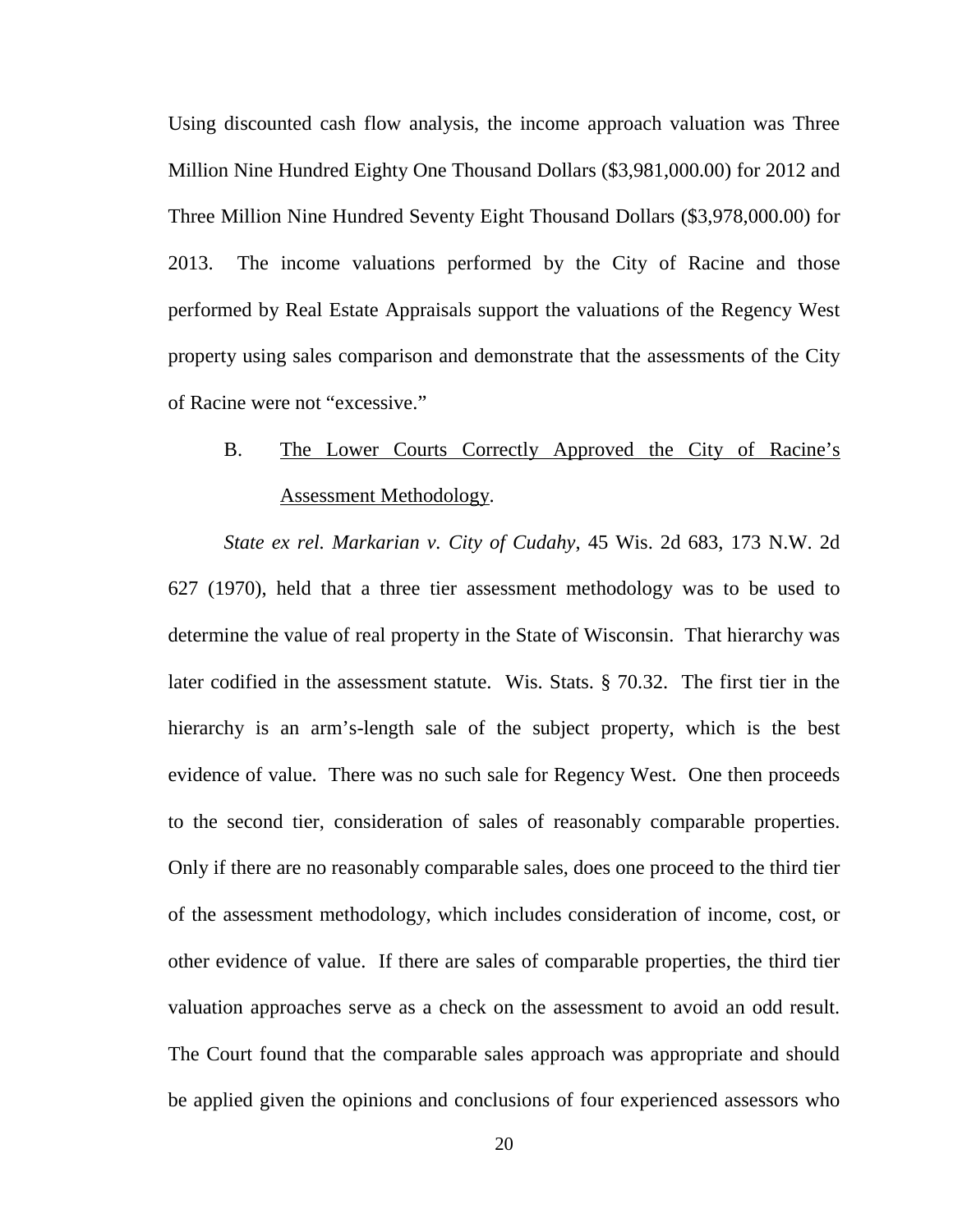had testified at trial (App. 8; R. 31, p. 8). See also *Adams Outdoor Adv. Ltd. v. City of Madison*, 2006 WI 104, ¶¶ 34 and 35, 394 Wis. 2d 441, 717 N.W. 2d 803, discussing the three tier methodology.

The WPAM treats all federally subsidized housing, including Section 8, Section 42 and eight other sections of federally subsidized housing listed at p. 9-38 of the WPAM, in the same section of the WPAM (R. 42, pp. 9-38-9-46). There is no case law or anything in the WPAM to invalidate use of the three tier hierarchy in assessing Section 42 or Section 8 properties. The WPAM emphasizes that all three approaches to value should be used and specifically references Wis. Stats. § 70.32, which incorporates the *Markarian* hierarchy (R. 42, Ex. 34, p. 9-44).

Because the 2012 assessment was not challenged at the Board of Review, the City of Racine Assessors Office based the valuation of Regency West only on mass appraisal techniques utilizing the income approach to value (R. 42, Ex. 11). For commercial properties assessors may use mass appraisal. Peter Weissenfluh, the City Assessor for Milwaukee for more than twenty-five (25) years, confirmed that in communities involving large numbers of properties mass appraisal techniques are used, which necessarily relies heavily on the income approach (R.45, p. 129). If there is a challenge, the assessor for the community involved will then proceed to other techniques of valuation, including a sales comparison approach (R. 45, pp. 115-116 – Furdek).

In 2013, a challenge was made before the Board of Review and Janet Scites prepared a sales comparison analysis and also looked at a cost approach in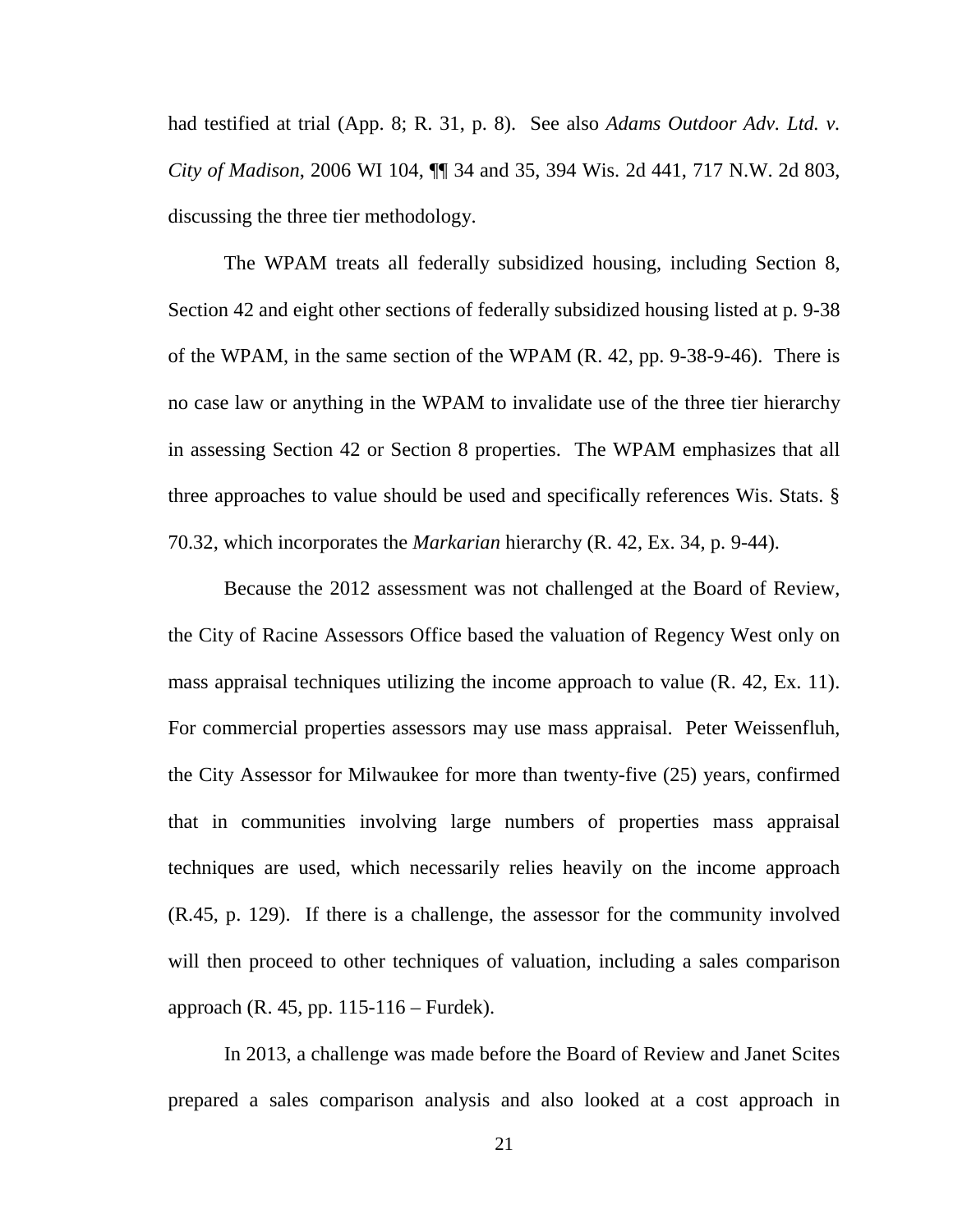addition to the income approach to valuation (R. 42, Ex. 12). Ms. Scites made adjustments to the comparables as required in the sales comparison approach as shown on page 13 of Exhibit 12 (R. 42; R. 37, pp. 135, 140, and 143-4; R. 43, Ex. 61; also defended at R.45, pp. 272-276; R. 39, p. 8). Although she performed a cost analysis, she did not rely upon it (R. 39, p. 4). For the income approach, she stabilized income and expenses based on her knowledge of the Racine Market (R. 45, pp. 275-276). City Assessor Raymond Anderson reviewed the valuations for both 2012 and 2013, affirming the value in his Assessor's Affidavits (R. 43, Exs. 114 and 115). He confirmed that in his opinion the assessments were not "excessive" (R. 40, pp. 6-7).

This is a *de novo* refund action, not a *certiorari* review. Consequently, the Trial Court was not restricted to the record at Board of Review (In fact there was no Board of Review record for 2012). *Metropolitan Associates v. City of Milwaukee*, 2011 WI 20, ¶ 45, 332 Wis. 2d 85, 796 N.W. 2d 17. Therefore, additional and subsequent evidence to Board of Review evidence presented at trial is material in determining whether the City of Racine's assessments for Regency West for 2012 and 2013 were "excessive."

The City of Racine presented the testimony and evidence of the City of Racine Assessor Raymond Anderson and the assessor actually performing the ground work for the valuation for Regency West, Janet Scites, which was buttressed by the testimony of two eminently qualified assessors, Daniel Furdek and Peter Weissenfluh. Both Mr. Furdek and Mr. Weissenfluh confirmed the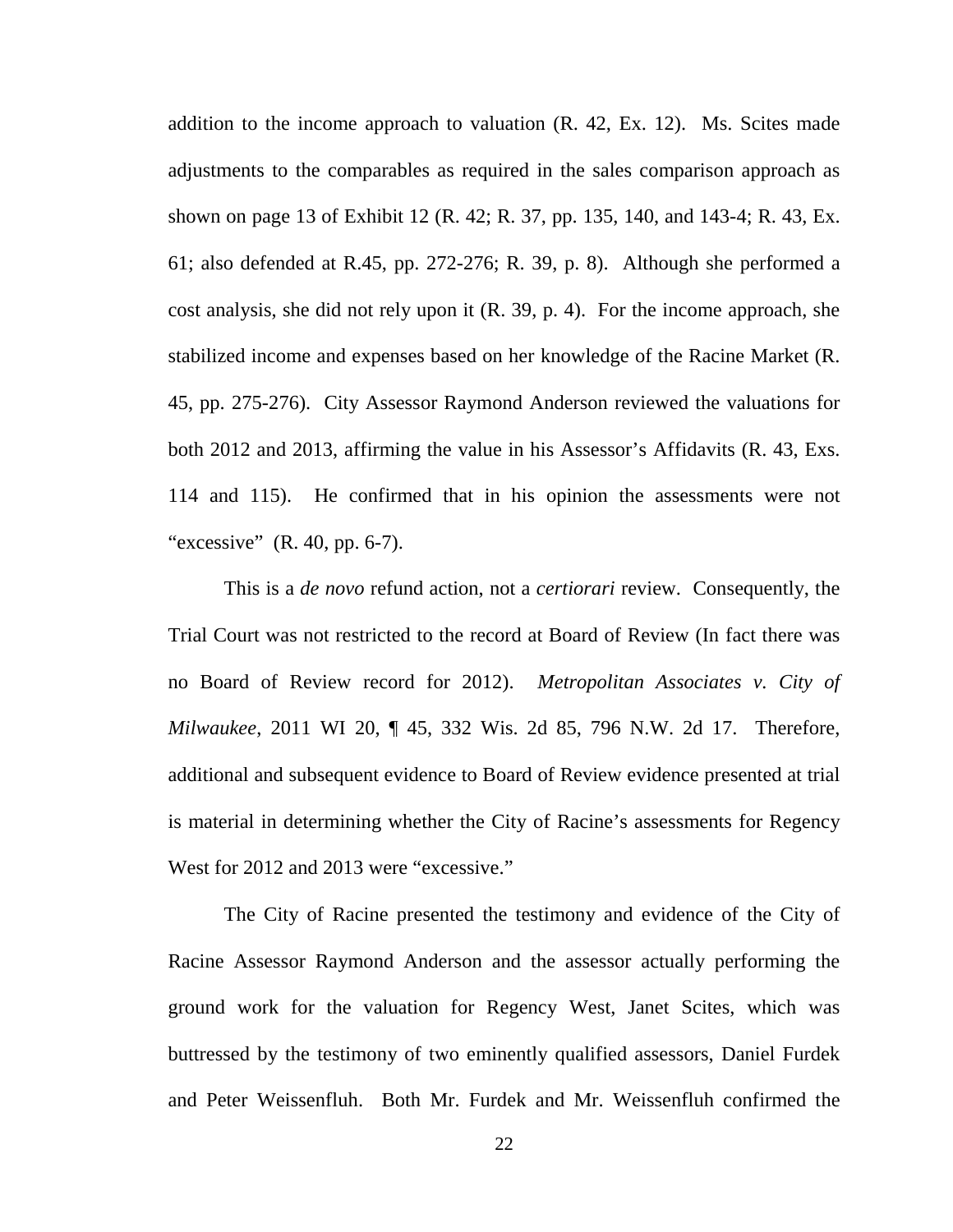validity of the methodology used by the City of Racine Assessors Office and also the reasonableness of the market valuation placed upon the Regency West property (see credentials for Daniel Furdek, R. 43, Ex. 117, and for Peter Weissenfluh R. 43, Ex. 135 and R. 45, pp. 121-124). In their report marked as Exhibit 119, Mr. Furdek and Mr. Weissenfluh in great detail arrived at an appraised value for Regency West as of both January 1, 2012 and January 1, 2013, which in each instance was somewhat higher than the City's assessment for both years. They primarily relied upon a comparable sales approach with three comparable properties of subsidized housing. As required when performing a comparable sales analysis, they made adjustments in their grid appearing at pages 41 and 42 of their report.

Mr. Weissenfluh and Mr. Furdek, as well as the City Assessors, rendered the opinion that properties Section 42 units and Section 8 units were sufficiently similar for comparable sales valuation purposes. This opinion was based upon the market reality that rents for the properties were essentially the same (R. 45, pp. 164-5; R. 45, pp. 114-5 and 280; see also R. 40 on overall market sale prices). Janet Scites confirmed that for the Racine market (R. 39, pp. 4-5). Mr. Lerner conceded that the Regency West rents for Section 42 and Section 8 units on the property were the same (R. 38, pp. 7-8).

With respect to Regency West's claims of greater risk for the Section 42 properties compared to Section 8 properties, Mr. Furdek presented irrefuted testimony that his Bradley comparable had a three year waiting list so that vacancy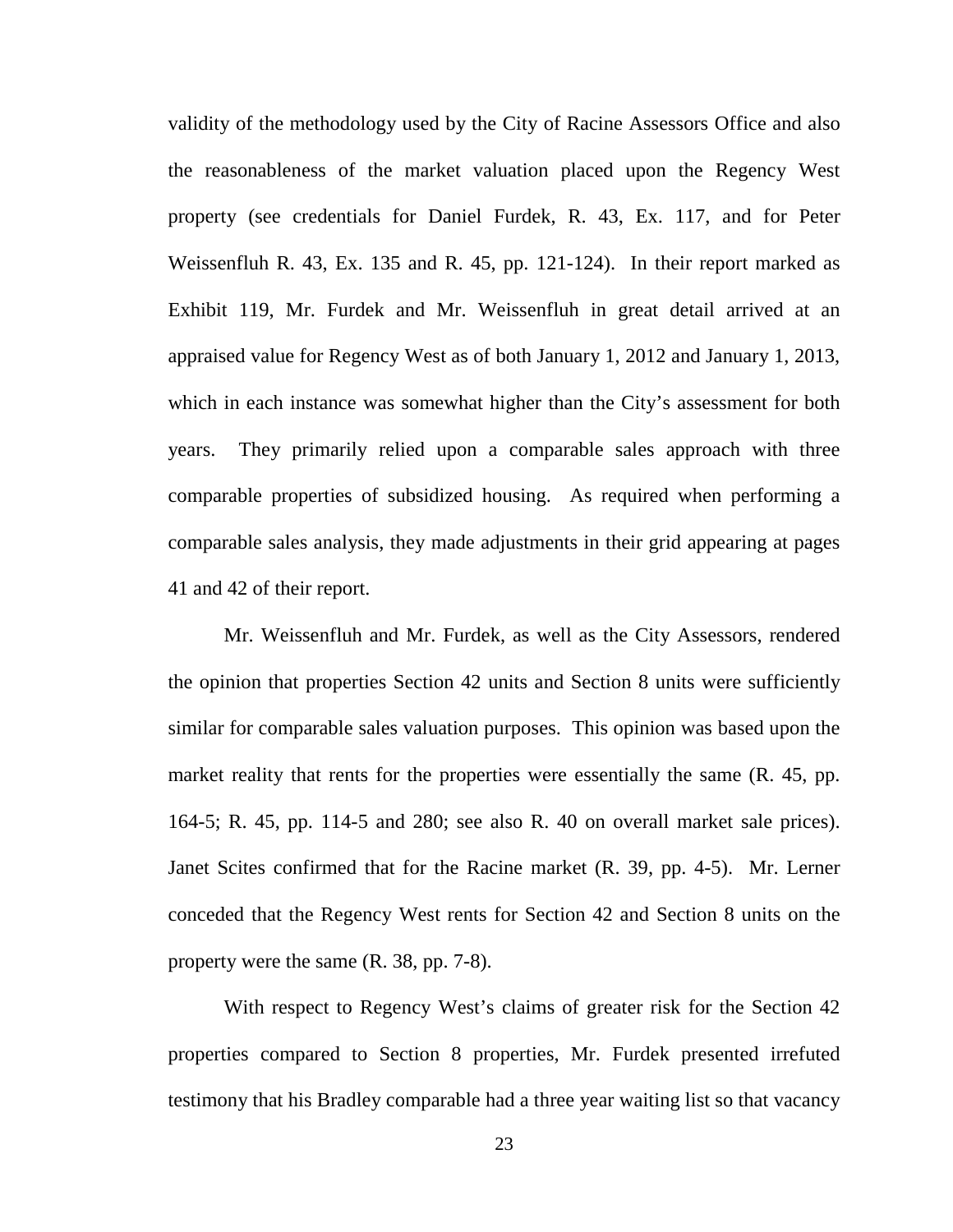is not a large risk factor (R. 40, p. 98). Mr. Scites testified that section 42 properties generally have a waiting list (R. 38, p. 236). Mr. Lerner, the representative of Regency West, had to concede that only two (2) or three (3) of the seventy-two (72) units in Regency West were vacant as of February 2012, a vacancy rate of approximately Four Percent (4%) (R. 3, p. 5). He admitted the lease up risk was gone by 2013 (R. 38, p. 7).

As a *de novo* appeal, evidence of comparable sales is material to a determination of whether the assessment in 2012 or well as the assessment in 2013 was "excessive." The Trial Court in a *de novo* review can consider evidence developed after the assessment valuation date. What the market does is the best measure of a property's value.

The WPAM does state that "the income approach may be the most useful method for valuing subsidized housing…." (p. 9-45). The operative word in that quote is "may." The section further states that the income approach may be the most valuable because of the "limited availability of data." Data for federally subsidized housing, including Section 42 properties is increasingly available in light of an emerging market for that type of property (R. 40, p. 47 – Furdek; R. 45, p. 130 – Weissenfluh). The same page of the WPAM in discussing the sales comparison approach indicates that it might be necessary to "to perform a statewide search to find comparable sales." Interestingly, Regency West's witness Scott McLaughlin actually had statewide data for comparable sales of Section 42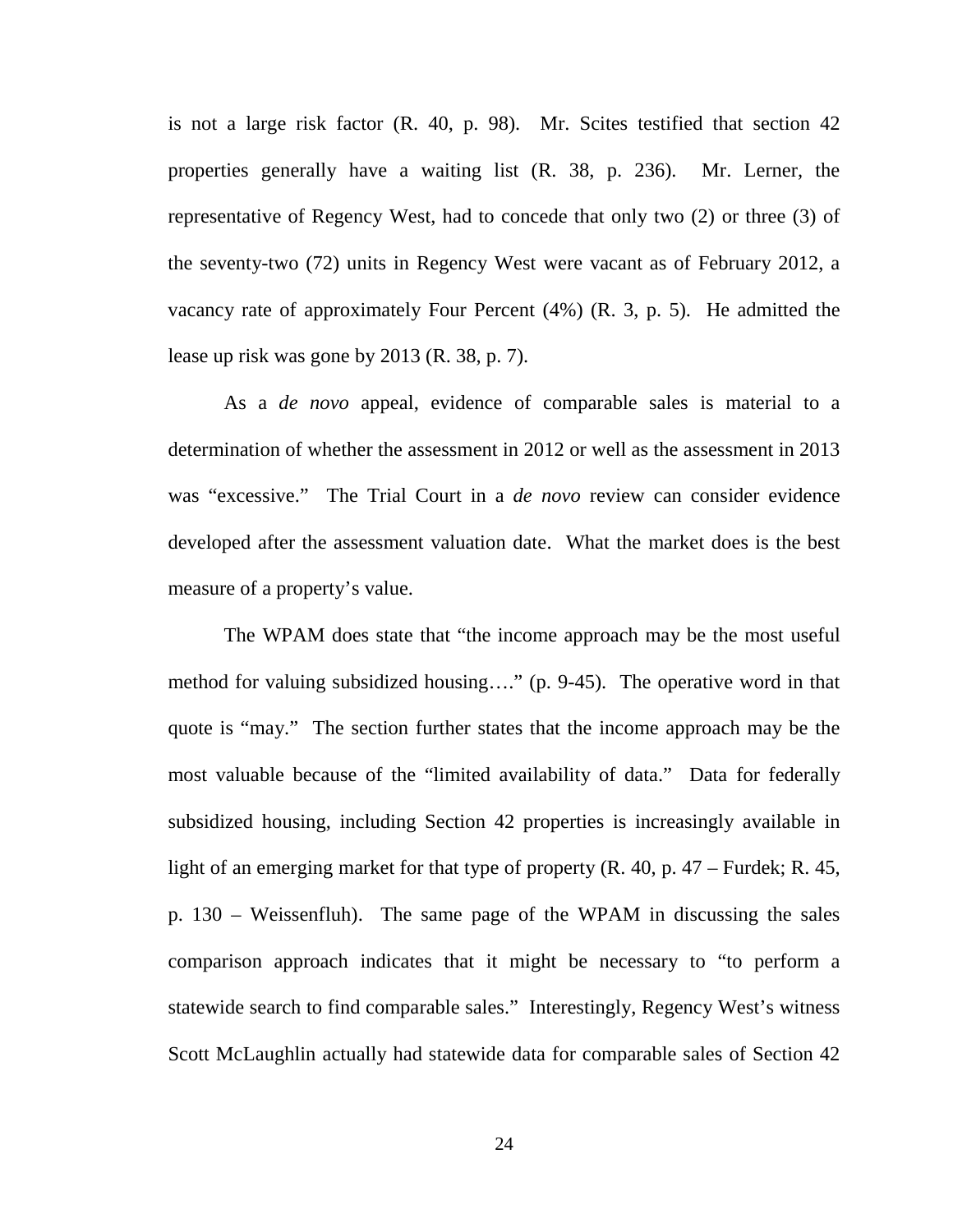properties, but did not use it for a comparable sales analysis (See information in R. 43, Exs. 45 and 46).

The WPAM affirms that compliance with statutes and case law is mandatory (R. 42, Ex. 29, p. 1-1). The WPAM does not and could not overrule the *Markarian* hierarchy or other case law. Moreover, in the introduction to the WPAM the Department of Revenue states,

> Property owners should understand that WPAM was meant to be interpreted in its entirety. Extracting material from one section without understanding how it fits into the other sections can result in misunderstandings. (R. 43, Ex. 108).

Four expert witnesses were of the professional opinion that there were comparable sales of properties sufficiently similar to Regency West to compel use of the sales comparison approach to value. The Trial Court found the opinions of the City's witnesses in this regard "very compelling" (App. 8, R. 31, p. 8). The Trial Court found:

> That four very experienced assessors concluded that the comparable sales approach could be applied here and that comparable properties existed for the sake of comparison is very compelling testimony. (App. 17, R. 31, p. 8; quoted by the Court of Appeals, App. 9)

The Trial Court further found:

Credibility of the assessors and experts is critical to this analysis. Based upon the years of experience, knowledge and demeanor, this Court finds the testimony of the City's assessors and experts more credible than that of the plaintiff's expert, Scott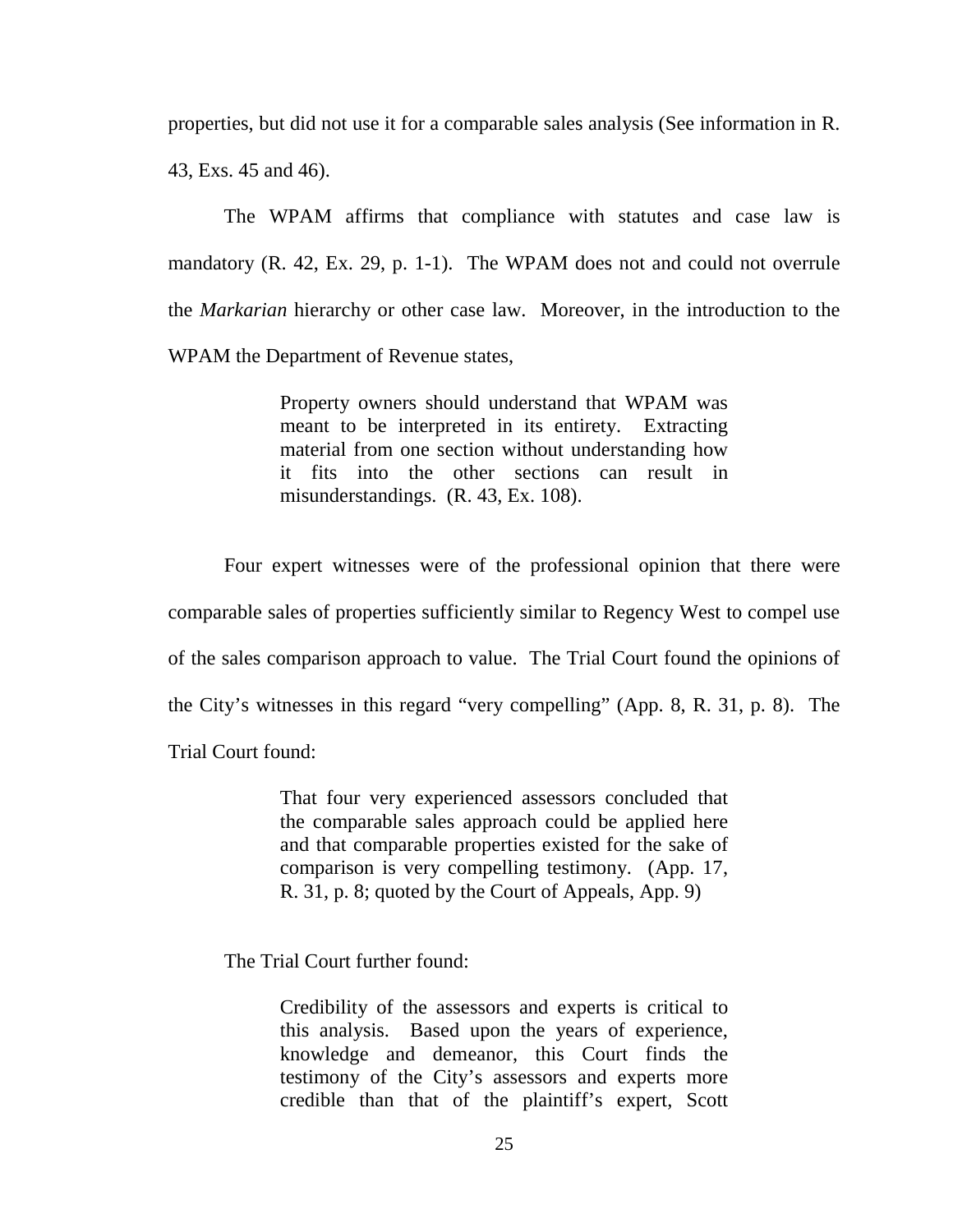McLaughlin. The City's assessors and their experts are very familiar and experienced in valuing property in the Racine and Southeastern Wisconsin area and McLaughlin is not. (App. 19, R. 31, p. 8, quoted in part by the Court of Appeals, App. 4)

Appellate Courts give great deference to Trial Court findings of witness credibility. Findings of fact by a Trial Court are upheld unless clearly erroneous. Wis. Stats. § 805.17(2); *Lessor v. Wangelin*, 221 Wis. 2d 659, 665-66, 586 N.W. 2d 1 (Ct. App. 1998) holding that witness credibility is a finding of fact. A finding of fact is clearly erroneous when it is against the great weight and clear preponderance of the evidence. *Phelps v. Physicians Ins. Co. of Wis.*, 2009 WI 74, ¶ 39, 319 Wis. 2d 1, 768 N.W. 2d 615. "[A] factual finding is not clearly erroneous merely because a different fact-finder could draw different inferences from the record." *State v. Wenk*, 2001 WI App 268, ¶ 8, 248 Wis. 2d 714, 637 N.W. 2d 417. The weight and credibility to be given to expert witness opinions are "'uniquely within the province of the fact finder.'" *Bloomer Housing Ltd. P'Ship v. City of Bloomer*, 2002 WI App. 252, ¶ 12, 257 Wis. 2d 883, 653 N.W. 2d 309, quoting *Schorer v. Schorer*, 177 Wis. 2d 387, 396, 501 N.W. 2d 916 (Ct. App. 1993). The Trial Court's factual finding of greater credibility of the City of Racine witnesses compared to Regency West's one expert is not clearly erroneous.

The only "specialized" treatment that Section 42 property is to be given is described in Wis. Stats.  $\S$  70.32(1)(g). The statute prohibits an assessor from considering the effect on the value of the property of any federal income tax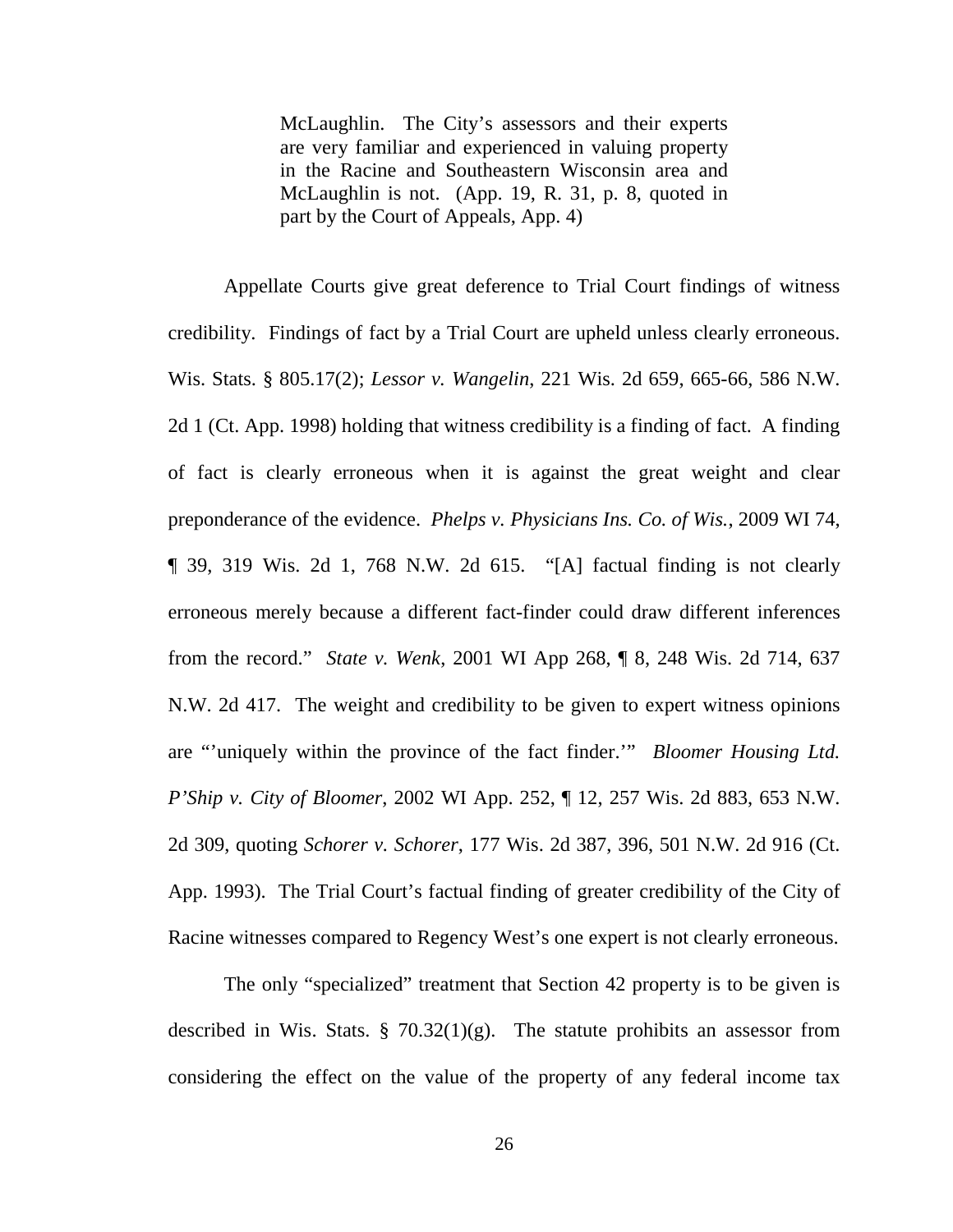credits. Neither the City Assessor nor Mr. Weissenfluh and Mr. Furdek violated that statute in making a sales comparison valuation.

Regency West asserts in its brief, particularly at page 8, that while the City's four assessors (two of whom are licensed appraisers in Wisconsin) have considerable experience, they are not qualified to assess Section 42 properties (see also argument at pages 23 and 24 of Regency West's brief). This even though Peter Weissenfluh and Raymond Anderson both have overseen the assessment of federally subsidized housing in Milwaukee and Racine, in the case of Mr. Weissenfluh two hundred (200) such properties (R. 45, p. 129). If Regency West's argument is taken to its logical conclusion, this would mean that assessors throughout the State of Wisconsin who have Section 42 properties within their jurisdiction would have to retain an outside "specialist" on Section 42 properties. This would certainly be a boon to Mr. McLaughlin's business, but it would be devastating to assessment practices throughout the State. Would the same requirement apply to the other nine types of federally subsidized housing listed on page 9-38 of the WPAM (R. 42, Ex. 34)? Regency West also argues that Mr. Furdek and Mr. Weissenfluh have not "ever developed, bought, sold or managed a subsidized housing project, nor did they have any special training on assessing subsidized housing." (Page 22 of Regency West's brief). It is unclear how the development or management of a subsidized housing project is a prerequisite credential for an assessor.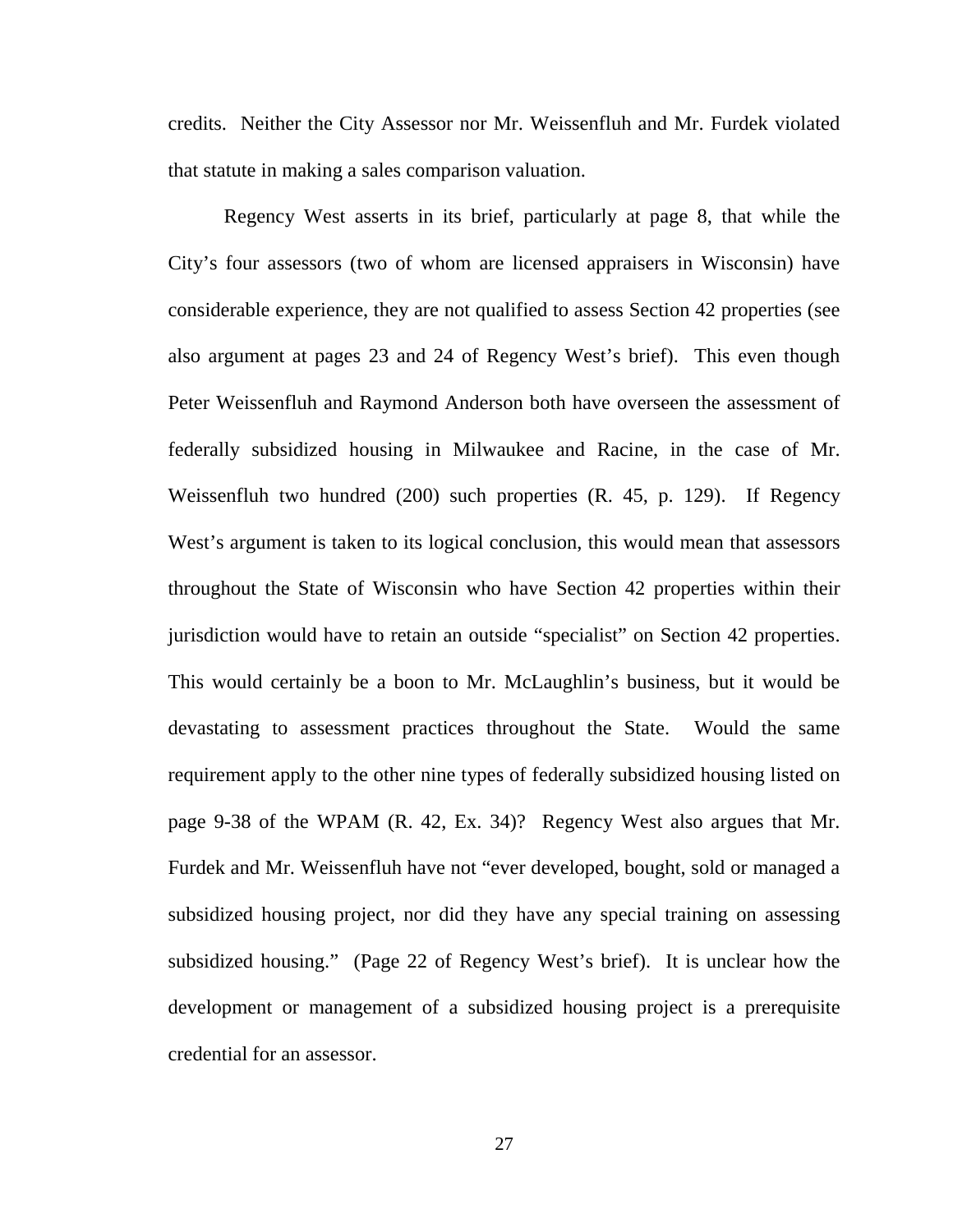- C. Regency West Failed to Present "Significant Contrary Evidence" to the City of Racine's Assessment.
	- 1. Scott McLaughlin Violated the Assessment Hierarchy.

Wisconsin Statutes, Wisconsin Case Law, and the WPAM unequivocally establish a hierarchy of valuation methods for assessments, the three tiers or the *Markarian* hierarchy. Wis. Stats. § 70.32(1); *Adams Outdoor Adver. Ltd. vs. City of Madison*, 2006 WI 104, ¶ 34. Evidence of an arm's-length sale of the property in question is the best evidence of fair market value and is considered tier one. Absent a recent sale of the subject sale, sales of reasonably comparable properties must be considered as tier two evidence. Only if there is no arm's-length sale and there are no reasonably comparable sales in the third tier methodology be used. *Adams Outdoor, Id*.

Scott McLaughlin did not adhere to Wisconsin law in arriving at his valuation opinion. He showed ignorance of the three tier approach, testifying that the WPAM requires that the income approach be used as the primary method of valuing government subsidized housing (R. 38, p. 161). Although the WPAM states that the most reliable method of valuing Section 42 properties "may" be the income method, it does not state that the three tier approach is to be ignored in valuing Section 42 property. It could not assert that proposition since there is no case law supporting it.

Scott McLaughlin further displayed his lack of familiarity with the WPAM when he was unable to recognize the WPAM's introduction (R. 43, Ex. 108;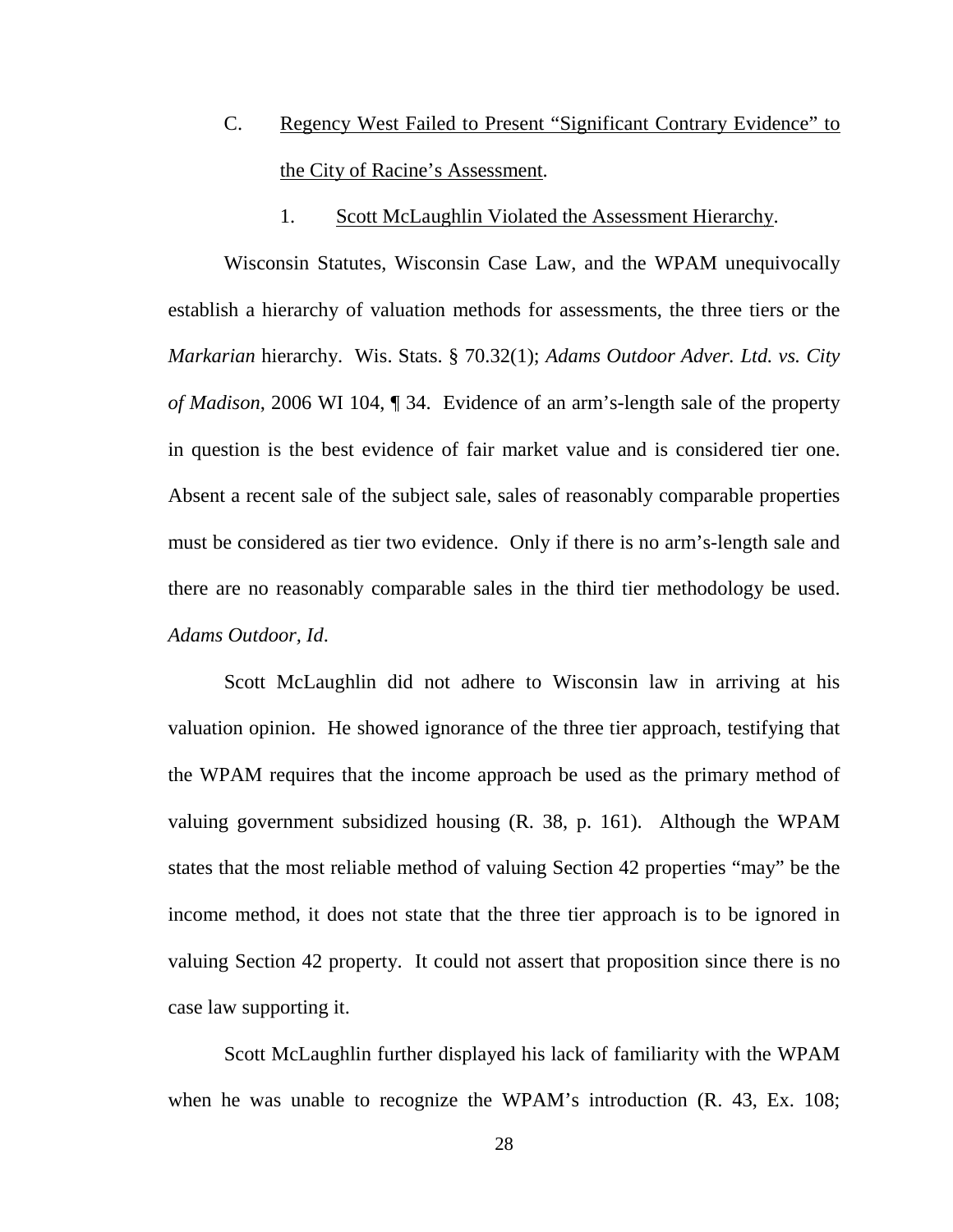testimony at R. 38, p. 178). Mr. McLaughlin's incorrect approach to the assessment hierarchy is likely due to his lack of experience in this specific field of valuation. He acknowledged he never testified in an assessment challenge of a Section 42 property and has never testified in an assessment challenge of a Section 8 property at trial or deposition (R. 38, pp. 190-192). (See Court of Appeals Decision on this point, App. 8-9.)

Mr. McLaughlin claimed he could not use the sale comparison approach for the Regency West property because of the lack of sales of reasonably comparable properties. However, he had substantial information regarding sales of Section 42 properties shown in his expense comparison of comparable properties (R. 43, Ex. 45), and his tax credit improved sales summary (R. 43, Ex. 46). The sales he listed and analyzed in those exhibits were relatively recent. He clearly had extensive information available to him concerning the sales of these properties which should have permitted him to make adjustments necessary for sales comparison valuation. He declined to do the work necessary beyond his short four page report. He testified there was no need to do a sales comparison (R. 38, p. 175). His only testimony concerning specific comparable sales was limited to his criticism of the selections of sales and adjustments made by City Assessors Ray Anderson and Janet Scites, Appraiser Daniel Furdek and former Milwaukee City Chief Assessor Peter Weissenfluh. (The Trial Court's decision concluded that the properties relied upon by the City of Racine Assessors Office were sufficiently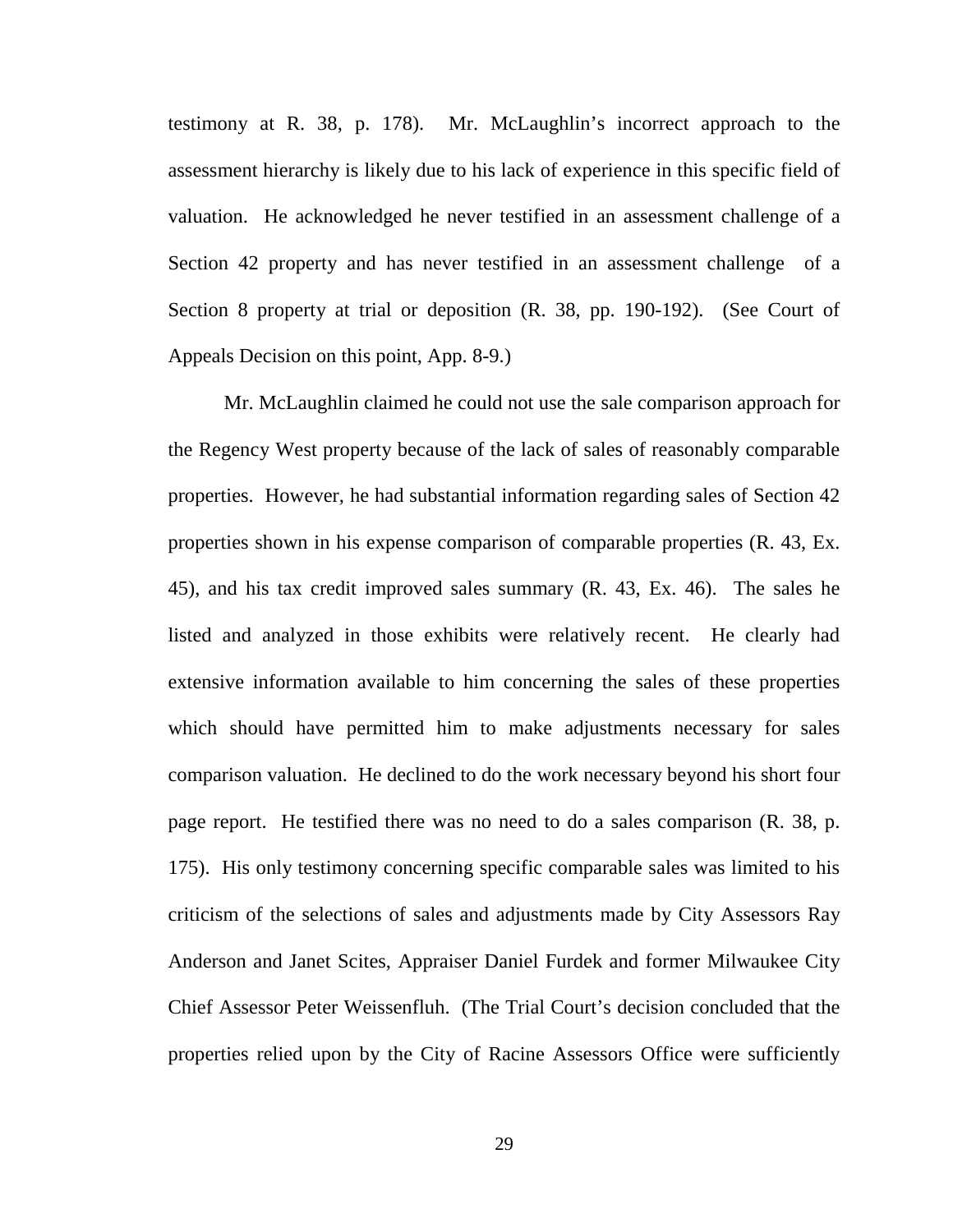"similar" to Regency West to allow for a valid comparison). (App. 17, R. 31, p. 8).

# 2. Scott McLaughlin's Income Approach to Value the Regency West Property is Invalid.

#### a. Mr. McLaughlin Violated the *Bischoff* Rule.

Mr. McLaughlin compounded the inadequacy of his approach with regard to the mandated hierarchy by incorrectly using the income approach to valuation. In *Bischoff v. City of Appleton*, 81 Wis. 2d 612, 619, 260 N.W. 2d 773 (1978), the Court held that income "cannot be considered as the sole controlling factor in determining value of either real or personal property." The *Bischoff* rule was confirmed in *Walgreen Co. v. City of Madison*, 2008 WI 80, ¶¶ 72-74, 311 Wis. 2d 158, 752 N.W. 2d 687. The *Walgreen* decision noted the absurdity of a result which would follow it, the property is not income producing and only the income approach to valuation was used. If that were to be the situation, the value of the property would default to zero. *Adams Outdoor* also commented on the *Bischoff* rule:

> In this case, we think that would nullify the so-called *Bischoff* rule if we permitted the City assessor to object to all approaches and factors other than an income approach. We think it extraordinary that the assessor rejected out of hand such factors as cost, depreciation, replacement value, and insurance carried.

*Adams Outdoor*, 2006 WI 104, ¶ 55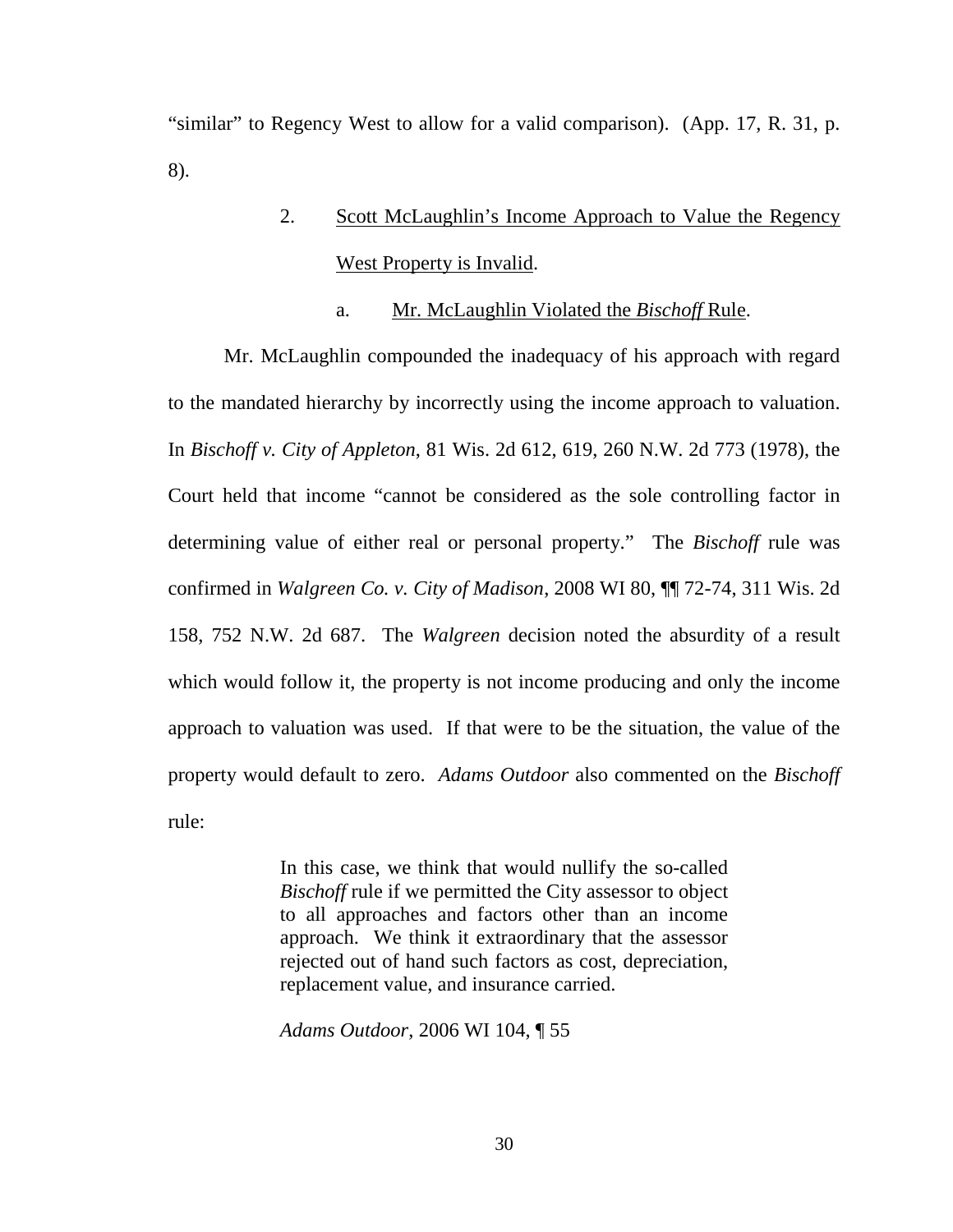Even though Mr. McLaughlin represented the property owner, meaning he had available to him contemporary cost information for this newly constructed property, he did not consider cost. He could have determined replacement value from general information available, as well as insurance carried. He did none of that, simply providing a four page report with estimated and some reported income and expense information attached. He admitted he did not apply two methods of valuation (R. 38, p. 175).

Regency West argues at page 42 of its brief that the Courts have upheld sole reliance upon the income approach for subsidized housing. Cases addressing the issue have rendered decisions based upon solely the income approach in instances where both parties have agreed that that is the correct manner of valuation for the property at issuing those cases. See Peter Weissenfluh testimony based on his experience regarding this contention (R. 45, pp. 134-135).

Regency West cites *Northland Whitehall Apts. Ltd. P'ship v. City of Whitehall Board of Review*, 2006 WI App 60, 290 Wis. 2d 488, 713 N.W. 2d 646, as supporting the proposition that an assessor's value on comparable sales for valuation should be rejected. *Northland* rejected an assessor's attempt to use comparable sales for the reason that the sales were not reasonably close in time and were not shown to be arm's-length. The assessor also failed to make any reasonable effort at adjustments of the properties. The *Northland* case is unlike the subject case which involves the Court upholding a comparable sales approach by the Assessor's Office with appropriate adjustments and arm's-length sales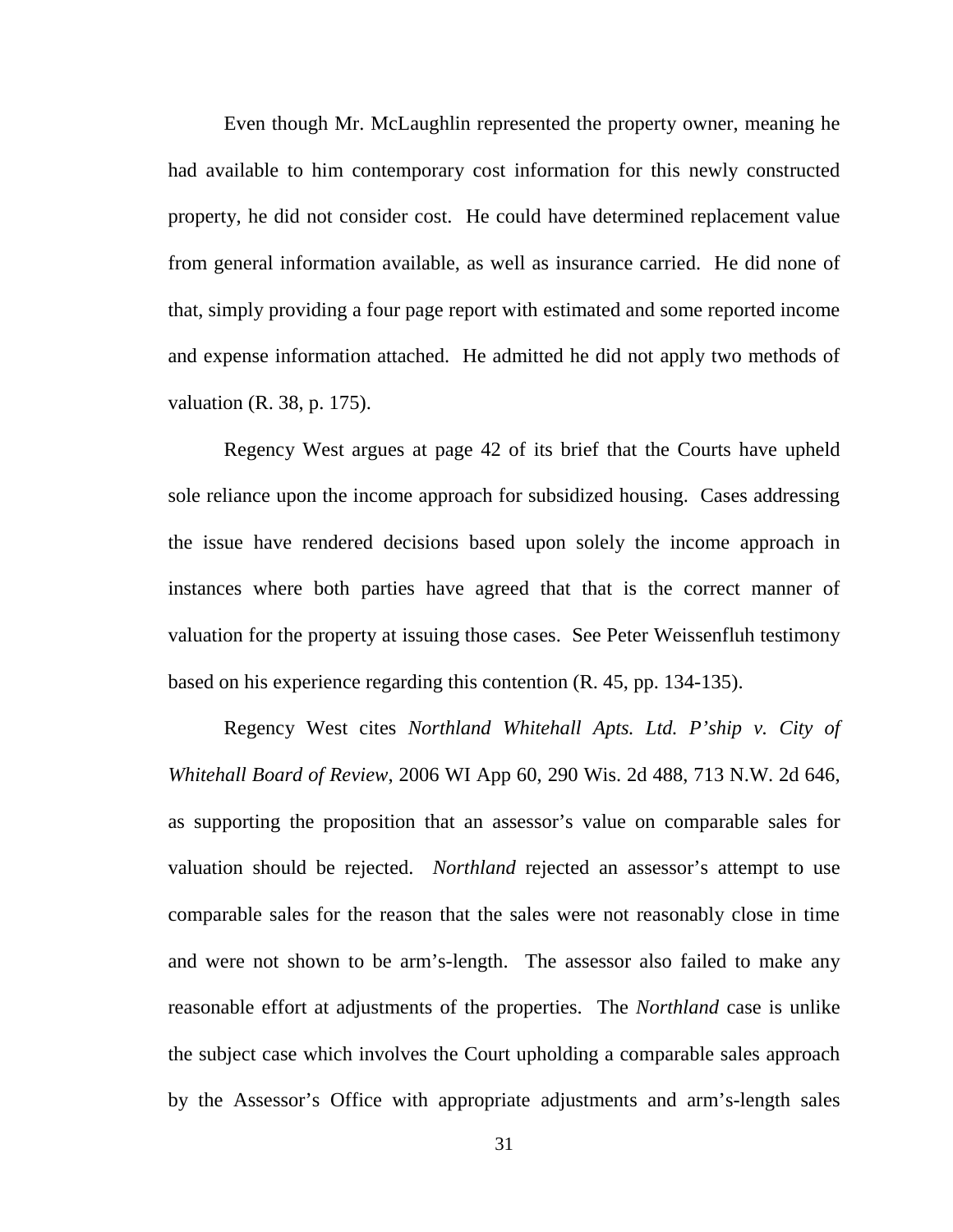confirmation and similarly detailed adjustments and confirmation of arm's-length sales by Mr. Furdek and Mr. Weissenfluh. The *Northland* case also resulted in a decision that remanded the case to a Board of Review for further deliberations. It did not constitute an outright rejection of the appropriateness of the comparable sales approach to valuation, if reasonable adjustments were made. The City of Racine witnesses used recent sales, confirmed arm's-length transactions, and made reasonable adjustments.

## b. Mr. McLaughlin Incorrectly Analyzed Income and Expenses for the Property.

*Metropolitan Holding Company v. Board of Review of the City of Milwaukee*, 173 Wis. 2d 626, 634, 495 N.W. 2d 314 (1993), held that in an assessment of subsidized property by the income approach, one must use actual income and expenses as opposed to market income. For the City of Racine's Assessor's Office assessment of Regency West for 2012, actual income and expenses were not available since it was new construction. The Assessor's Office therefore relied upon the experience of the City with other Section 42 properties. For the January 1, 2013 valuation, data was available for 2012 and later for most of 2013, supplemented by budget information. Even though actual income and expense information was available, Mr. McLaughlin did not use it for calendar 2012, explaining that it was "after-the-fact" information that was not relevant (R38, pp182-183). As previously noted, in a *certiorari* appeal, that might make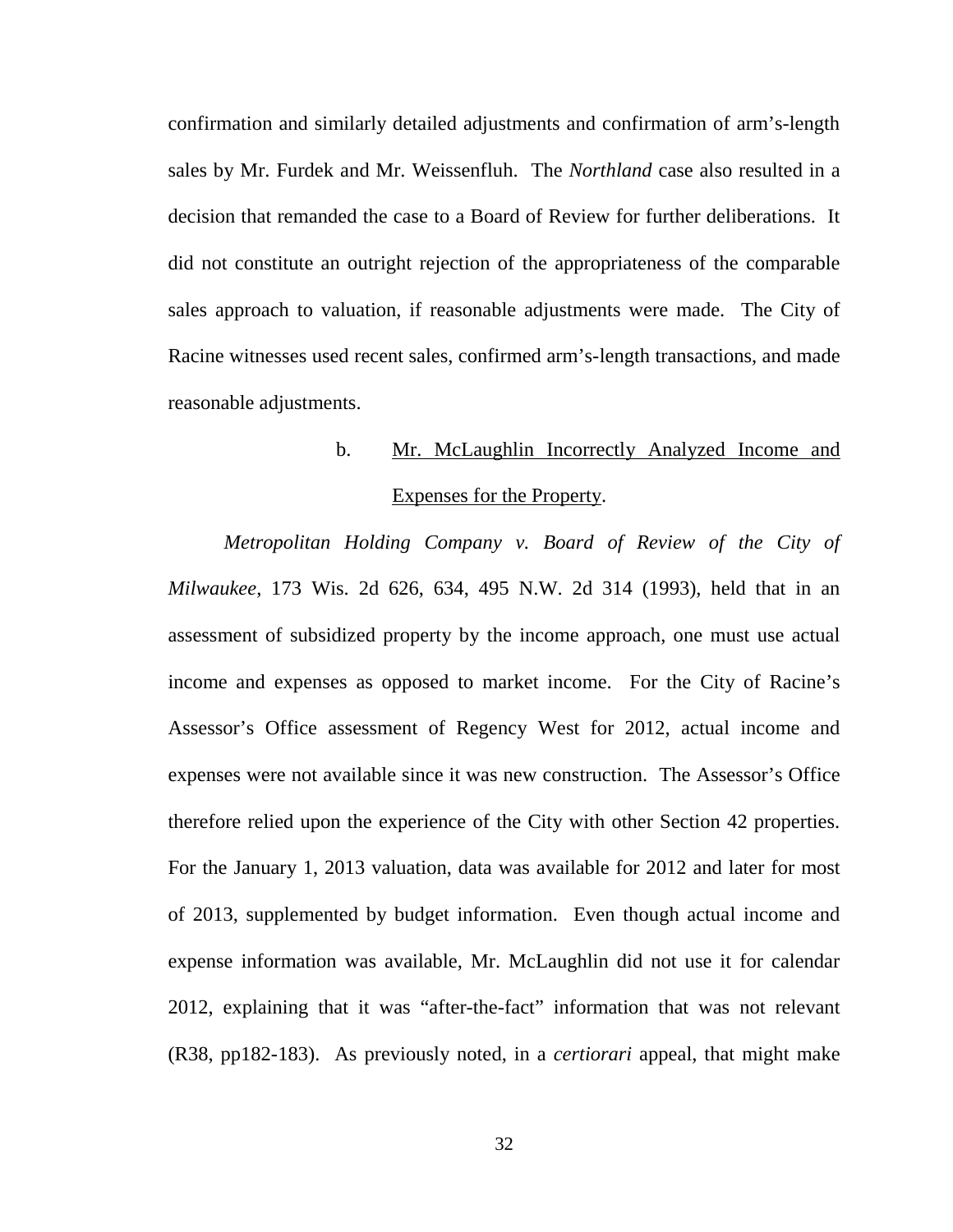sense, but this is not a *certiorari* appeal. See *Rosen*, 72 Wis. 2d 653, accepting information based upon sales occurring after the valuation date.

Mr. McLaughlin ignored the uncontroverted testimony that only three (3) of the seventy-two (72) units in Regency West were vacant as of February 2012, a rate of approximately Four Percent (4%) (R. 38, p. 5, testimony of Mr. Lerner). Mr. McLaughlin used a Seven Percent (7%) vacancy rate. He also used expense figures for Regency West that varied drastically from 2012 to 2013 for payroll expenses, advertising expenses, and maintenance costs.

Mr. McLaughlin failed to stabilize expenses, a clear necessity when one is dealing with new property having inevitable startup costs. This is demonstrated dramatically with his strange calculations concerning advertising expense. His Exhibit 45 (R. 43) was an expense comparison that he prepared for similar properties that showed advertising expenses ranging from Four-Tenths Percent (0.4%) to One and Three-Tenths Percent (1.3%) and averaging less than One Percent (1%). He did not consider that information in his expense calculation. He failed to account for the actual significant variations in Regency West expense figures from 2012 to 2013. He had to stabilize income and expenses, but failed to do so. See *ABKA Limited Partnership*, 224 Wis. 2d 551, 564. On the other hand, Daniel Furdek explained his stabilization changes made in his income valuation during the trial (R. 45, pp. 15-16). Peter Weissenfluh did likewise (R. 45, pp. 135- 136). Janet Scites also stabilized the numbers (R. 39, pp. 5-6).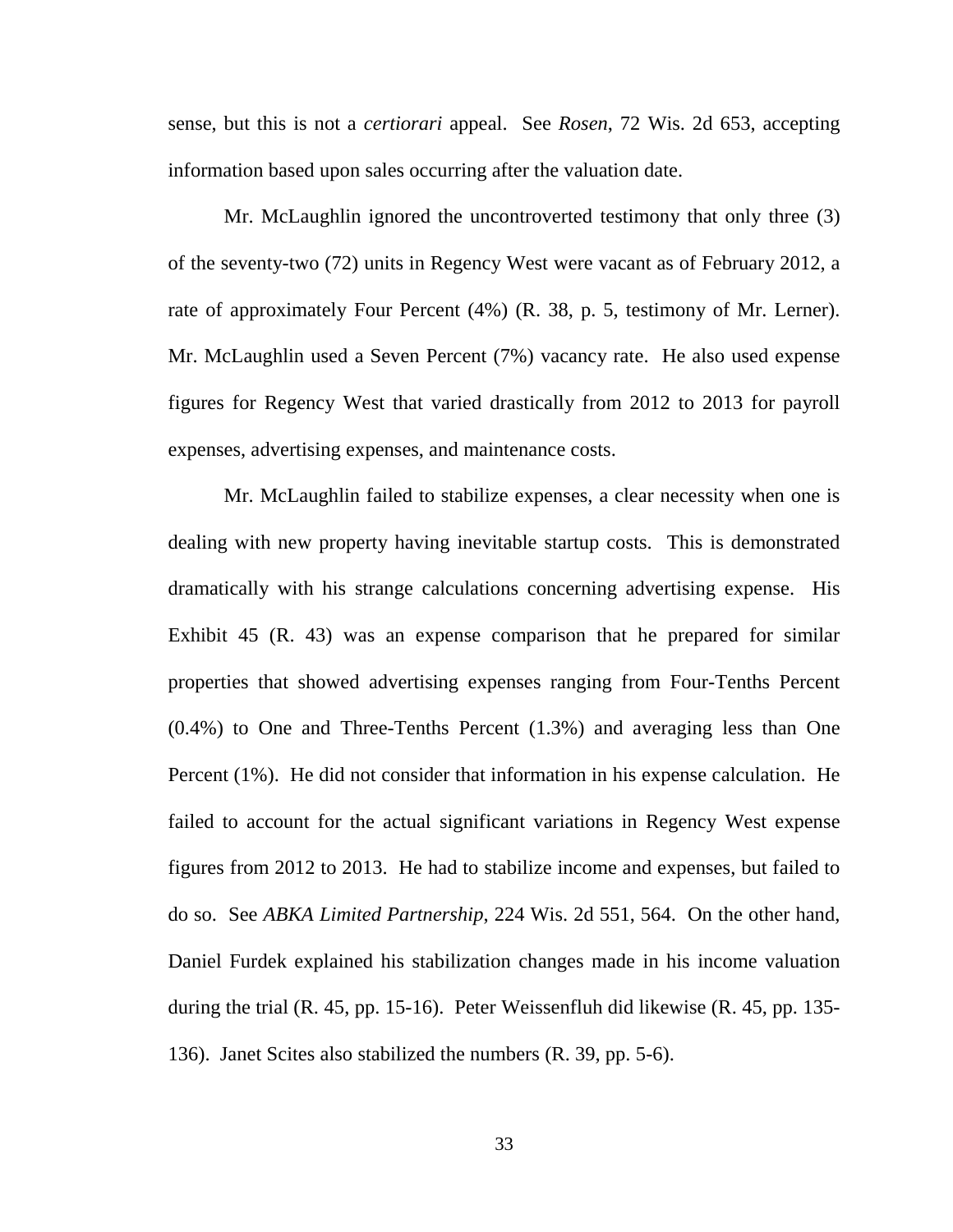3. Scott McLaughlin's Four Page Report Failed to Comply with the Uniform Standards of Professional Appraisal Practice (USPAP), as Required by Wisconsin Law.

Wis. Stats. § 458.24 granted authority to the Real Estate Appraisers Board to promulgate rules based in whole or in part upon the Uniform Standards of Professional Appraisal Practice (USPAP). Pursuant to that authority, the Department adopted USPAP in Wis. Adm. Code Chapter SPS 86. USPAP standards impose ethical requirements upon appraisers valuing property. Multiple chapters of USPAP were submitted in evidence: definitions, Standard Two reporting requirements, ethics, record keeping requirements, jurisdictional exception, and scope of work requirements (R. 43, Exs. 101, 102, 103, 104, and 105 respectively as well as USPAP 2012-2013, Ex. 37).

Astonishingly, Mr. McLaughlin testified there is no Wisconsin law requiring USPAP compliance (R. 38, p. 96). Mr. McLaughlin also testified that he did not have to comply with USPAP because his client, Foley & Lardner, did not require compliance (R. 38, p. 97). That opinion ignored the reality that his report was likely to be presented to representatives of the City of Racine for purposes of reviewing the assessment valuations, and if that failed, it was likely going to be presented to the Court for consideration.

Mr. McLaughlin, in any event, was of the interesting opinion that USPAP requirements (mandated by Wisconsin law), such as scope of work, certification, the standard two documentation, compliance, and record keeping were merely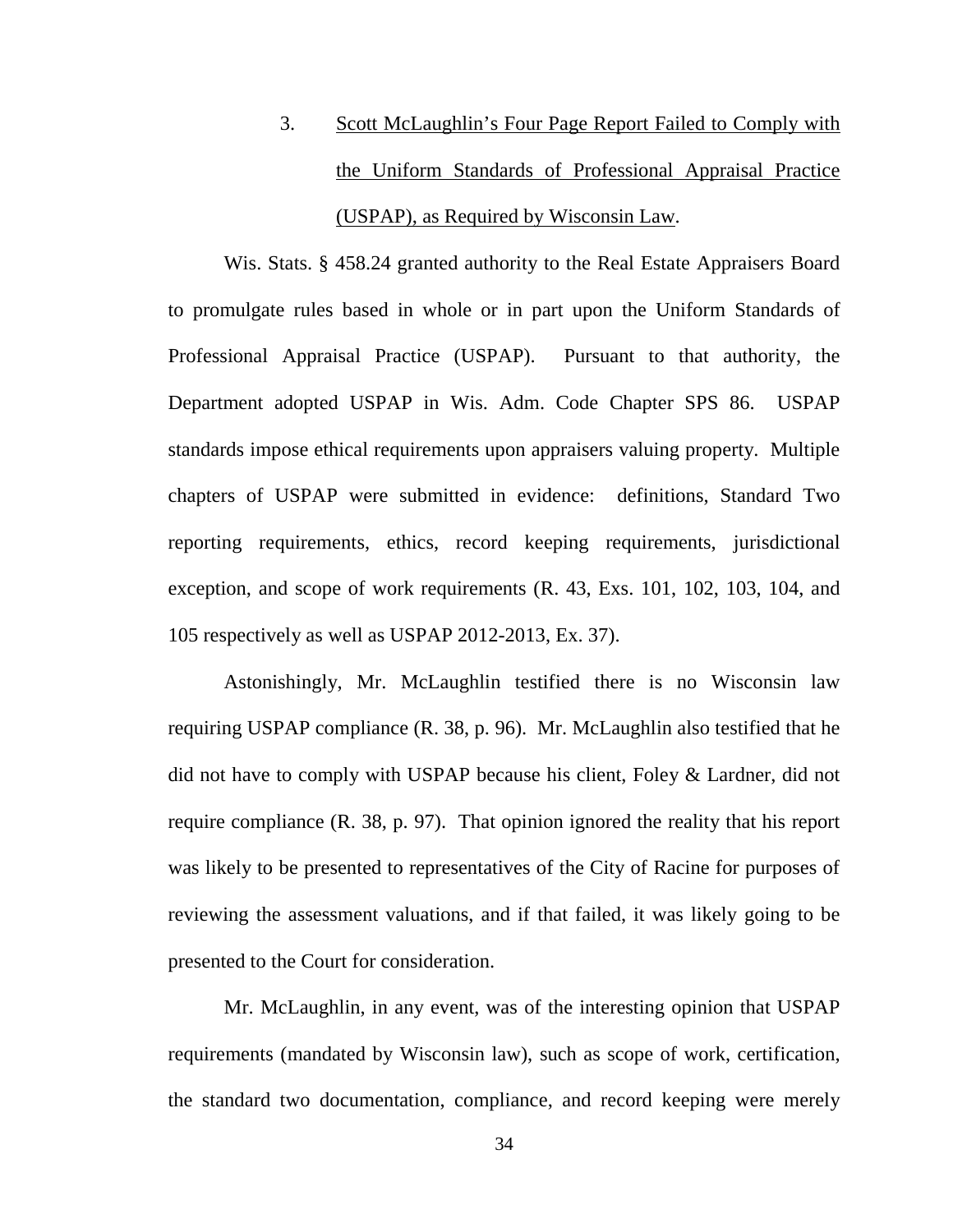technical and boiler plate (R. 38, p. 225). Although he felt compliance was not necessary, Mr. McLaughlin prepared a "report card" (R. 43, Ex. 47) criticizing Real Estate Appraisals, Inc., claiming lack of compliance in their extensive retrospective appraisal (R. 43, Ex. 119).

His four page report does not define the scope of work, has no certification, and fails to contain the reporting information required. In summary, Standard Two (R. 43, Ex. 102) requires the report to contain sufficient information to be understood, disclose assumptions and conditions, state the type of report, identify intended users, describe scope of work and intended use, describe the information analyzed and the reasoning supporting the analysis, opinions, and conclusions, and be certified. Mr. McLaughlin's report, Exhibit 40, violates USPAP in nearly every way possible.

Mr. McLaughlin's opinion regarding the non-applicability of USPAP is contrary to Wisconsin law. Wis. Adm. Code Section SPS 86.01(1) states:

> Certified and licensed appraisers shall comply with the standards of practice established by ch. 458, Stats., and chapters SPS-86 and the Uniform Standards of Professional Appraisal Practice (USPAP).

SPS 86.01(2) states:

All appraisals performed in conjunction with federally related transactions and non-federally related transactions shall conform to the Uniform Standards of Professional Appraisal Practice (USPAP) in effect at the time the appraisals are performed.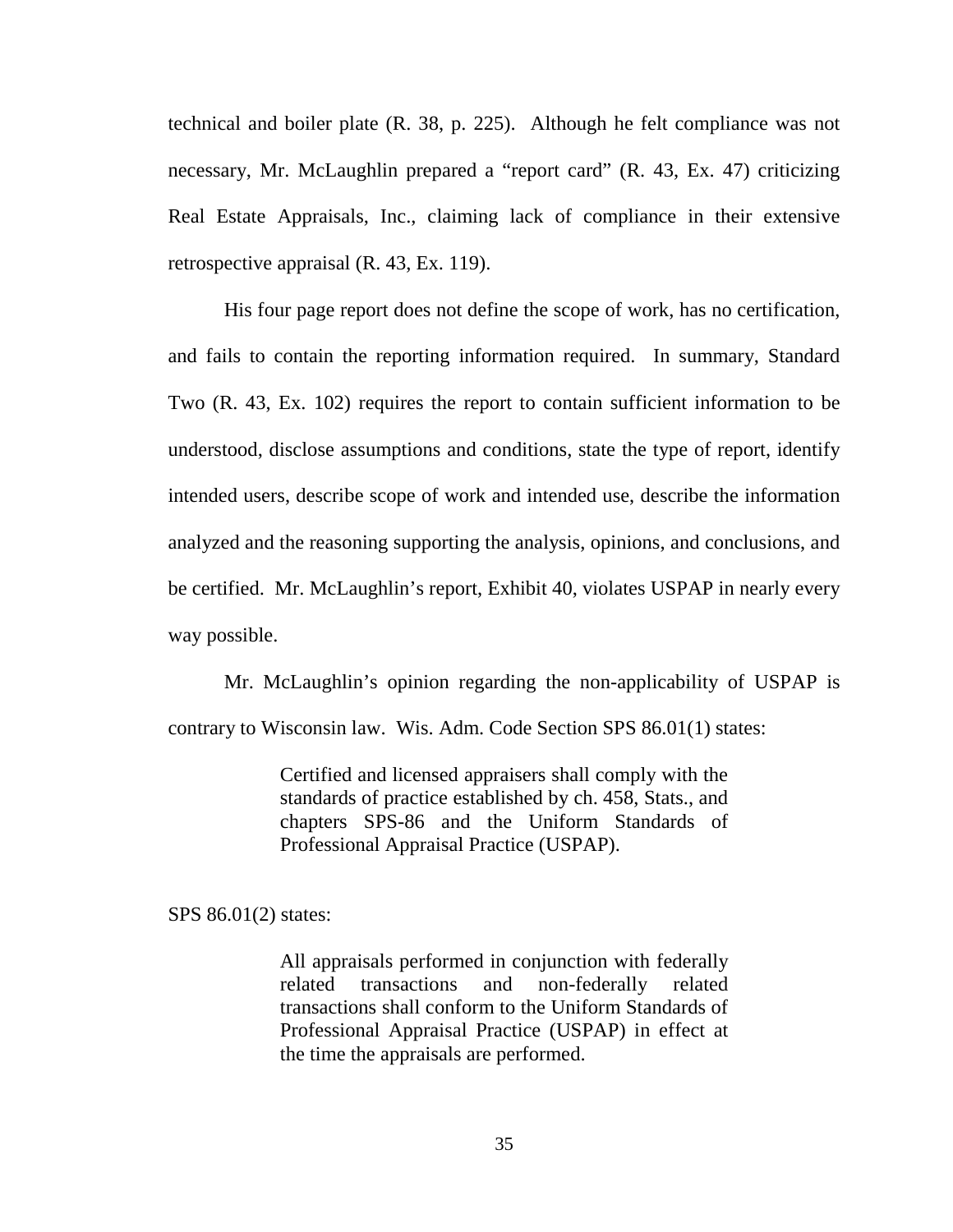Mr. McLaughlin's testimony on USPAP compliance is wrong. His report violates Wisconsin law in failing to meet the needs of the ultimate user of the valuation of his property.

# II. Regency West Failed to Prove that the Assessments for the Tax Years at Issue were "Excessive".

The issue before the Courts in a § 74.37 assessment appeal is to determine whether or not the municipal assessment is "excessive". Further, a  $\S$  74.37 appeal is a *de novo* refund action, not a *certiorari* review. Consequently, the Courts are not restricted to the record at Board of Review (in fact, there was no Board of Review record for the 2012 assessment). *Metropolitan Associates v. City of Milwaukee*, 2011 WI 20, ¶ 45, 332. Wis. 2d 85, 796 N.W. 2d 17. Therefore, additional and subsequent evidence to Board of Review evidence and subsequent to the municipality's actual determination of the assessments is material in determining whether the assessments were "excessive".

At trial, not only did Regency West have the right to present "new" evidence of its contentions concerning the assessments, but the City of Racine had that right as well. It sometimes appears from Regency West's arguments attacking the assessments of the City of Racine that it is mainly concerned about whether the initial valuations of the City Assessor's Office are all that matters. That is not so. The City presented substantial evidence at trial developed after the City imposed the initial assessments. The City presented extensive testimony by two eminently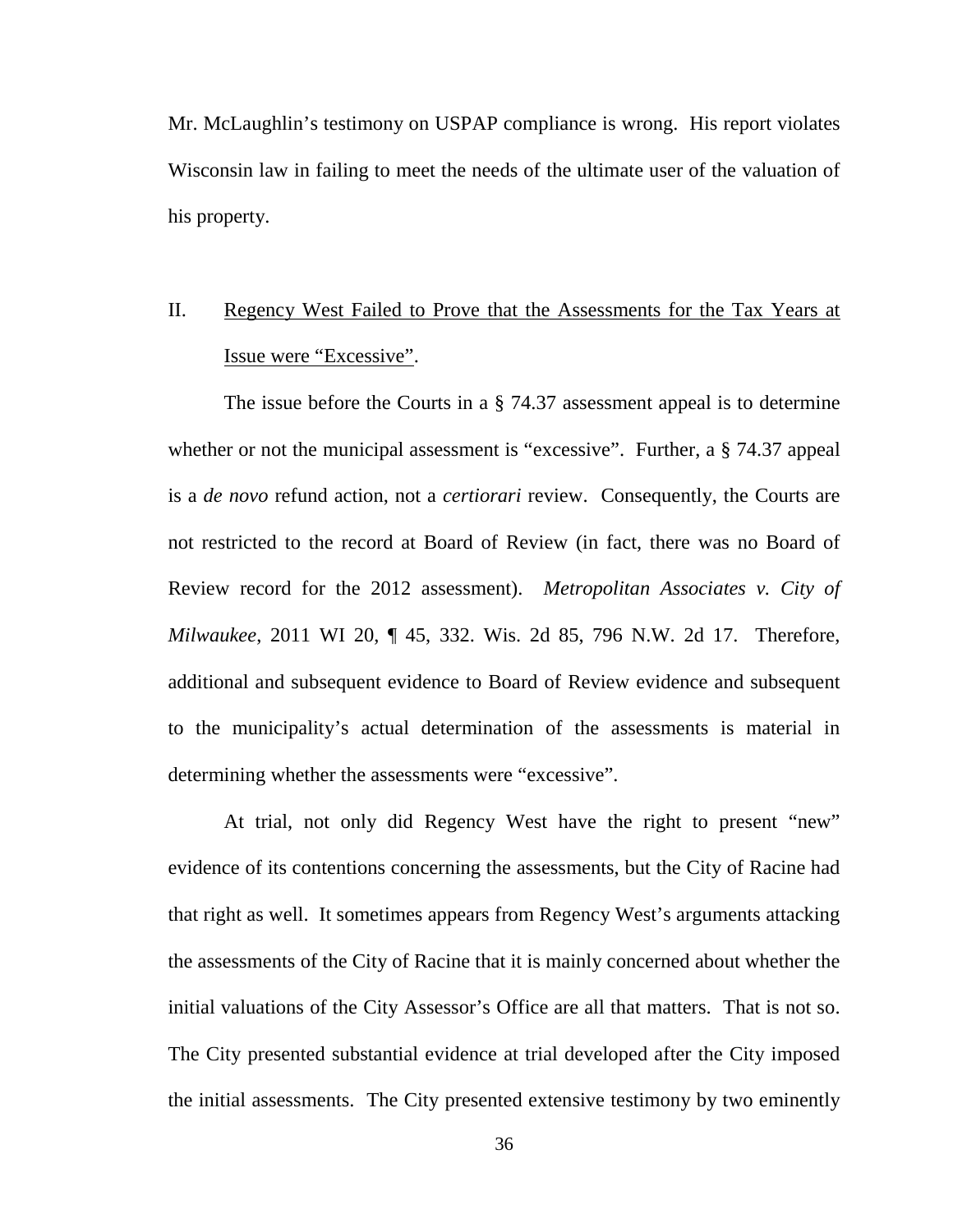qualified assessors, Daniel Furdek and Peter Weissenfluh (see credentials for Daniel Furdek, R. 43, Ex. 117; and for Peter Weissenfluh, R. 43, Ex. 135 and R. 45, pp. 121-124).

In their report marked Exhibit 119, Mr. Furdek and Mr. Weissenfluh at great detail arrived at an appraised value for Regency West as of both January 1, 2012 and January 1, 2013. In each instance their conclusion of value was somewhat higher than the City's assessment. As mandated by the *Markarian* hierarchy, they primarily relied upon a comparable sales approach with three comparable properties of subsidized housing, which were Section 42 properties in two instances and in the other a property that was in the process of being converted to Section 42 housing (see Footnote 6 in the Court of Appeals Decision, App. 6). As required when performing a comparable sales analysis, Mr. Furdek and Mr. Weissenfluh made adjustment in their grids, which appear at pages 41 and 42 of their report.

Mr. Furdek in particular was cross-examined at considerable length concerning the comparables employed by Real Estate Appraisals, Inc., his company and that of Peter Weissenfluh. In their adjustment grids, Mr. Furdek and Mr. Weissenfluh removed the non-Section 42 portions of the properties used as comparables from their valuation and adjusted values accordingly. In an eminent domain case, *Leathem Smith Lodge, Inc. v. State of Wisconsin*, 94 Wis. 2d 406, 415, 288 N.W. 2d 808 (1980), the Court approved a sales comparison of components that were comparable to the components of the entity valued. This is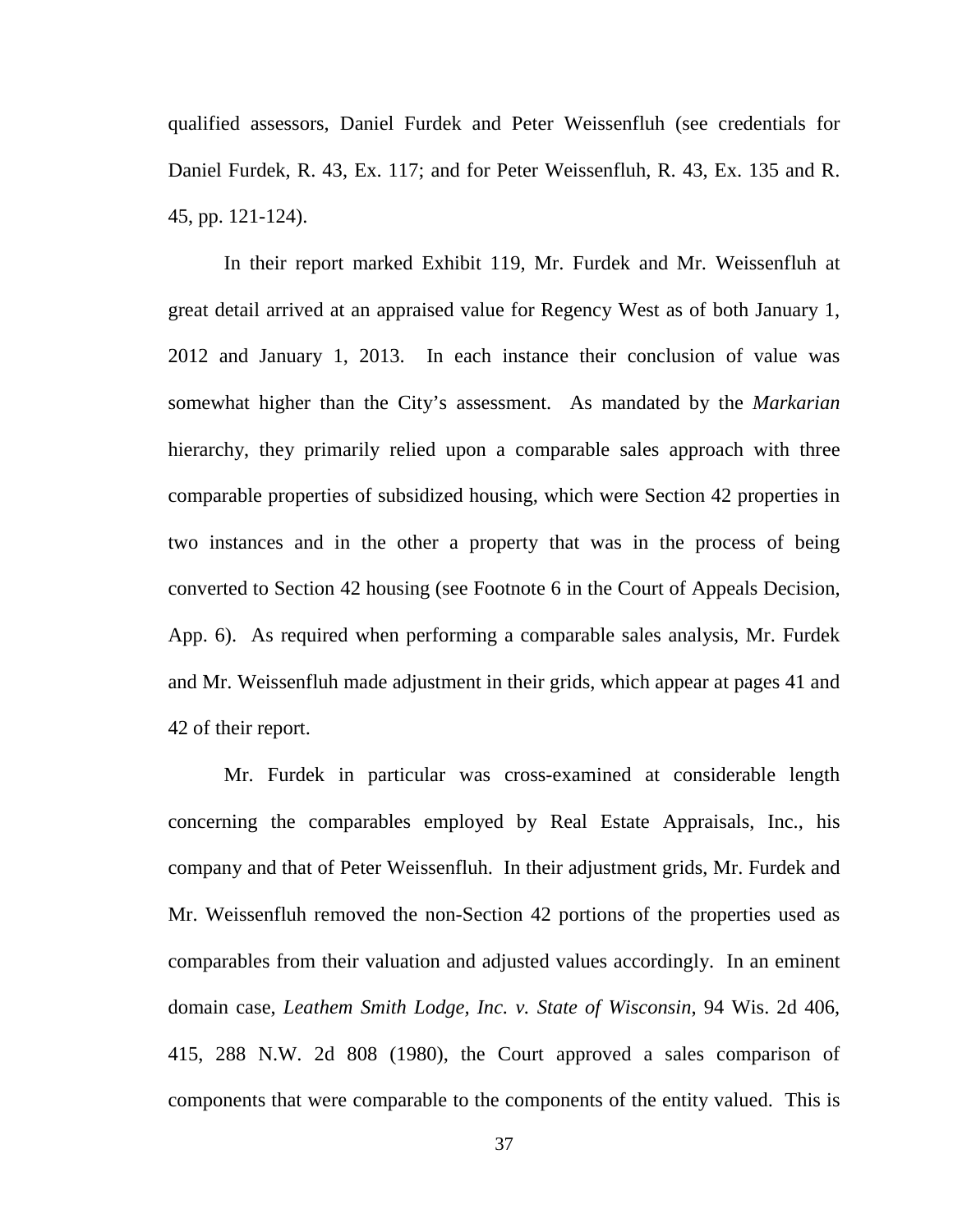exactly what Real Estate Appraisals did. All three of their properties contained federally subsidized apartment units and were adjusted for differences in location, age, and use with Regency West. (Discussed at great length by Mr. Furdek, R. 40, pp. 40-60).

Powerful evidence of the skill displayed by Real Estate Appraisals, Inc. in making adjustments to the comparable properties was demonstrated in the instance of the comparable three, known as City Square. The City Square property was involved in two back-to-back sales, detailed at R. 43, Exs. 125 and 126. Exhibit 126 shows a sale price of Seven Million Four Hundred Eleven Thousand Dollars (\$7,411,000.00), that sale including all the rental units for the property without the commercial portion that had been extracted from the Real Estate Appraisals, Inc. report at page 41. The two transactions shown on Exhibit 127 demonstrate that the initial calculation of Real Estate Appraisals for the non-Section 42 portion of the property was verified by the second sale where all the units were the noncommercial apartments. The non-Section 42 portion of the property used in the Real Estate Appraisals' adjustments was nearly identical to that actually shown in the subsequent sale (described by Mr. Furdek, R. 40, pp. 62-66). As Mr. Furdek said, "this is like hitting a bull's eye at a hundred yards" (R. 40, p. 66).

Mr. Furdek and Mr. Weissenfluh also performed an income valuation of the Regency West property for both years as a cross-check on their comparable sales analysis. They stabilized income and expenses (R. 45, pp. 11 and 135-6). According to direct capitalization analysis, they concluded the value had a value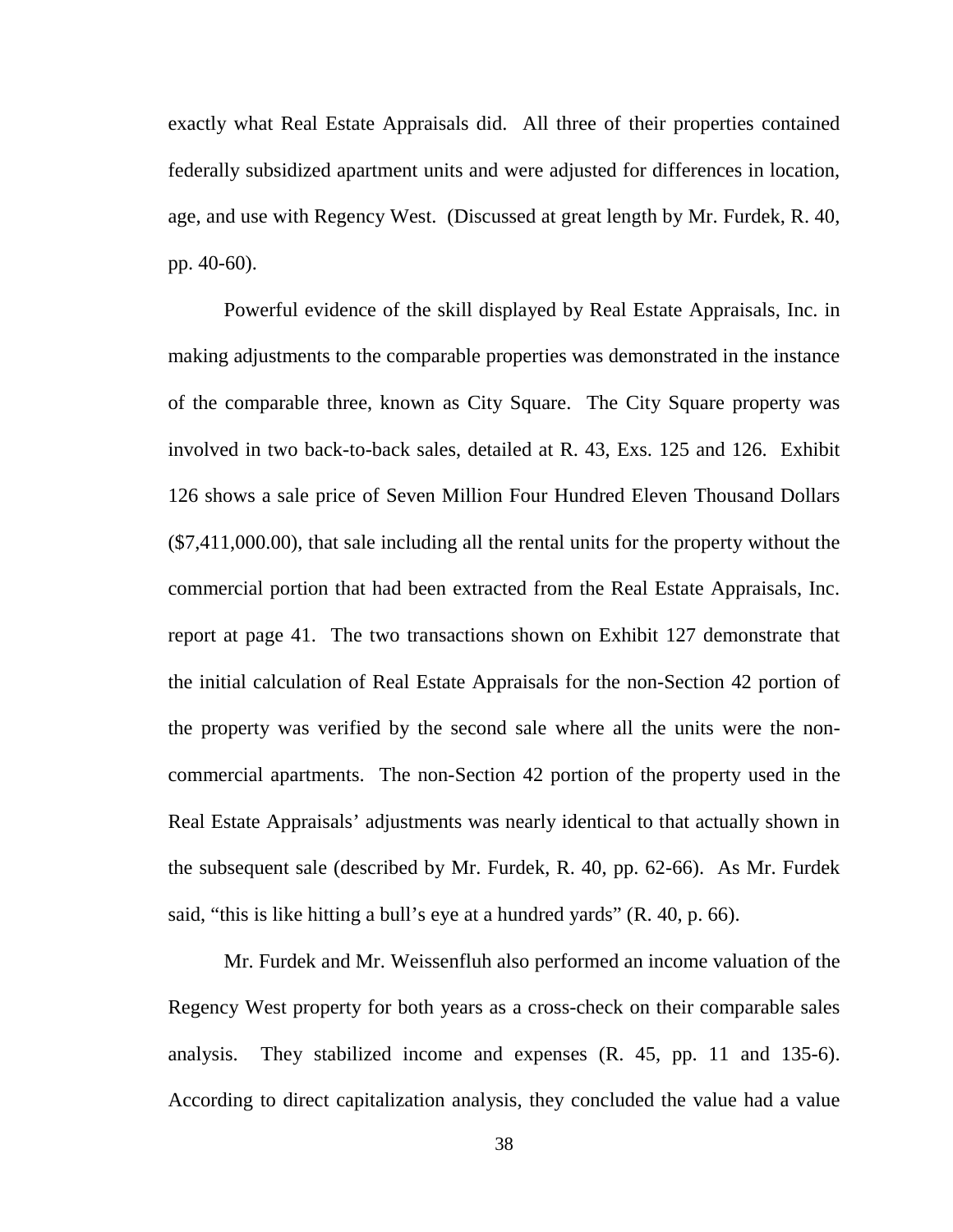based on an income approach of Three Million Eight Hundred Thirty Thousand Dollars (\$3,830,000.00) for 2012 and Three Million Eight Hundred Ten Thousand Dollars (\$3,810,000.00) for 2013 (Ex. 119, p. 58). Using discounted cash flow analysis, the income approach valuation was Three Million Nine Hundred Eighty One Thousand Dollars (\$3,981,000.00) for 2012 and Three Million Nine Hundred Seventy Eight Thousand Dollars (\$3,978,000.00) for 2013. These values were reasonably close to the actual assessments of the City of Racine and to the comparable sales valuation performed by Real Estate Appraisals.

Although the cost approach to valuation is frequently difficult for subsidized housing, Daniel Furdek and Peter Weissenfluh nevertheless in their report and testimony performed a third tier cost approach valuation (R. 45, pp. 16- 19; Ex. 119, pp. 62-63). In this instance, the cost approach carried more than the usual validity because of the recently completed construction of Regency West. Because of the recent construction, particularly good and accurate data was available regarding the costs of construction, as well as the value of the tax credits, which had to be excluded (R. 40, pp. 90-96). Even Regency West's witness Scott McLaughlin had to concede that new construction is the best type of building property to appraise for valuation purposes using the cost method, including valuation of tax credits for exclusion, if one has the appropriate information (R. 38, p. 227). As Regency West's consultant, Mr. McLaughlin presumably would have had full access to detailed cost information, including tax credit information.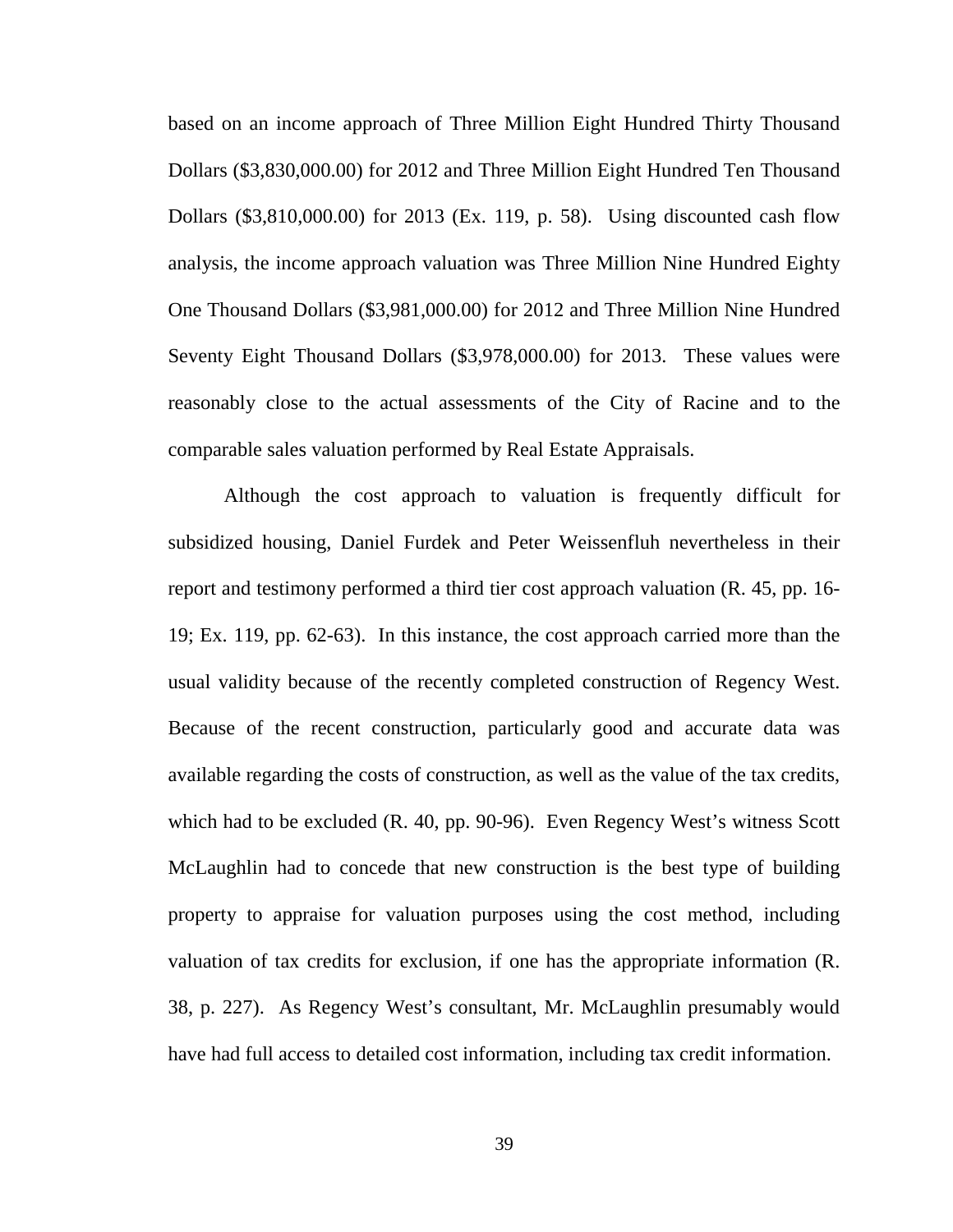In performing its cost approach, Real Estate Appraisals determined the value of the tax credits and deducted that value from the cost of construction (R. 43, Exs. 131-132 and 133; R. 45, pp. 16-19). Real Estate Appraisals determined the discounted value of the credits, which obviously could not be sold for One Hundred Percent (100%) of the value since that would defeat any profit motive. Real Estate Appraisals used a value of Seventy Percent (70%) of the credits to determine their value. The owner's representative Mr. Lerner testified that tax credits will sell for less than face value (R. 37, pp. 227-228). Once the credits have been acquired by an outside party, income will be earned on them over a period of time which has to be reduced to present value. For Regency West, the cost approach, although a third tier approach like the income approach, served as strong validation of the sales comparison approach value of the City of Racine Assessor's Office and of Real Estate Appraisals, Inc. (see Reconciliation of Value at R. 43, Ex. 119, pp. 63-64).

The City's position that the assessments for Regency West for 2012 and 2013 were not "excessive" was sustained by the overwhelming weight of the evidence. The weakness of the testimony and opinions of Mr. McLaughlin fails to sustain Regency West's burden of proof. The Court of Appeals agreed with the sentiment of the trial court that Mr. McLaughlin did not truly follow the three tier *Markarian* system of valuation (App. 8-9). The Court of Appeals recognized that Real Estate Appraisal's valuations supported the conclusion that the assessments were not excessive: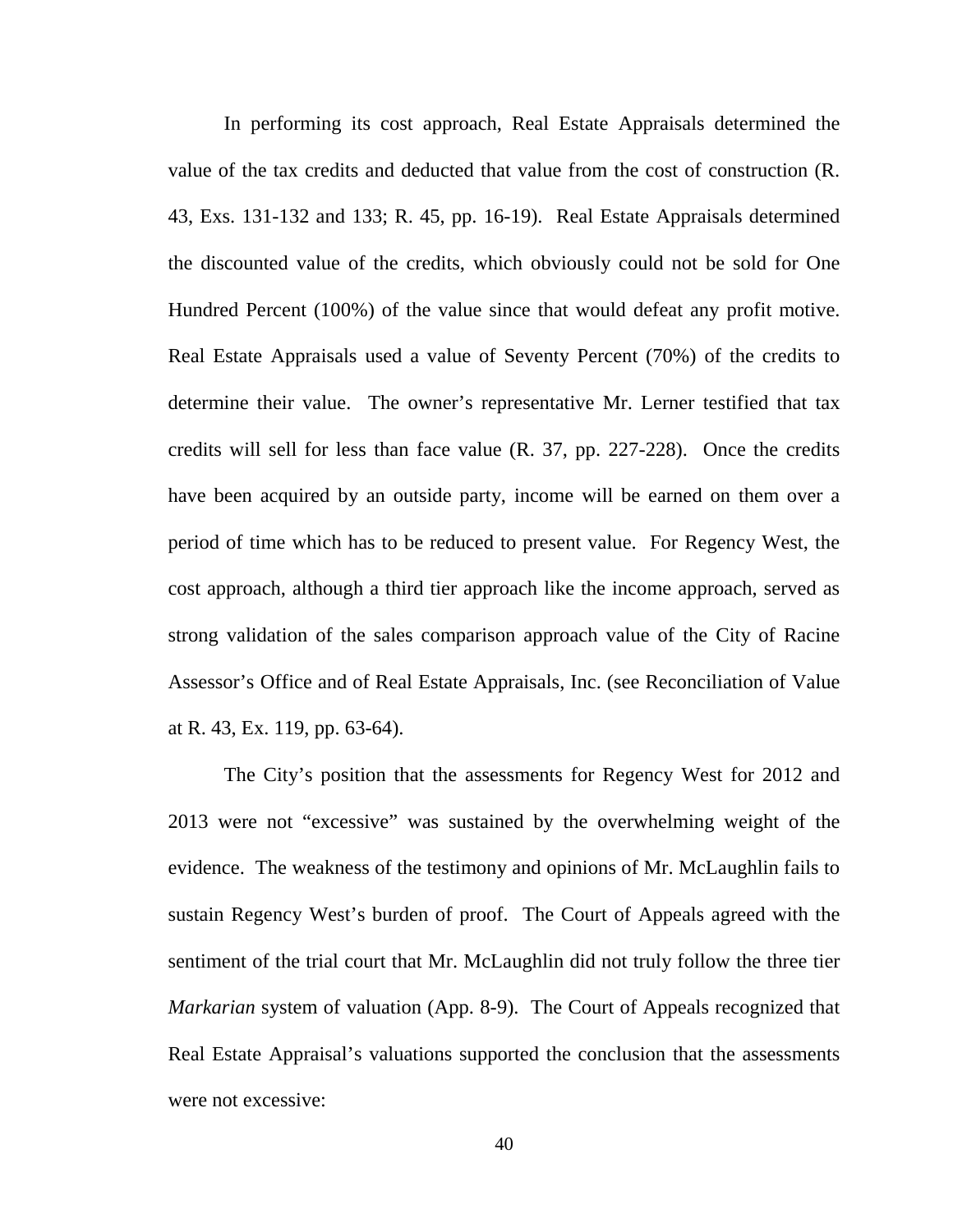[T]he validity of the City's approach is supported by the fact that two outside appraisers used several different methods of valuation and concluded that the assessments were not excessive. (App. 8)

#### **CONCLUSION**

Overwhelming competent and credible evidence at trial supported the City of Racine's assessment for the property of Regency West for both 2012 and 2013. Even if some sort of argument can be made that the assessments for those years were not exactly correct, there is absolutely no significant contrary evidence to defeat the presumption of correctness of the City Assessors' valuation for 2012 and 2013. Regency West failed to carry its burden of proof. Moreover, there is no evidence that the assessment for either of those years was "excessive." In order for Regency West to prevail, the Court would have to find that the *Markarian* hierarchy does not apply to federally subsidized housing. The Court would also have to overrule the holdings of *Bischoff* and cases following that the sole use of the income approach to valuation for assessment purposes is insufficient, and that it must be supported by other indicators of value, such as cost, depreciation, insurance, etc.

The opinions of assessors and appraisers on property value are just that: opinions. There will inevitably be variation in interpretation of data and the extrapolation of value from data. To reject the opinions of the four assessors, two of whom are certified licensed general appraisers in the State of Wisconsin, would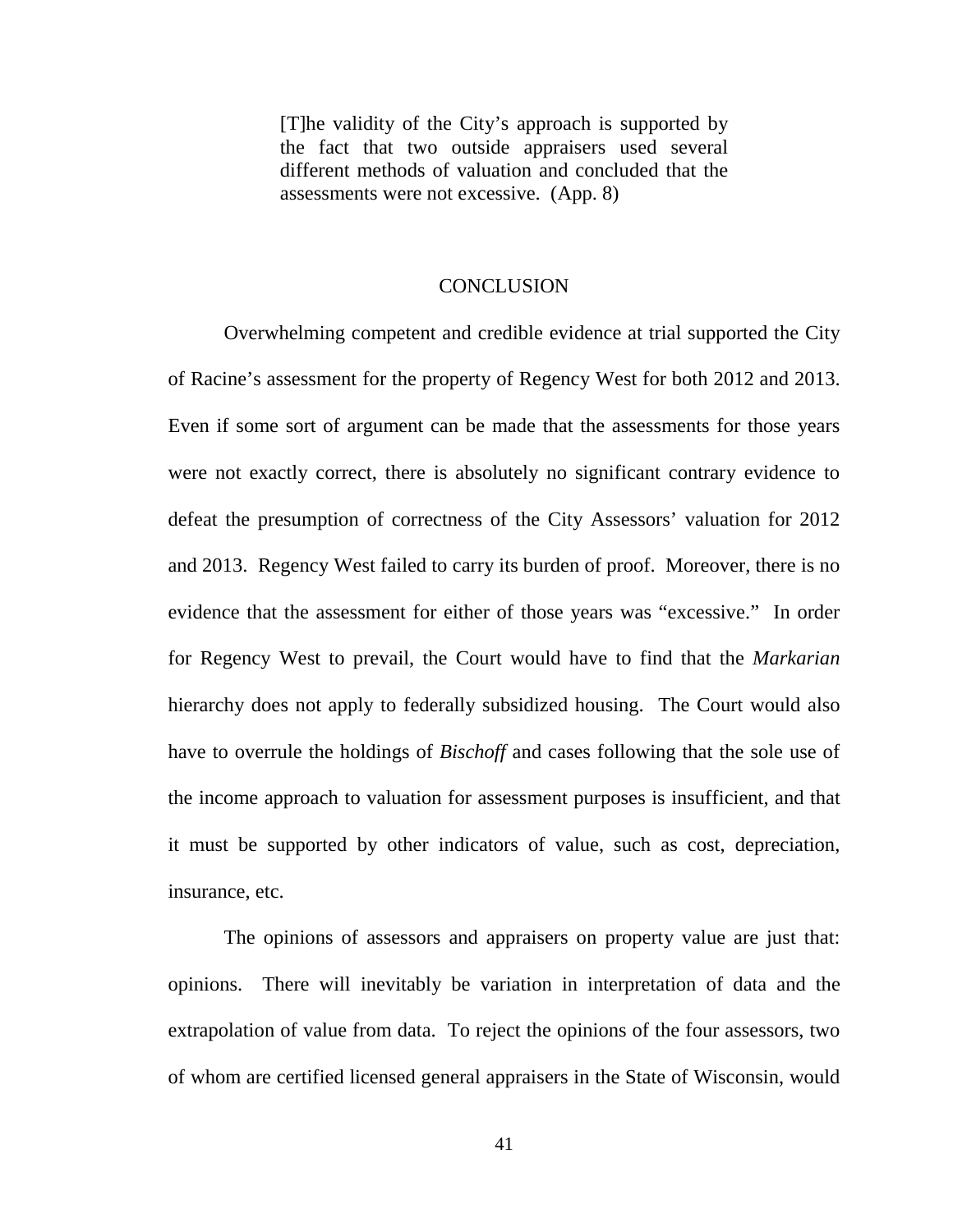require the Court to insert itself into their shoes and find that each and every one of them had made drastic errors in judgment in arriving at their opinions, notwithstanding the experience and qualifications that each of them had.

There can be no other result in this case than affirmance of the Court of Appeals decision and Trial Court Judgment. A contrary result would be a disaster for taxpaying homeowners in urban communities, as every Section 42 property owner in the State will claim a unique and special status, exempting them from the *Markarian* hierarchy. Not only will they have received federal largesse, but now will also in effect be supported by the real estate taxes of residential property owners. Municipal assessors will necessarily have to hire outside "experts" who restrict their appraisal work to Section 42 properties. Inevitably, other "unique" types of property will require outside "experts" to support assessments.

The Court must endorse the City of Racine's correct application of the *Markarian* hierarchy and affirm.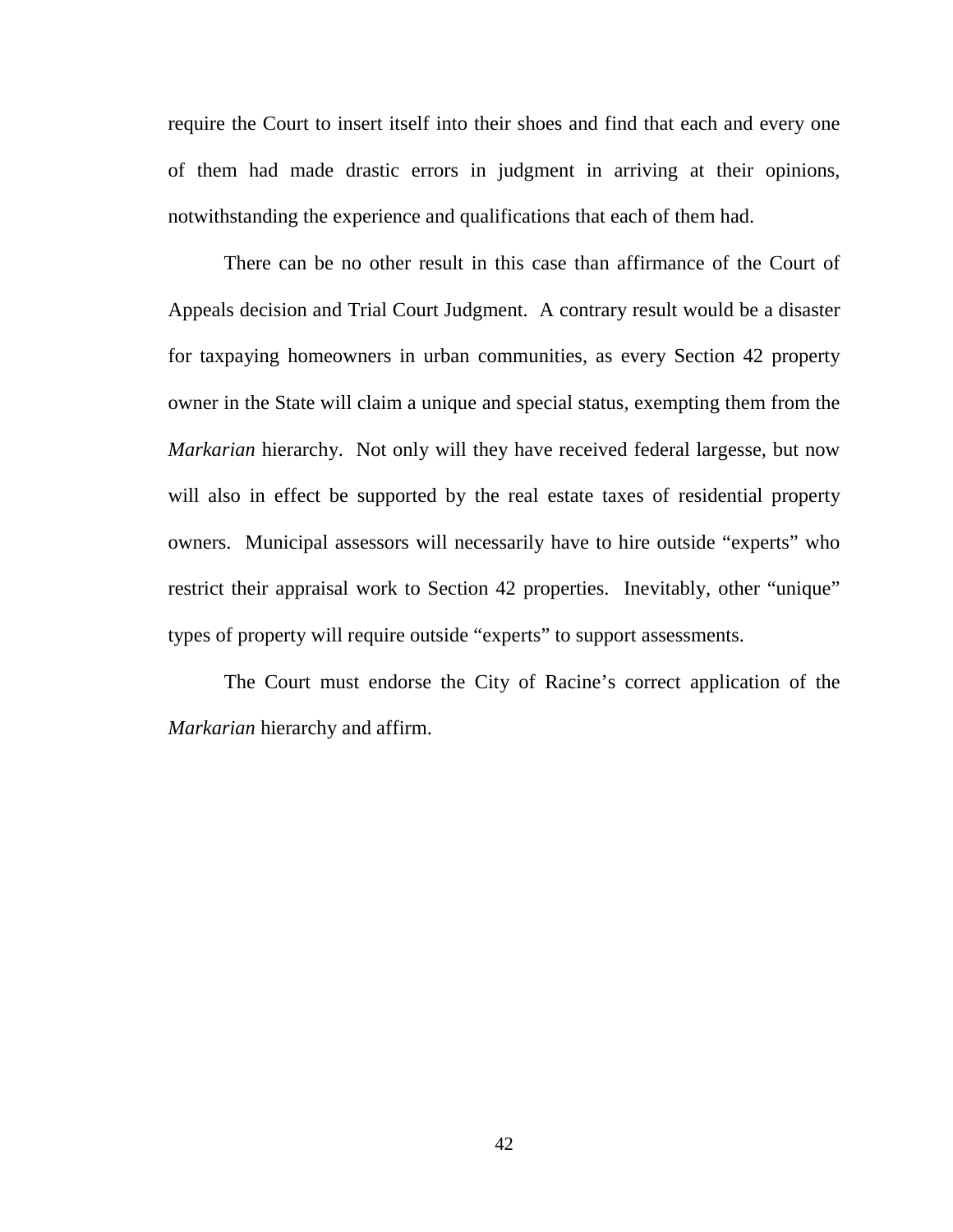Respectfully submitted this 11th day of February, 2016.

#### ROBERT E. HANKEL, S.C.

By: /s/Robert E. Hankel Robert E. Hankel State Bar No. 01015341 6525 Washington Avenue Mt. Pleasant, Wisconsin 53406

> John M. Bjelajac State Bar No. 1015325 Bjelajac & Kallenbach, LLC 601 Lake Avenue Post Office Box 38 Racine, Wisconsin 53401-0038

Drafted by: Robert E. Hankel State Bar No. 01015341 ROBERT E. HANKEL, S.C. 6525 Washington Avenue Mt. Pleasant, Wisconsin 53406 Phone: (262)939-4896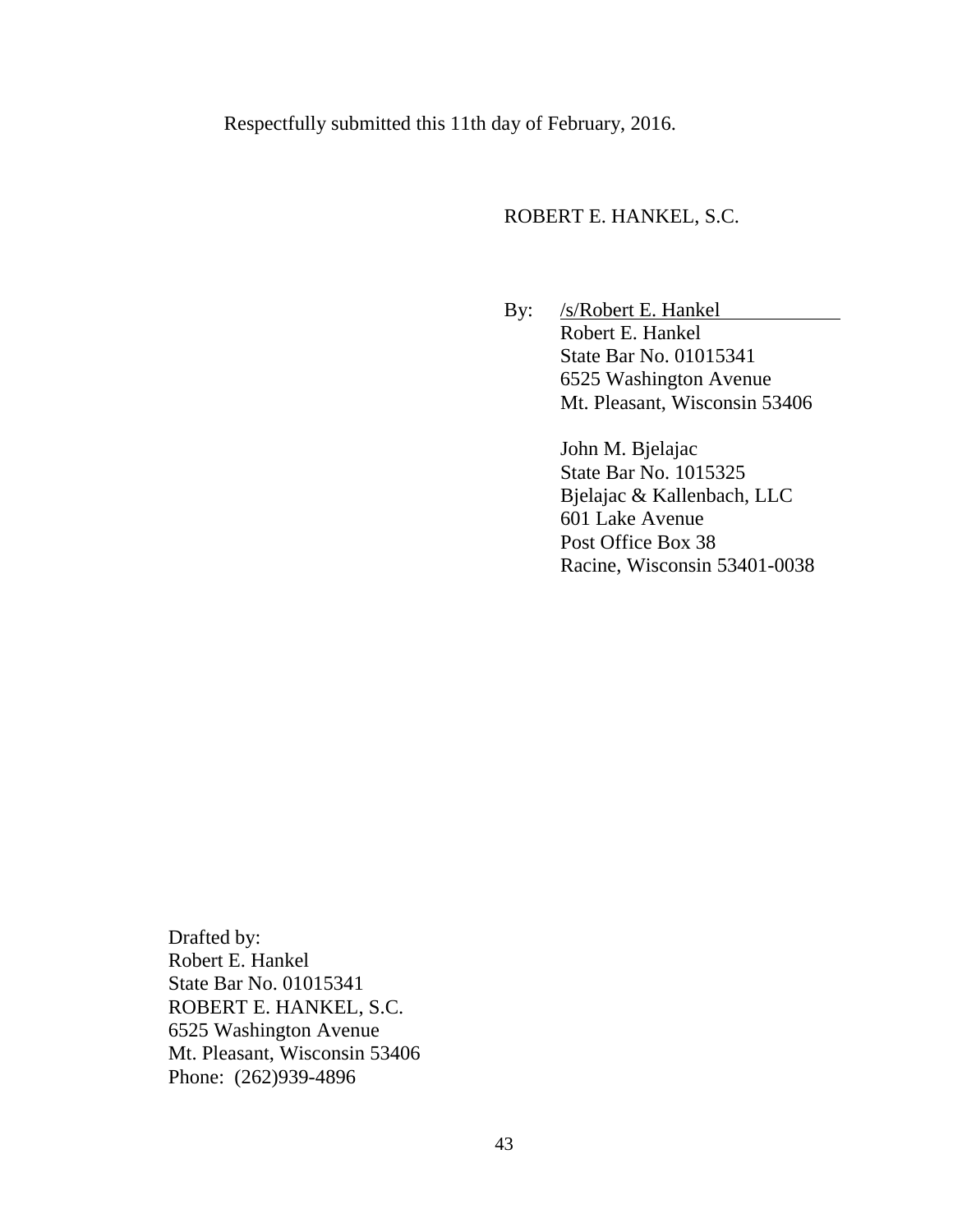#### **FORM AND LENGTH CERTIFICATION**

I certify that this brief conforms to the rules contained in Wis. Stats. § 809.19(8)(b) for a brief produced using proportional serif font. The length of this brief is 10,724 words.

Dated this 11th day of February, 2016.

/s/Robert E. Hankel Robert E. Hankel WI State Bar ID No. 01015341 Robert E. Hankel, S.C. 6525 Washington Avenue Mt. Pleasant, Wisconsin 53406 Phone: (262)939-4896 e-mail: rehankel@yahoo.com Co-counsel for Defendant-Respondent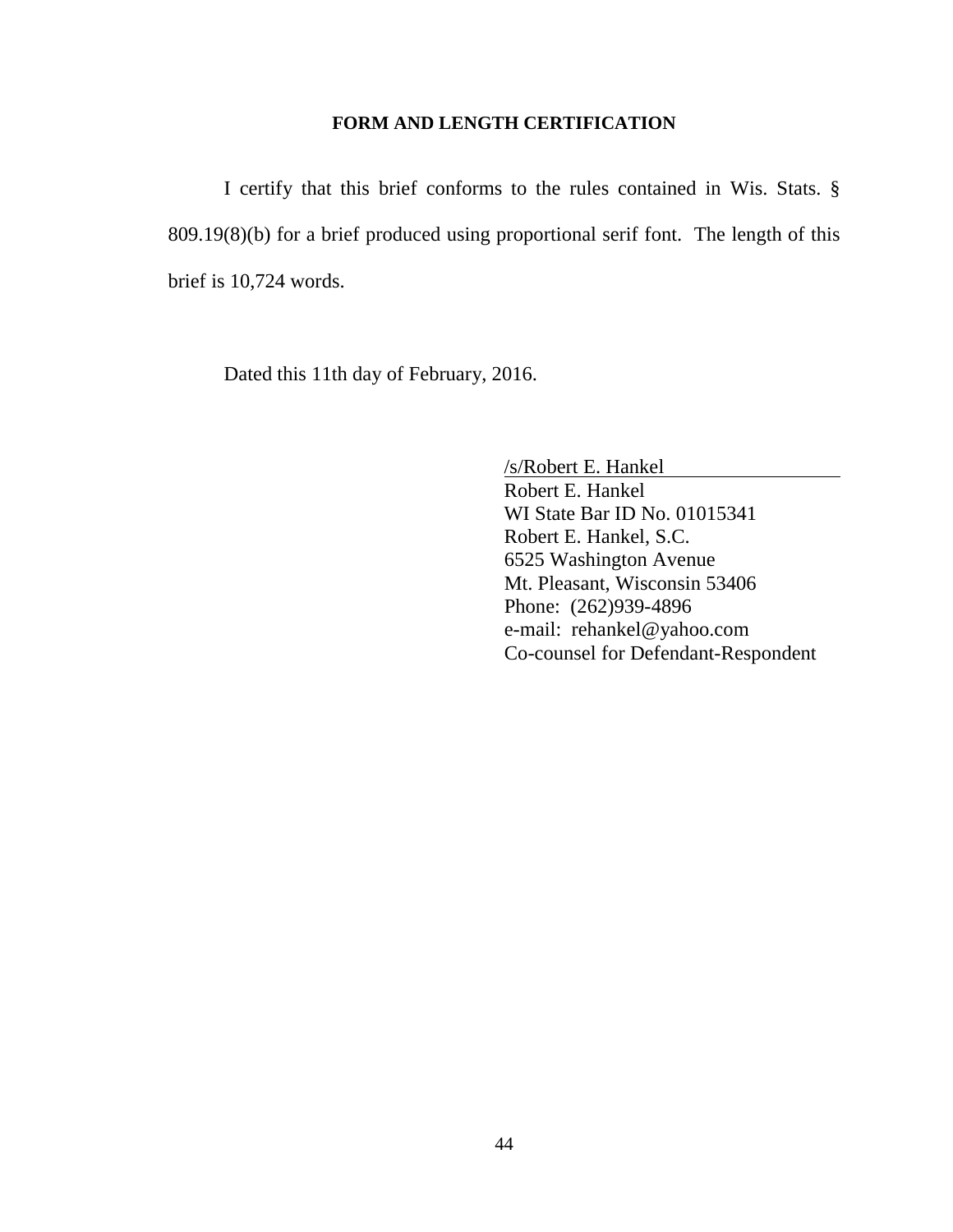### **E-FILING CERTIFICATION**

Pursuant to Wis. Stats. § 809.19(12)(f), I hereby certify that the text of the electronic copies of Defendant-Respondent's Brief are identical to the text of the paper copies.

Dated this 11th day of February, 2016.

/s/Robert E. Hankel Robert E. Hankel WI State Bar ID No. 01015341 Robert E. Hankel, S.C. 6525 Washington Avenue Mt. Pleasant, Wisconsin 53406 Phone: (262)939-4896 e-mail: rehankel@yahoo.com Co-counsel for Defendant-Respondent